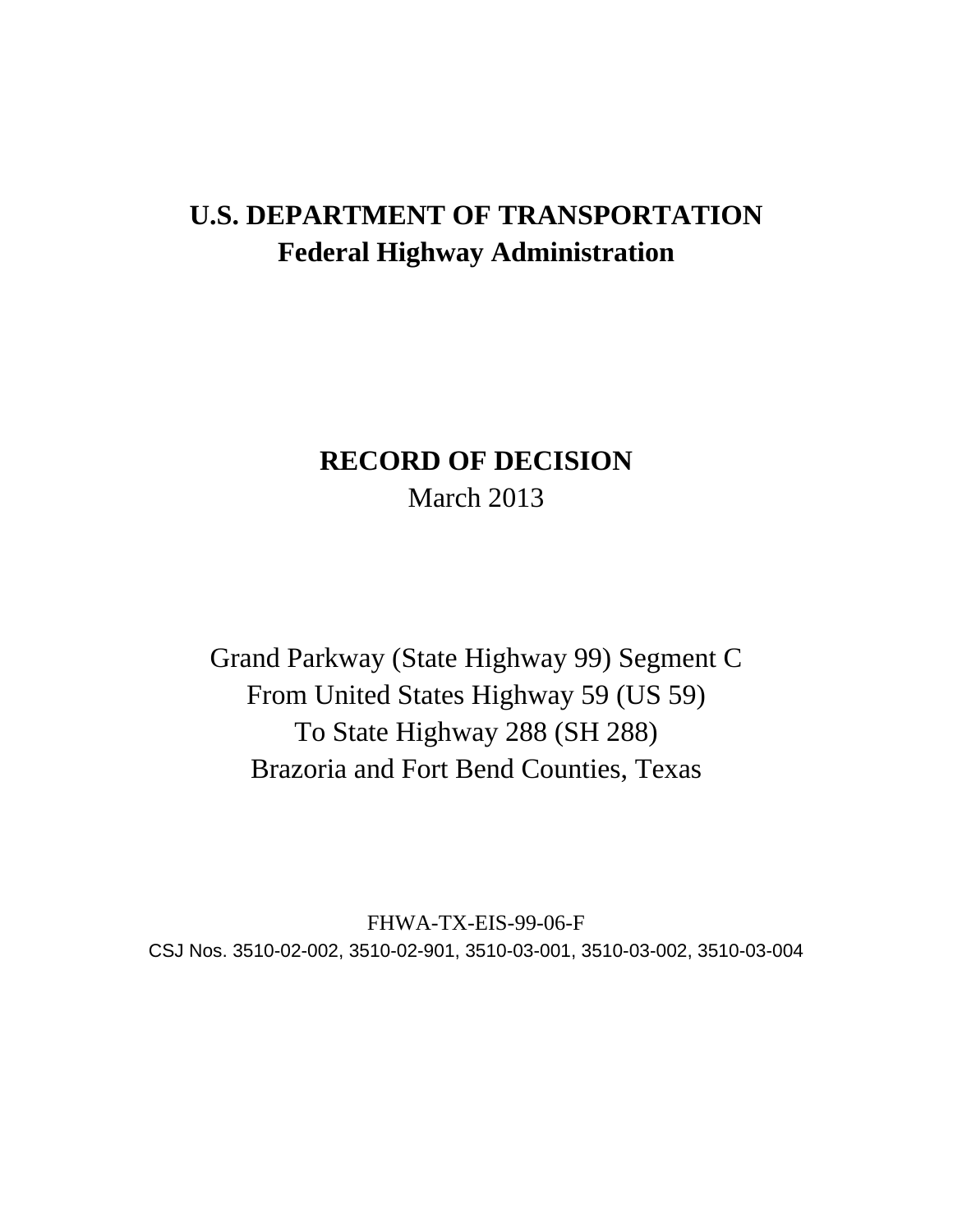## **CONTENTS**

| I.            |  |
|---------------|--|
| Ш.            |  |
| Ш.            |  |
| А.            |  |
| В.            |  |
| C.            |  |
| IV.           |  |
| V.            |  |
| Α.            |  |
| В.            |  |
| C.            |  |
| D.            |  |
| E.            |  |
| F.            |  |
| G.            |  |
| Н.            |  |
| $\mathcal{L}$ |  |
| J.            |  |
| Κ.            |  |
| L.            |  |
| М.            |  |
| N.            |  |
| O.            |  |
| Р.            |  |
| Q.            |  |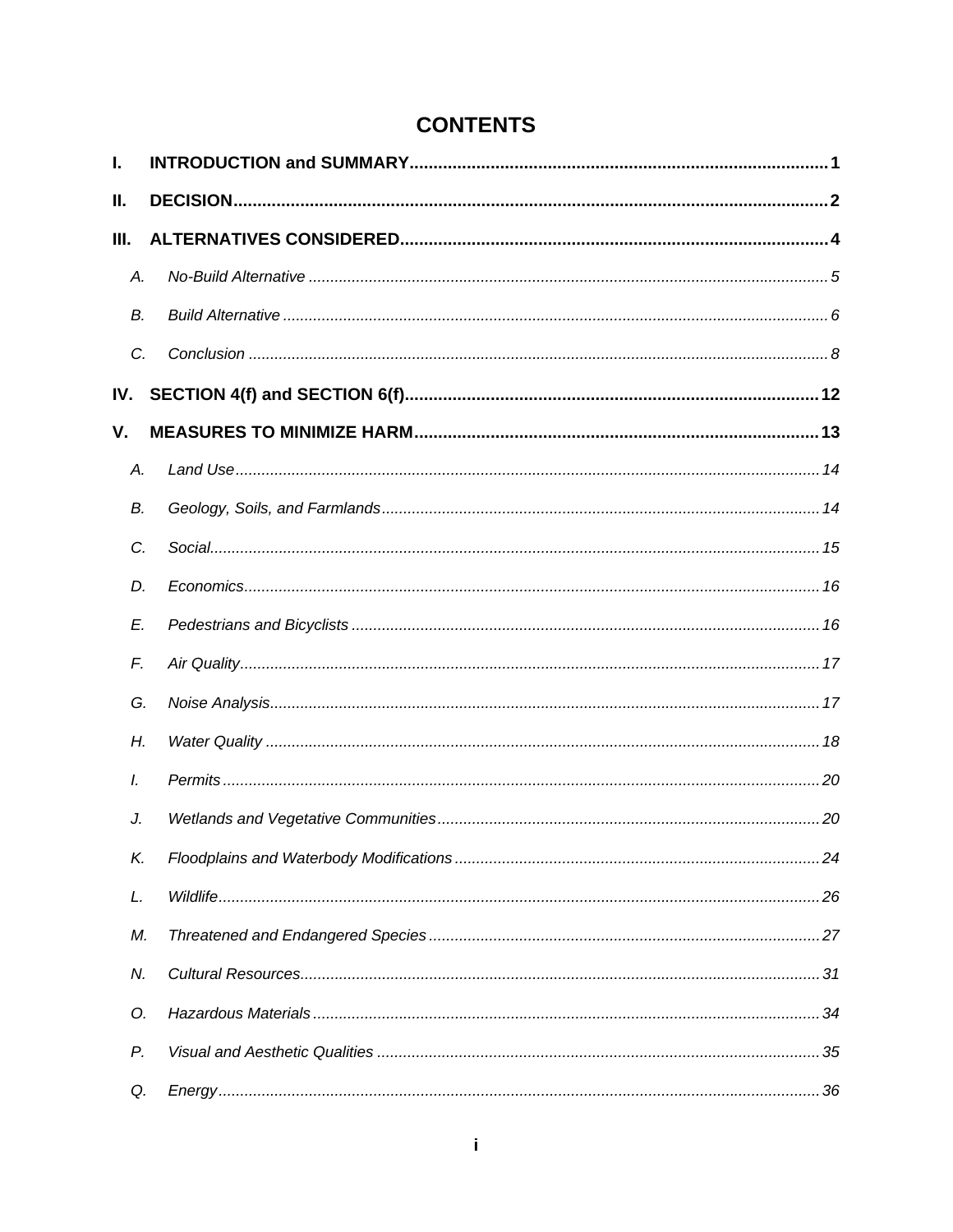| R.     |                                                                                    |  |
|--------|------------------------------------------------------------------------------------|--|
| S.     |                                                                                    |  |
| $\tau$ |                                                                                    |  |
| U.     | Regional Indirect and Cumulative Effects of Tolled Facilities and Managed Lanes 40 |  |
|        |                                                                                    |  |
|        |                                                                                    |  |
|        |                                                                                    |  |
|        |                                                                                    |  |
|        |                                                                                    |  |
|        |                                                                                    |  |
|        |                                                                                    |  |
|        |                                                                                    |  |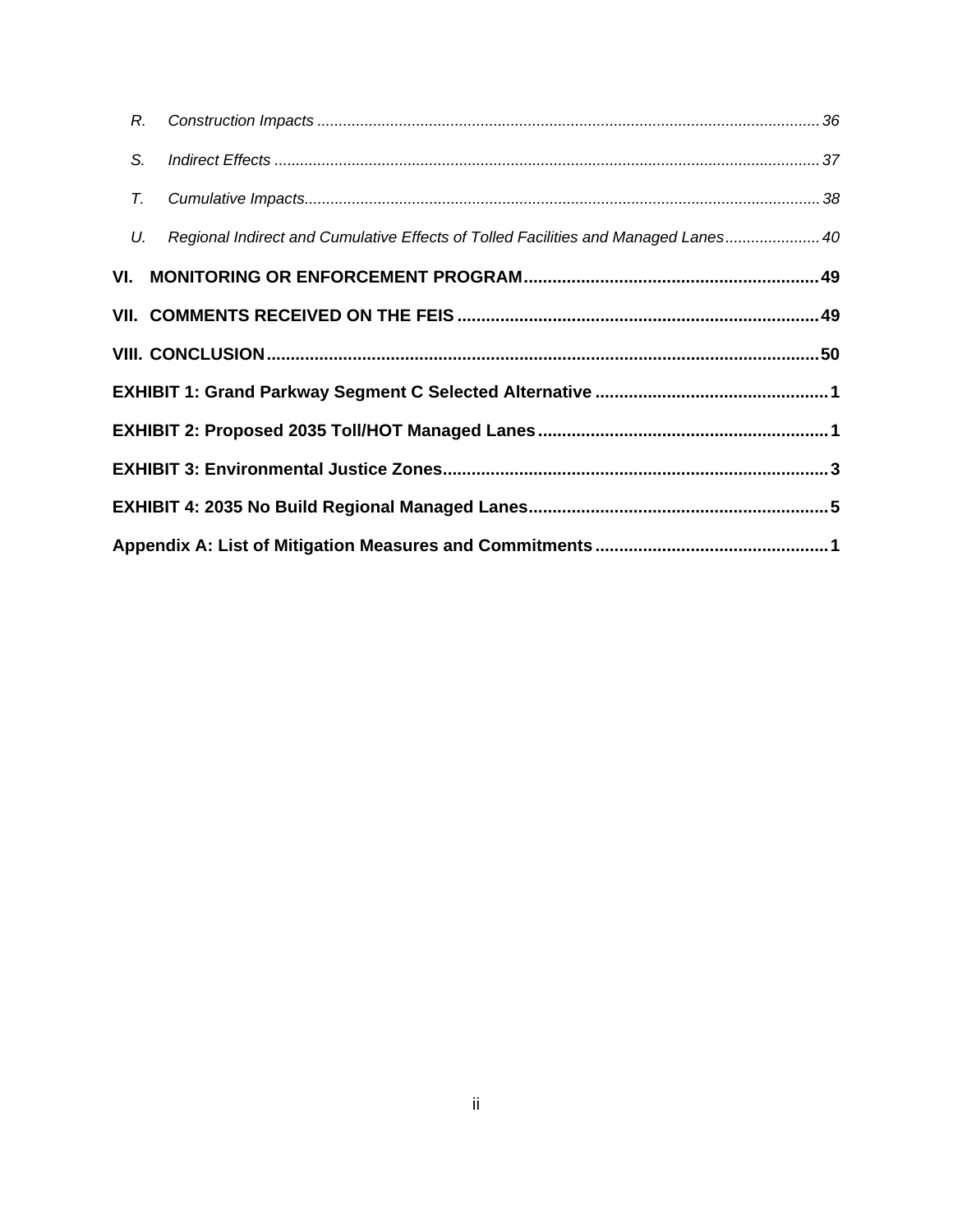# **I. INTRODUCTION and SUMMARY**

This document is the Federal Highway Administration's (FHWA) Record of Decision (ROD) regarding Segment C of the Grand Parkway State Highway 99 (SH 99) project. This ROD approves FHWA's selection of the Preferred Alternative, henceforth referred to as the Selected Alternative, as described in the Grand Parkway SH 99 Segment C Final Environmental Impact Statement (FEIS) dated August 8, 2012. The FEIS and the entire project record are available for review by written request to the Texas Division of the FHWA. This approval constitutes FHWA's acceptance of the Selected Alternative for the Grand Parkway Segment C and completes the environmental process for the 26.9-mile section of SH 99 from United States Highway 59 (US 59) to State Highway 288 (SH). As set forth in this ROD, the Selected Alternative best serves the need for and purpose of this project.

The proposed Grand Parkway (SH 99) is planned as an approximate 180+ mile circumferential new location transportation facility around the Houston metropolitan area. The proposed facility will traverse Harris, Montgomery, Liberty, Chambers, Galveston, Brazoria, and Fort Bend counties, Texas and provide access to radial highways such as Interstate Highway (IH) 10, IH 45, US 290, US 59, and SH 249.

For Segment C, the alternative alignments were developed within the project area to fulfill the need for and purpose of the project, to minimize potential environmental impacts, and to respond to public/landowner and resource agency comments. A Recommended Alternative Alignment was not identified in the Draft Environmental Impact Statement (DEIS, May 2000 and DEIS Reevaluation, July 21, 2011) but was identified in the Final Environmental Impact Statement (FEIS, August 8, 2012). This selection was based, in accordance with 23 CFR 771.105, on the best overall public interest with input from public and resource agencies and analysis and comparison of the potential effects on the physical, biological, and human environments of each alternative alignment.

After consideration of the agency and public comments received on the DEIS, as well as updated environmental data, a Selected Alternative Alignment was selected in the FEIS. It is comprised of a combination of alignments investigated during the study process as documented in this FEIS. A complete description of the Selected Alternative Alignment that emerged from the study process is provided in detail in the FEIS Volume I, Section 2.3.3. During the study process, some of Preferred Alternative Alignment segments were shifted, and additionally some new segments were created in finalizing the Selected Alternative, to better avoid and minimize impacts and address comments received at the public hearings and workshops. As set forth in this ROD, the Selected Alternative best serves the need for and purpose of this project, avoids and minimizes impacts, and responds to public/agency comments.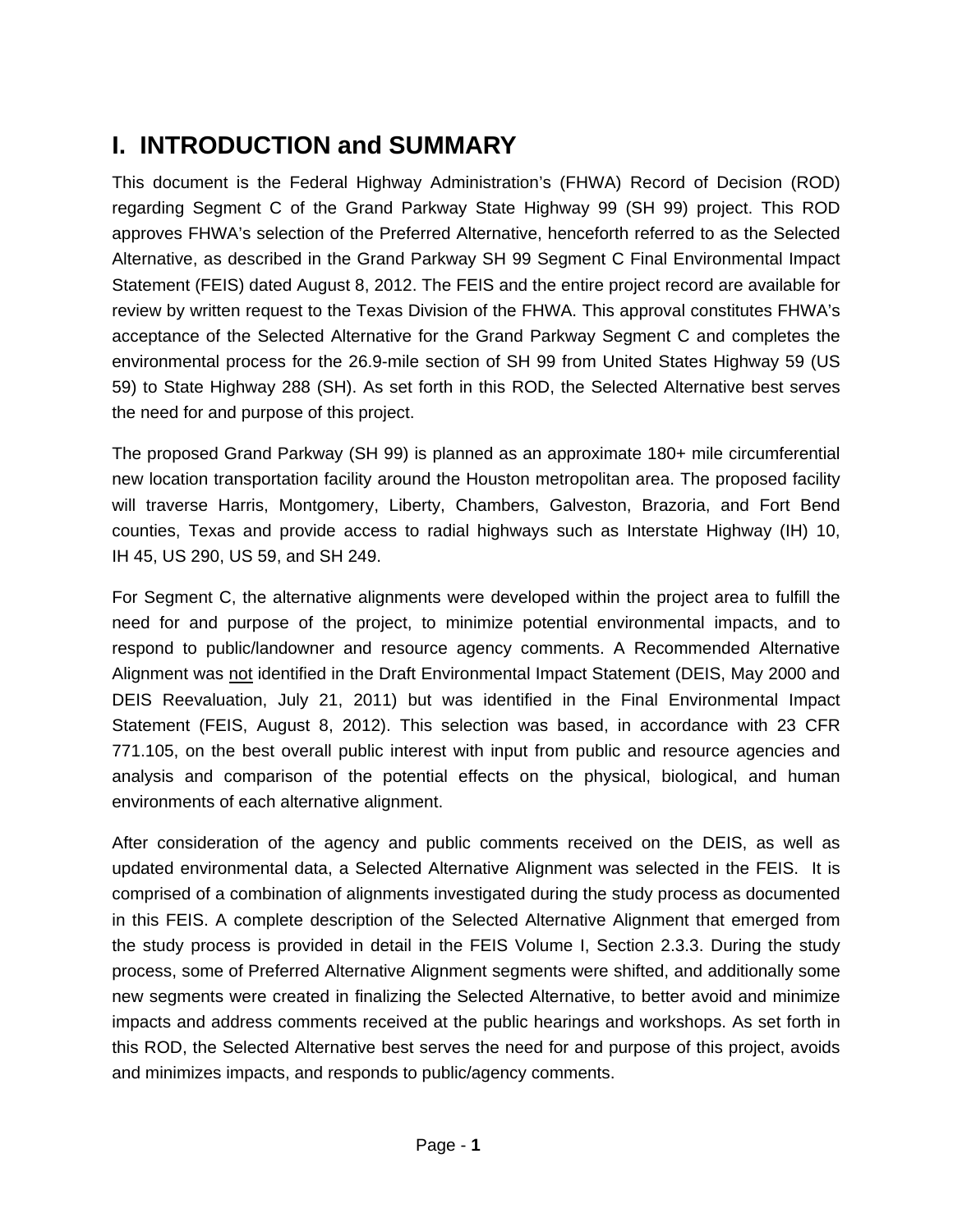The Grand Parkway Segment C project, as described, is included the Houston-Galveston Area Council's (H-GAC) 2013-2016 Transportation Improvement Plan (TIP) and the long-range plan (2035 RTP Update). The USDOT determined that the 2035 RTP Update and the 2013-2016 TIP conformed to the requirements of the State Implementation Plan (SIP) for the Houston-Galveston ozone non-attainment area on January 25, 2011 and November 1, 2012 respectively. The project is also included in the H-GAC Congestion Management Program.

The Grand Parkway Segment C project has been independently evaluated by the FHWA and determined to adequately and accurately discuss the need, purpose, alternatives, environmental issues, impacts and appropriate mitigation measures. FHWA has reviewed all of the relevant documentation and materials. Based upon our own independent review and analysis, we find that the August 2012, Final Environmental Impact Statement Grand Parkway State Highway 99 Segment C analyzed and considered all the relevant potential environmental impacts and issues; therefore, the project as proposed meets all federal requirements.

This ROD is executed in conformance with the Council on Environmental Quality (CEQ) regulation implementing the National Environmental Policy Act of 1969 (NEPA) and documents FHWA compliance with NEPA and all other applicable federal statutes, regulations, and requirements. The sections that follow provide information that has been essential in the decision-making process. Several public meetings have occurred to provide information regarding the Grand Parkway Segment C project and receive comments on the project. A project internet website (www.grandpky.com) was also developed and maintained to provide project information and receive comments.

# **II. DECISION**

The FHWA decision is to approve the Selected Alternative (see Exhibit 1 in this ROD), which is a 26.9-mile, four-mainlane controlled-access toll road facility with intermittent frontage roads located within a 400-foot right-of-way (ROW) and will be built to accommodate a 70-mile per hour design speed. The Selected Alternative begins in Fort Bend County at US 59 and extends 26.9 miles to SH 288 in Brazoria County, Texas. Subsequent to the issuance of the Notice of Intent to prepare an EIS and the circulation of the FEIS for the Grand Parkway Segment C project, the Texas Transportation Commission in conjunction with the FHWA and American Association of State Highway Transportation Officials (AASHTO) dually designated US 59 from Interstate 610 to 0.2 miles north of Spur 529 in Rosenberg as Interstate 69 (I-69). As a result, the Grand Parkway Segment C project now has a project termini in Fort Bend County with US 59/I-69.

The Selected Alternative is a combination of Representative Alternative segments: A1, A2, A3.1, S1-b, B4.2, W1, G3.2, X1, G5.2, Y1, G6.2, G7, and G8 as adjusted to minimize potential impacts (see Exhibit 1 in this ROD). The Selected Alternative also involves construction of direct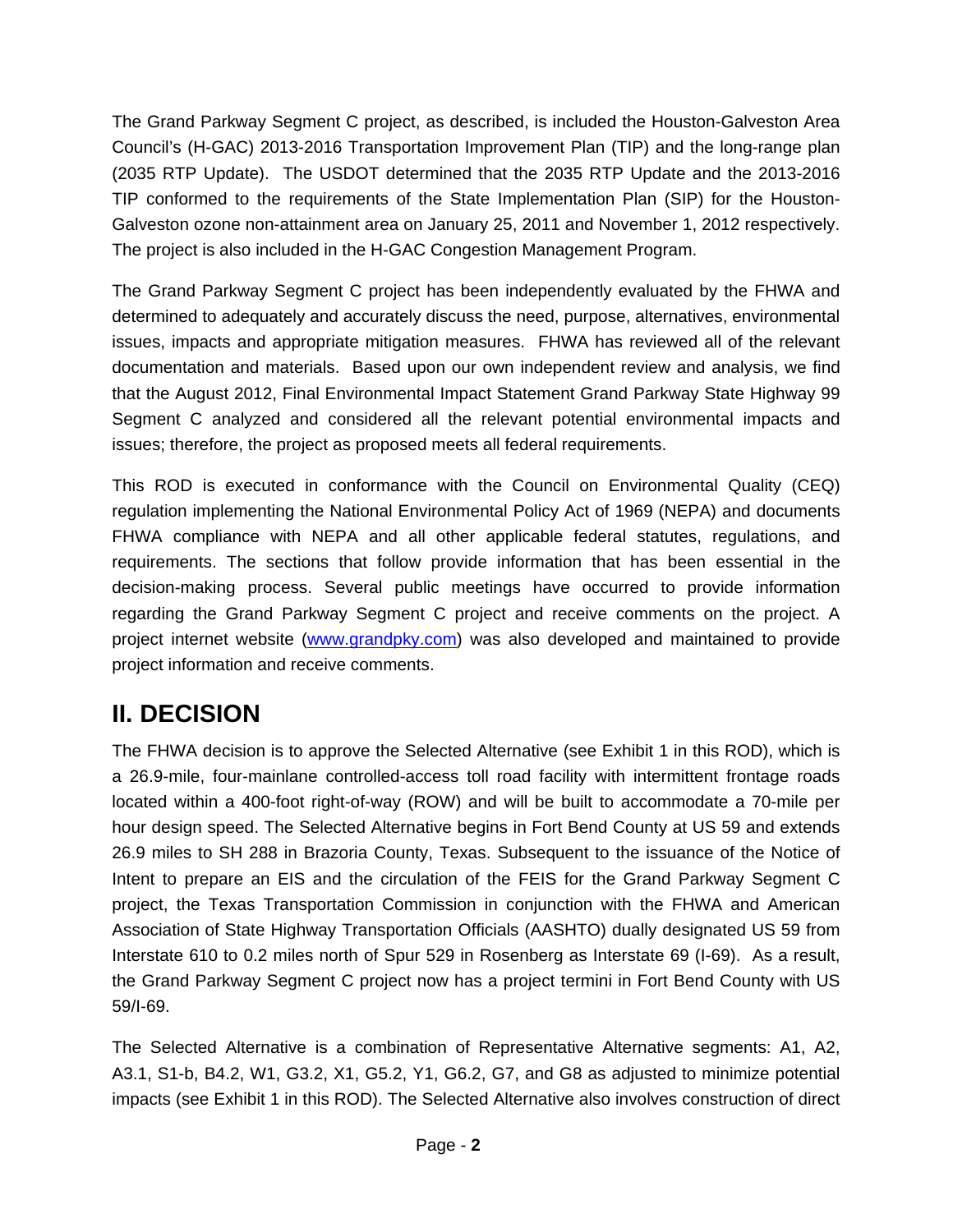connector ramps at US 59 and SH 288 to provide for fully directional interchanges. Identifying these Representative Alternative segments as the Selected Alternative are based upon their ability to meet the need and purpose of the project, public and agency input, and the minimization and avoidance of environmental resources and human environment, including indirect and cumulative impacts (FEIS Sections 5 and 6).

The basis for this ROD is supported by the information provided in the FEIS and supporting technical documents; the associated administrative record; and input received from the public and interested local, state and federal agencies. The FHWA considered the potential impacts of the project and alternative courses of action under NEPA while balancing the need for safe and efficient transportation with national, state, and local environmental protection goals. FHWA notes that its statutory responsibility under 23 United States Code (USC) 109(h) is to reach a project decision that is in the best overall public interest taking into account the need for safe, fast, and efficient transportation, and public services, while eliminating or minimizing adverse natural environmental and community effects.

With respect to the process of avoiding and minimizing natural environmental and community effects, the alternatives analysis process included efforts to balance impacts across different resources. In accordance with USC)Title 23, Chapter 1, Section 109 (c)(2)(B), development of the Grand Parkway alignments included consideration for context sensitive solutions and guidance provided in the FHWA publication, "Flexibility in Highway Design" (published by FHWA in 1997). As stated in the FHWA guidance, "For each potential project, designers are faced with the task of balancing the need for the highway improvement with the need to safely integrate the design into the surrounding natural and human environments" (FHWA, 1997, pp.xi-xii). Also, in applying context sensitive solution principles, the alternative development process engaged the public in balancing community, cultural, aesthetic, environmental, and transportation needs.

The FHWA decision provides the necessary environmental approval under NEPA for the construction of this new location highway facility within Brazoria and Fort Bend counties. The Grand Parkway Segment C is needed because there are inefficient connections between suburban communities and major radial roadways, the current and future transportation demand exceeds capacity, many roadways within the study area of Segment C have a high accident rate, and there is an increasing strain on transportation infrastructure from population and economic growth. The purpose of the project is to efficiently link the suburban communities and major roadways, enhance mobility and safety, and respond to economic growth. This type of facility is the design concept that best satisfies the need and purpose of the project to efficiently provide congestion relief, increased local and regional mobility, and increased capacity for hurricane evacuation needs.

Additionally, the Grand Parkway Segment C will also provide an additional hurricane emergency evacuation route for the greater Houston area consistent with Minute Order No. 82325 signed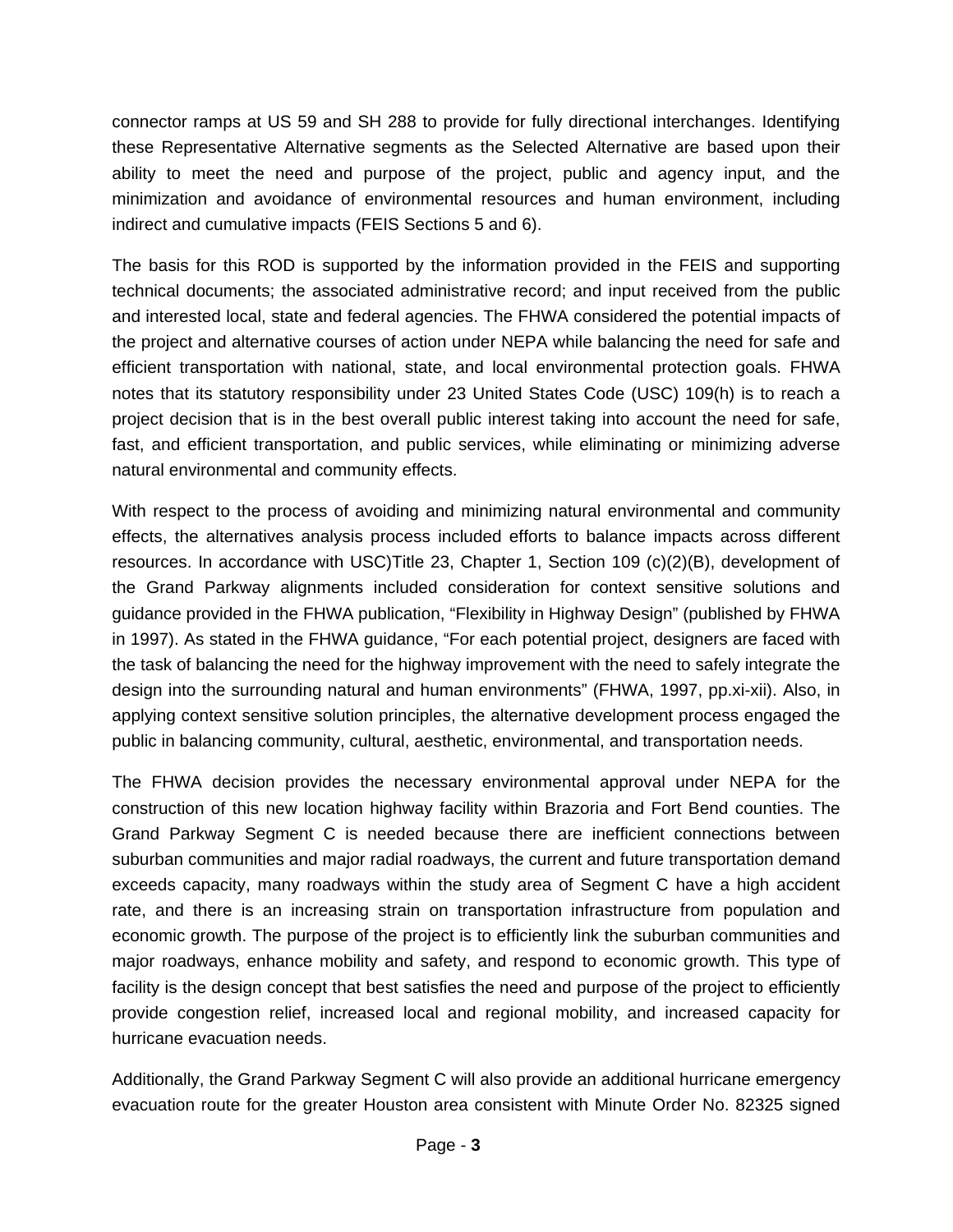October 25, 1984. The circumferential route connects to numerous radial facilities that are often congested during an evacuation. As an example, when as many as two million people fled the Houston metroplex before Hurricane Rita on September 22, 2005, evacuees followed roadways leading to Austin, San Antonio, and Dallas. Severe congestion ensued and contra-flow lanes were eventually opened. The Grand Parkway Segment C could alleviate a portion of the congestion during mass evacuations thus creating safer and more efficient evacuation conditions.

The ROW for the Selected Alternative will encompass approximately 1,131 acres of new transportation ROW and 225 acres of existing transportation ROW. The Selected Alternatives will include fully directional interchanges at US 59 and SH 288. According to the preliminary design, the Selected Alternative begins at the US 59 interchange and heads in a southerly direction along the existing Crabb River Road/FM 2759 for approximately 1 mile toward FM 762, with an interchange at Sansbury Boulevard. This portion of the facility is comprised of mainlanes and frontage roads. The facility continues on new location, without frontage roads, in a southerly direction for 11 miles, with interchanges at three crossings: FM 762, an extension of Reading Road, and the future extension of Peters Road. The remaining 14 miles will continue in an easterly direction towards SH 288 on new location with interchanges at FM 521, CR 48, and SH 288. The facility includes frontage roads between CR 48 and SH 288. In addition to the interchanges, the proposed facility will bridge the following waterbodies: Rabbs Bayou, Dry Creek, Big Creek (two crossings), Big Creek diversion channel, Waters Lake Bayou, Brazos River, Cow Lake, and Oyster Creek.

The estimated project cost is \$625,110,107. This cost estimate includes estimated construction cost, estimated ROW cost, estimated utilities cost, escalation, and inflation costs. The cost estimate does not include operations or maintenance costs after the Selected Alternative construction is complete.

Environmental issues and proposed mitigation related to the construction of the Selected Alternative are detailed in the following sections.

## **III. ALTERNATIVES CONSIDERED**

Throughout the transportation planning and project development process, a wide range of alternatives was considered using appropriate levels of environmental and engineering analysis. The alternatives were analyzed and advanced for more detailed study based on their ability to meet the identified project needs, their impact on the environment, and input received from the public, elected officials, and the environmental resource agencies. A detailed discussion of the alternative development is included in the FEIS (Volume I, Section 2.0) and its supporting documentation. The alternatives considered included: No-Build, Transportation System Management (TSM) Alternative; Travel Demand Management (TDM) Alternative; Modal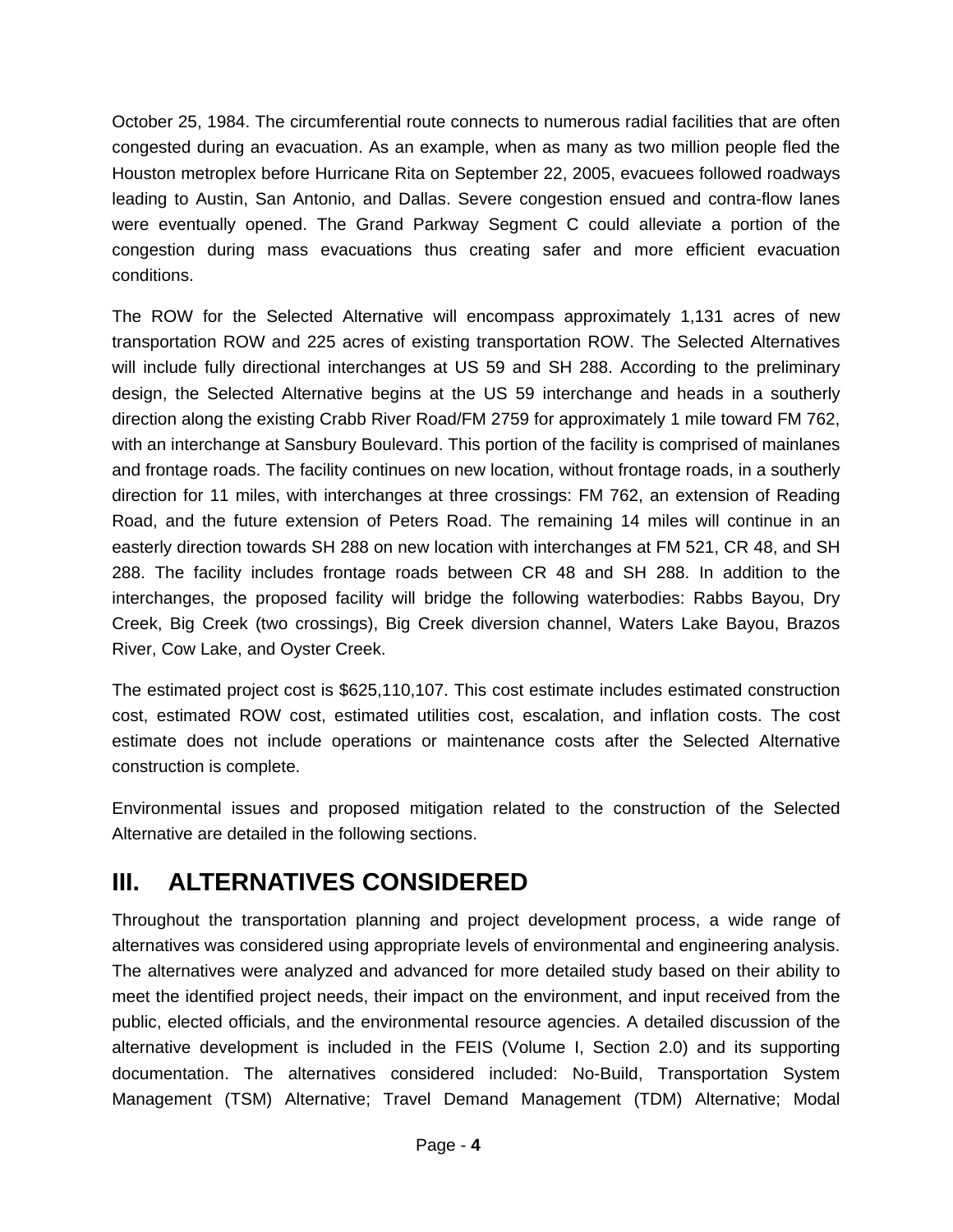Alternative (e.g. bus transit, high-occupancy vehicle (HOV) lanes, rail transit, bicycle and pedestrian); and Added Single Occupancy Vehicle Capacity Alternative (widen existing arterials, construct new arterials, and new controlled access highway).

Additionally, a free or non-toll Build Alternative (controlled access, four-lane freeway on new location) was considered, but eliminated from further study. The non-toll Build Alternative will not be consistent with the 2035 Regional Transportation Plan (RTP) Update that identifies the addition of tolled facilities such as the Grand Parkway Segment C. Tolled facilities were determined necessary in order to fund transportation projects that could address current congestion and future growth in the Houston-Galveston Area Council (H-GAC) planning region. The 2035 RTP Update is consistent with 2001 Texas Legislation Senate Joint Resolution 16 that, upon voter approval, amended the Texas State Constitution to create Texas Mobility Fund and authorized grants and loans of money and issuance of obligations for financing the construction, reconstruction, acquisition, operation, and expansion of state highways, turnpikes, toll roads, toll bridges, and other mobility projects. H-GAC has included tolling as an integral part of its financial planning strategy for the Grand Parkway as documented in their 2035 RTP Update plan.

Only the new controlled access tolled highway (known as the Build Alternative) was found to fully meet the need and purpose for the project and was advanced for detailed study in the DEIS and FEIS. The No-Build Alternative was advanced for baseline comparisons for the Build Alternative.

The alternatives evaluated and advanced for detailed study include:

## **A. No-Build Alternative**

The No-Build Alternative does not include the construction of Segment C of the Grand Parkway. This alternative transportation mode consists of a continuation of the existing transportation facilities including the construction of planned and/or committed roadway in the study area. Committed improvements are those projects included in the construction 2035 RTP Update excluding new construction of the Grand Parkway Segment C project.

The No-Build Alternative would not adequately address the need and purpose for the project. It would not reduce congestion or improve mobility on existing roadways within the study area and does not provide the needed hurricane evaluation for the Houston region. However, the No-Build Alternative was retained as a basis for comparison with the alternatives carried forward for detailed study.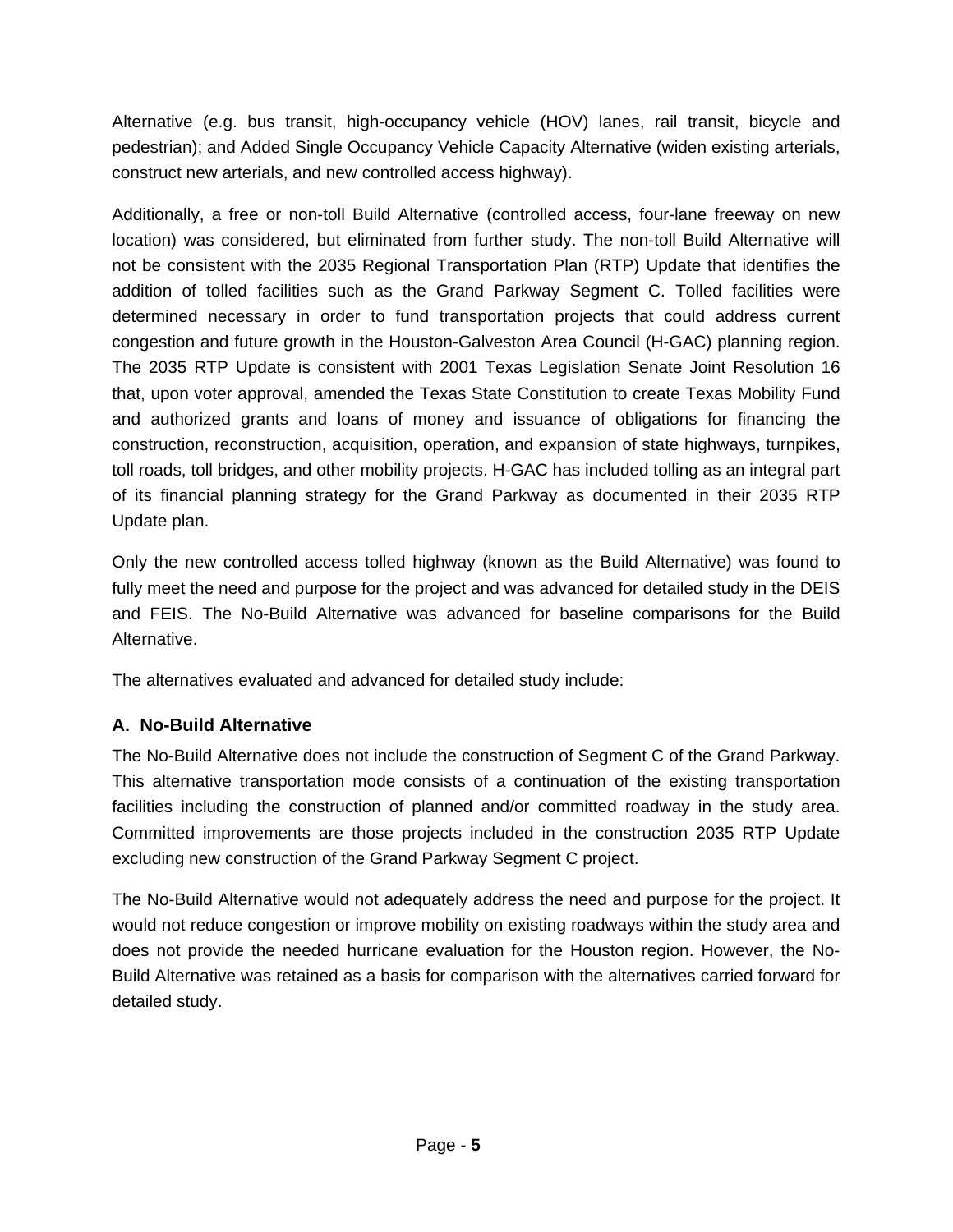#### **B. Build Alternative**

The Build Alternative was developed by utilizing a three-phase screening process for developing alignment alternatives. As alternatives were screened and eliminated, more-detailed levels of study were performed.

#### **1. Phase 1 Screening Process–Universe of Alternatives to Reasonable Alternatives**

The Phase 1 screening process included data collection; constraints map development, development of a Universe of Alternatives, a Public Scoping Meeting/MIS Initiation Meeting, screening of the Universe of Alternatives, identification of Reasonable Alternatives, and a Public Workshop. The Universe of Alternatives was generally developed for 1,000-foot-wide corridors through the study area but were narrowed to 500-foot in the northern section because of denser development. The Universe of Alternatives was comprised of 41 independent segments which were evaluated geographically by their location within the study area (north, central, and south). The screening evaluations resulted in the elimination of 12 segments between project termini. The identification of Reasonable Alternatives to advance for additional study was performed on October 16, 1998, with input from state and federal resource agencies, TxDOT's Houston District, and the FHWA. The screening was performed based on all project data, including input from the resource agencies, local officials, and the public. The Reasonable Alternatives were presented to the public at the Public Workshop on October 27, 1998 and revisions to the alternatives were made based on public input.

## **2. Phase 2 Screening Process-Reasonable Alternatives to Representative Alternatives**

The Phase 2 screening process included the preparation of preliminary schematic designs for each of the Reasonable Alternatives. Environmental fieldwork was performed within the 500- to 1,000-foot-wide corridors for each Reasonable Alternative, and impacts were quantified through the entire width of the corridor. Also, during Phase 2 work, two segments were added to the study. The Reasonable Alternatives were composed of 32 segments (FEIS, Volume 2, Appendix D) and totaled 40 possible alternative options for getting from one project terminus to the other project terminus. The evaluation of Reasonable Alternatives provided the study team with data that led to the elimination of some of the 40 alternative options. Those alternatives remaining for consideration after developing preliminary schematic designs and performing environmental field investigations were called the Representative Alternatives of which there were eight (8). These Representative Alternatives were evaluated in the DEIS but a Selected Alternative was not identified. The Representative Alternatives were presented to the public at a Public Hearing on June 13, 2000 and revisions to the alternatives were made based on public input and potential environmental impacts. Based on input received at the public hearing and potential impacts identified during the environmental analysis, shifts were made to the Representative Alternatives.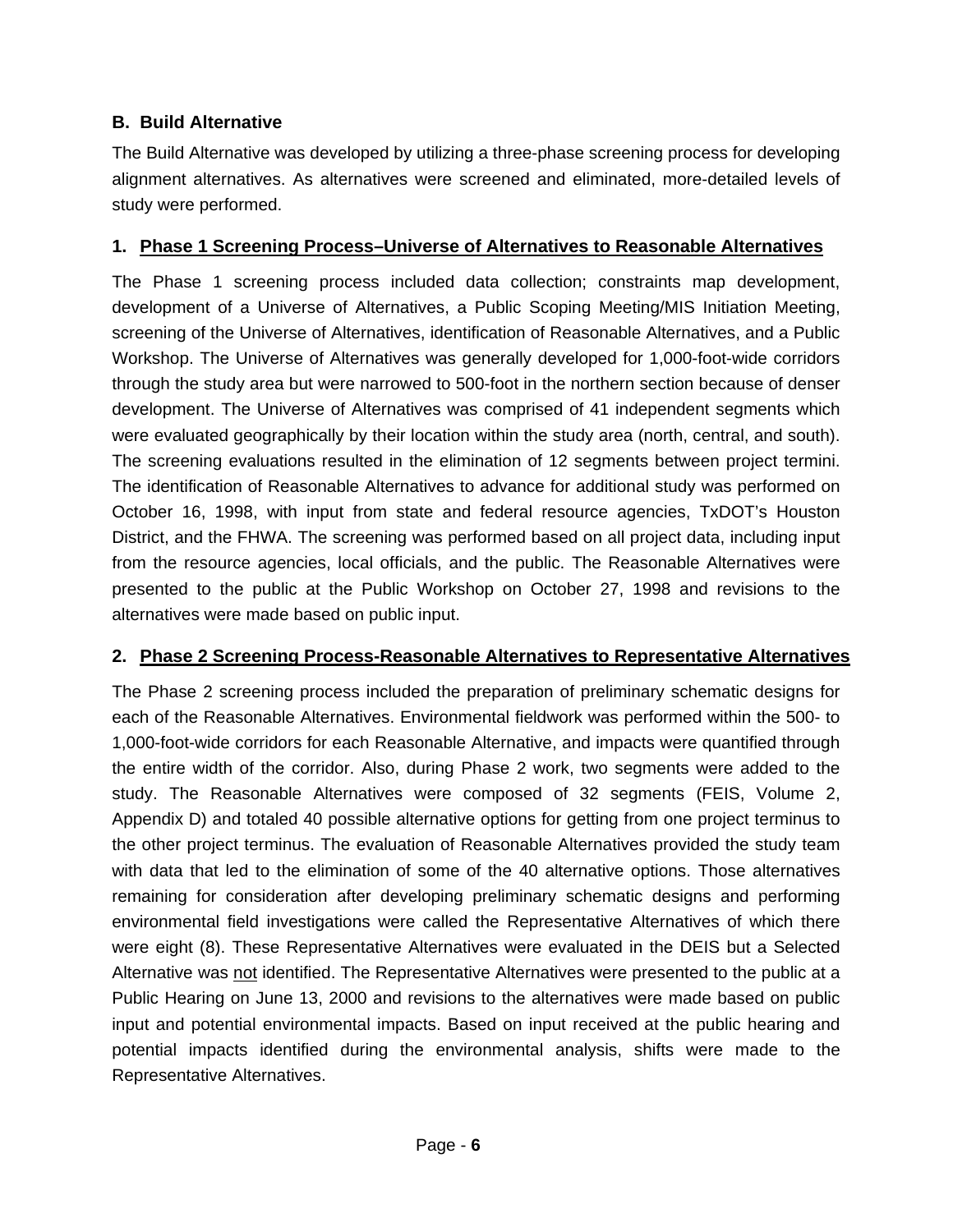## **3. Phase 3 Screening Process-Representative Alternative to Selected Alternative**

The Phase 3 screening process included additional public outreach, alternative refinements, a re-evaluation of the DEIS, and a detailed environmental evaluation of the final preferred design concept derived from the Representative Alternatives.

The revised Representative Alternatives were developed and advanced for additional study and a Selected Alternative was presented to the public on November 14, 2000.

The rationale for identifying the Selected Alternative:

- Public comments were received suggesting that the proposed Grand Parkway Segment C not directly impact the Brazos Bend State Park. The Selected Alternative is approximately 1.5 miles from the park. Traffic noise impacts to the park were minimized.
- Public comments were received requesting the proposed Grand Parkway Segment C stay away from the George Observatory. The Selected Alternative is located about 3 miles from the observatory.
- The Selected Alternative minimizes impacts to the Bald Eagle's nest that is located within the project's study area. The Selected Alternative is located approximately 1,678 feet from the nest and is not within the primary Final Environmental Impact Statement Proposed Grand Parkway Segment C (SH 99) management zone as defined by the U.S. Fish and Wildlife Service (USFWS). A Section 7 consultation process was completed to ensure impacts to the eagle are avoided.
- Impacts to the community of Iowa Colony were avoided.
- The Selected Alternative utilizes existing Crabb River Road, which reduces the amount of undisturbed ROW that will be required to construct the proposed Grand Parkway Segment C.
- The Selected Alternative minimizes the bisecting of private property.
- The Selected Alternative utilizes a "straighter" horizontal alignment, which results in a lower construction costs along the eastern project limits.
- The Selected Alternative avoids existing residential and commercial development.

The Selected Alternative was again presented to the public in an August 2007 public meeting. This meeting was specifically held to inform the public that the Grand Parkway Segment C project will be advanced as a toll facility. Following the meeting, some of the Representative Alternative segments were again shifted to better avoid and minimize impacts, therefore creating new segments studied during Phase 3.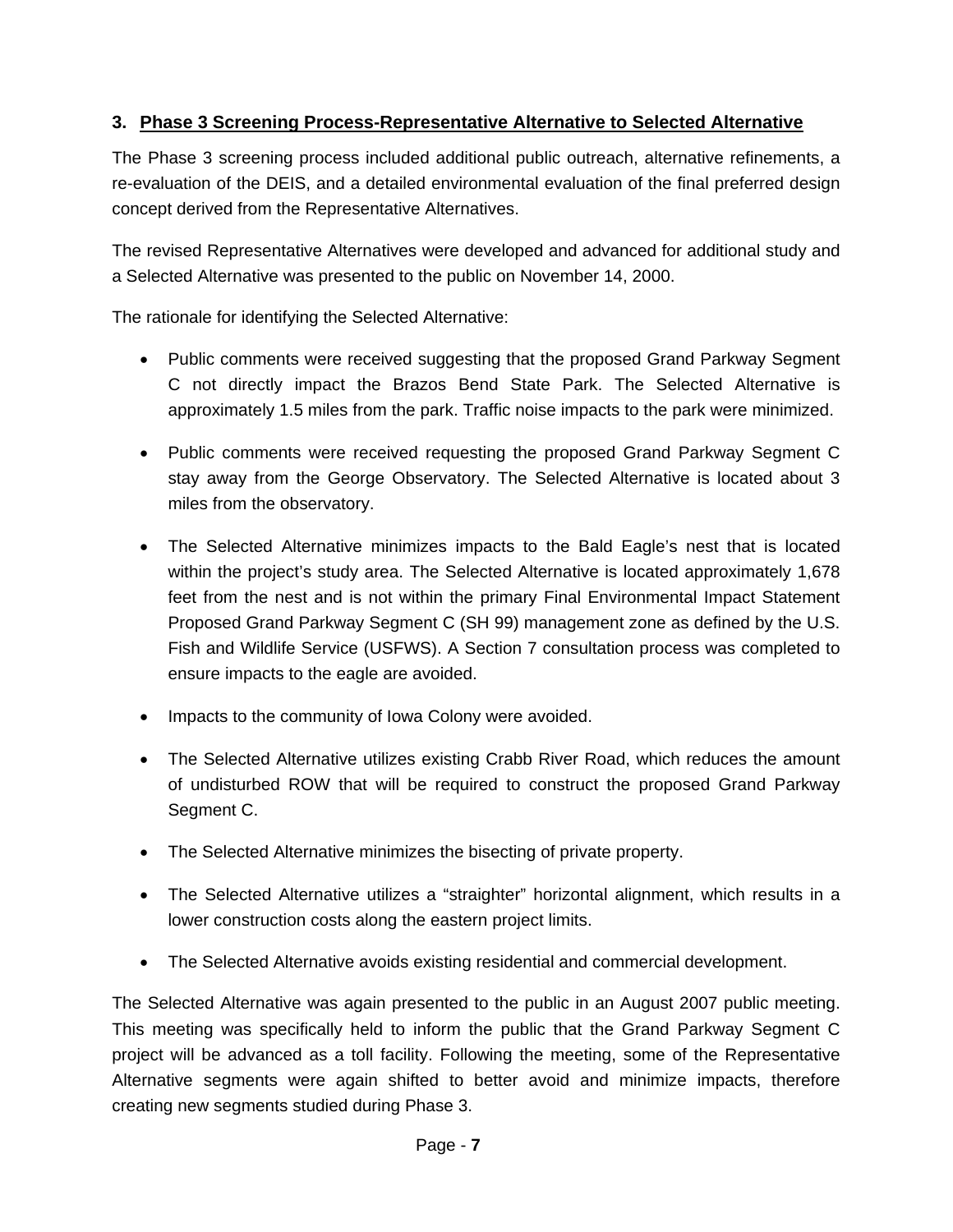The Representative Alternative alignment adjustments are described in detail in the FEIS, Section 2 and shown on Exhibit 13 in the FEIS Volume II). The shifts include:

- Segment W1 (replaces G2) was created after Segment G3.2 had been revised (see below). W1 provides for a more direct connection between Segment B4.2 and Segment G3.2.
- Segment G3.2 had previously not been included as a Representative Alternative due to its proximity to a protected species. However, the USFWS has since accepted the location of G3.2 and do not believe that a protected species is impacted by this segment. Therefore, Segment G3.2 was added back and included in the Selected Alternative.
- Segment X1 (replaces G5.1) was moved to the northern boundary of the George Ranch property limits to avoid leaving a George Ranch remainder, north of the Grand Parkway.
- Segment Y1 (replaces G5.3 and G6.1) was created at the request of a landowner to avoid crossing a livestock pond.
- Segment G6.2 was moved as result of Y1 moving.

## **C. Conclusion**

Table 1 summarizes the impacts within the ROW for each of the Representative Alternatives as well as the Selected Alternative. A multi-step process for the recommendation of a Selected Alternative was followed after circulation of the DEIS and completion of a public review period and public hearing followed by the circulation of the DEIS Reevaluation. Data contained in the DEIS and DEIS Reevaluation, review comments from regulatory agencies, and comments from the public hearing process were used to further screen the Representative Alternatives. The FEIS documents the process used to also further identify the Selected Alternative and by closer examination of each option within the project area, the Selected Alternative is the Environmentally Preferred Alternative based on analysis and comparison of the potential effects on the physical, biological, and human environments of each alternative alignment and public and agency input from the public involvement process as summarized in the following paragraph. In accordance with USC Title 23 Chapter 1 Section 109 (c)(2)(B), development of the Grand Parkway Segment C project alignments included consideration for context sensitive solutions and guidance provided in the FHWA publication "Flexibility in Highway Design" (published by FHWA in 1997). As stated in FHWA guidance, "For each potential project, designers are faced with the task of balancing the need for the highway improvement with the need to safely integrate the design into the surrounding natural and human environments" (FHWA, 1997, pp.xi-xii).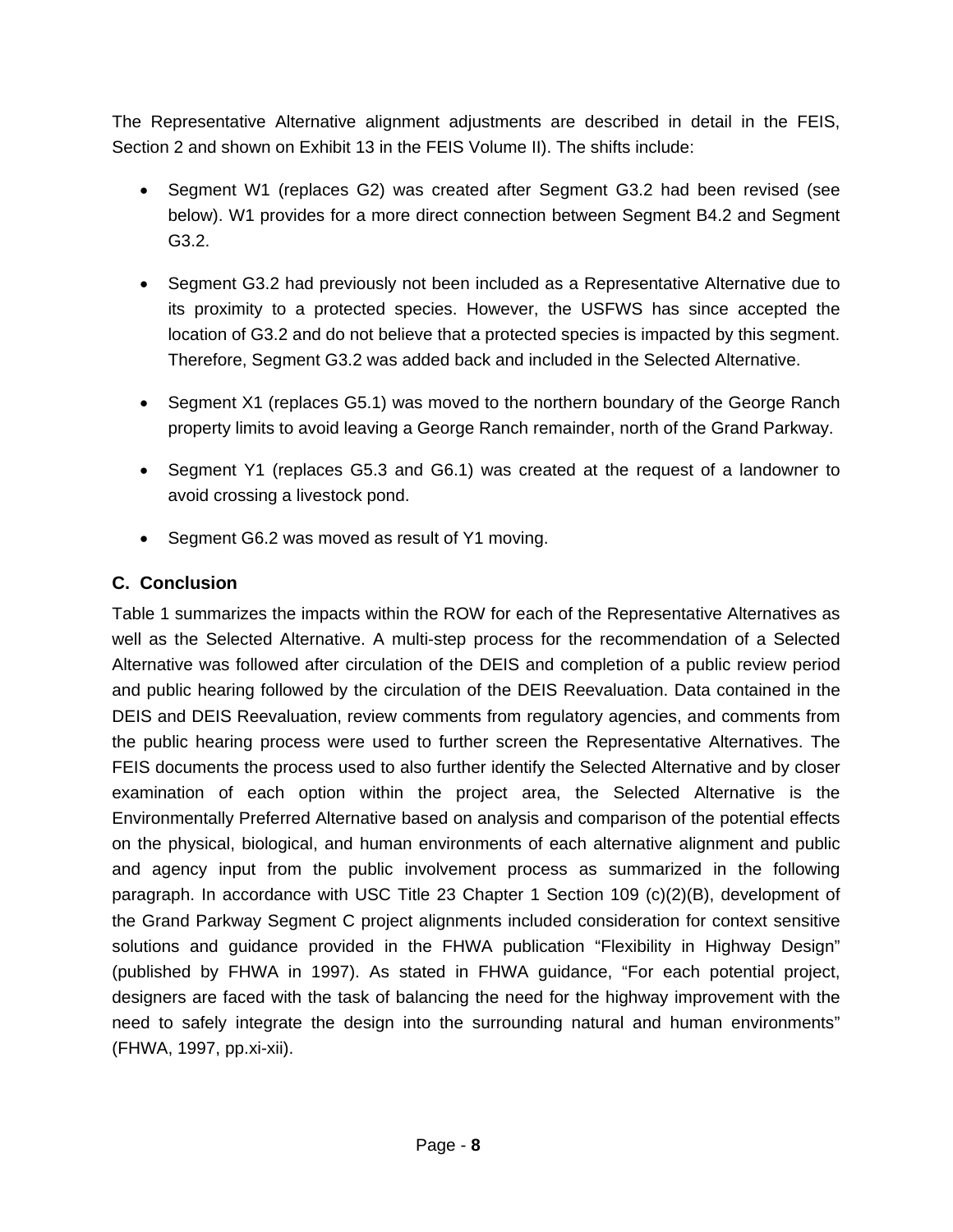The Selected Alternative provides the best opportunity to avoid and minimize impacts to the natural, social, and cultural environment a while meeting the transportation need and purpose for the area. The impacts of the Selected Alternative were calculated using the most detailed design, which is a 300- to 400-foot ROW width. Approximately 1,131 acres of new ROW will be required for the Selected Alternative to accommodate the transportation facility, utility line adjustments, and the filing of aquatic resources including jurisdictional wetlands (Table 1). In addition to the rationale for identifying the Selected Alternative listed above, the following further supports the advancement of the Selected Alternative as the Environmentally Preferred Alternative. The Selected Alternative will have 6 commercial displacements, 14 residential displacements, and one church displacement. Only Representative Alternatives 1 and 3 would have less residential relocations; however, they would still impact the church, 6 commercial facilities as well as a cemetery which is avoided by the Selected Alternative. From a natural environment perspective, the Selected Alternative has higher impacts on undeveloped land (pasture/cropland/grassland) and non-forested wetlands, however it minimizes impacts to forested wetlands and forestland. The Selected Alternative also compares favorably (has similar impact or less impact) against most of the other alternatives with respect to water resources and historic resources. No known archeological resources listed in or eligible for the National Register of Historic Places are expected to be impacted. No listed threatened or endangered species will be impacted. The Selected Alternative would have a higher number of noise impacts than the other alternatives alignments presented in the FEIS; however, it should be noted that a detailed noise analysis was only performed on the Selected Alternative and was updated following the publication of the FEIS. A total of 19 noise receiver locations representing 64 impacted residences and 1 business will be impacted by traffic noise with the Selected Alternative. Public feedback and preference was taken into consideration throughout the alternatives analysis evaluation. In addition to public meetings, coordination meetings with regulatory agencies have been held.

FEIS Volume I, Public and agency feedback, as well as continuous updates to land use data and public and agency coordination since the publication of the DEIS, May 2000 and DEIS Reevaluation, July 21, 2011 and publication of the FEIS in August 2012 resulted in a Selected Alternative based on public preference, environmental constraints, and engineering constraints.

In determining the Environmentally Preferred Alternative, the FHWA and Texas Department of Transportation (TxDOT) balanced the impacts and factors of each alternative. As discussed above, avoidance, minimization and mitigation to floodplain and wetlands will continue as the project develops. Table 1 presents the impacts by alternative alignment, including the Selected Alternative as compared to the other alignment alternatives as they were presented in the FEIS (August 8, 2012).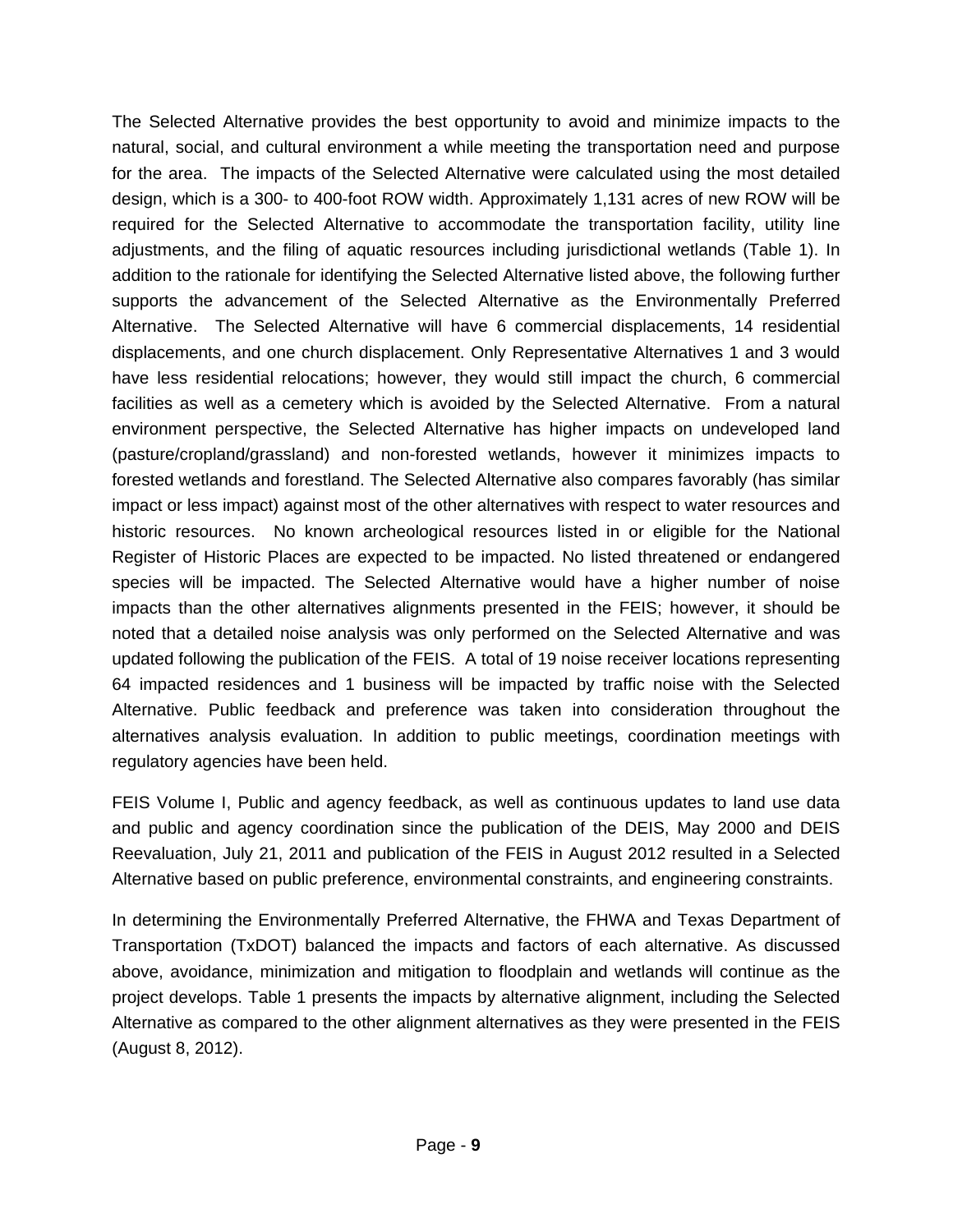|            | Item                                                             | Unit                  | 1                | $\overline{2}$                                          | 3                       | 4               | 5                | $6\phantom{1}$          | $\overline{\mathbf{r}}$ | 8                | $\overline{\mathbf{S}^*}$ |
|------------|------------------------------------------------------------------|-----------------------|------------------|---------------------------------------------------------|-------------------------|-----------------|------------------|-------------------------|-------------------------|------------------|---------------------------|
| 1 Wetlands |                                                                  |                       |                  |                                                         |                         |                 |                  |                         |                         |                  |                           |
|            | 1.1 Nonforested                                                  | acres                 | 17               | 17                                                      | 13                      | 13              | 18               | 18                      | 14                      | 14               | 18.85                     |
|            | 1.2 Forested                                                     | acres                 | 38               | 38                                                      | $\overline{2}$          | 3               | 38               | 38                      | $\overline{2}$          | 3                | 9.28                      |
|            | 2 Endangered Species Occurrence within 1 mile                    |                       |                  |                                                         |                         |                 |                  |                         |                         |                  |                           |
|            | 2.1 Animals                                                      | # sites               | $\mathbf 0$      | 0                                                       | 0                       | $\mathbf 0$     | 0                | 0                       | 0                       | 0                | $\mathbf 0$               |
|            | 2.2 Plants                                                       | $\overline{\#}$ sites | $\mathbf 0$      | 0                                                       | $\overline{0}$          | 0               | 0                | $\overline{0}$          | $\overline{0}$          | 0                | $\mathbf 0$               |
|            | 3 Vegetative Communities                                         |                       |                  |                                                         |                         |                 |                  |                         |                         |                  |                           |
|            | 3.1 Forestland                                                   | acres                 | 129              | 129                                                     | 81                      | 81              | 150              | 150                     | 102                     | 102              | 110                       |
|            | 3.2 Pastureland/Grassland/<br>Cropland                           | acres                 | 640              | 720                                                     | 777                     | 858             | 744              | 824                     | 881                     | 962              | 1,024                     |
|            | 3.3 Habitat Fragmentation                                        | y/n                   | yes              | yes                                                     | yes                     | yes             | yes              | yes                     | yes                     | yes              | yes                       |
|            | 4Geologic                                                        |                       |                  |                                                         |                         |                 |                  |                         |                         |                  |                           |
|            | 4.1 Geologic Sites                                               | # sites               | $\mathbf 0$      | $\mathbf 0$                                             | 0                       | 0               | 0                | 0                       | 0                       | 0                | $\Omega$                  |
|            | 4.2 Prime Farmland                                               | acres                 | 704              | $\overline{749}$                                        | 792                     | 836             | 734              | 780                     | 823                     | 868              | 955                       |
|            | <b>5 Water Resources</b>                                         |                       |                  |                                                         |                         |                 |                  |                         |                         |                  |                           |
|            | 5.1 River Crossings                                              | # of                  | $\mathbf 1$      | 1                                                       | 1                       | $\mathbf 1$     | 1                | 1                       | 1                       | 1                | 1                         |
|            | 5.2 Major Stream Crossings                                       | # of                  | $\overline{8}$   | $\overline{7}$                                          | $\overline{8}$          | $\overline{7}$  | $\overline{8}$   | $\overline{7}$          | $\overline{8}$          | $\overline{7}$   | $\overline{7}$            |
|            | 5.3 Minor Stream Crossings                                       | # of                  | $\overline{8}$   | $\overline{7}$                                          | 10                      | $\overline{9}$  | $\overline{7}$   | 6                       | $\overline{9}$          | 8                | $\overline{8}$            |
|            | 5.4 Irrigation Canal/Ditch<br>Crossings                          | # of                  | 13               | 15                                                      | 16                      | 18              | 21               | 23                      | 24                      | 26               | 17                        |
|            | 5.6 Stock Ponds                                                  | # of                  | 3                | 4                                                       | $\overline{\mathbf{4}}$ | 5               | 4                | $\overline{\mathbf{4}}$ | $\overline{4}$          | 5                | $6\phantom{1}$            |
|            | 5.7 Floodplains                                                  | acres                 | 420              | 373                                                     | 447                     | 400             | 467              | 420                     | 494                     | 447              | 349                       |
|            | 5.8 Floodways                                                    | acres                 | 21               | 19                                                      | 21                      | 19              | 22               | 20                      | 21                      | 20               | $\overline{21}$           |
|            | <b>6 Hazardous Materials</b>                                     | # sites               | $6\phantom{1}6$  | $6\phantom{1}6$                                         | 6                       | $6\phantom{1}6$ | $\boldsymbol{0}$ | $\mathbf 0$             | $\mathbf 0$             | $\mathbf 0$      | $6\phantom{1}$            |
|            | 7 Relocations                                                    |                       |                  |                                                         |                         |                 |                  |                         |                         |                  |                           |
|            | 7.1 Commercial                                                   | # of                  | 6                | 6                                                       | 6                       | 6               | 4                | $\overline{4}$          | 4                       | $\overline{4}$   | $\,6$                     |
|            | 7.2 Single Family (Site Built)                                   | # of                  | $\sqrt{5}$       | 12                                                      | $\overline{8}$          | 15              | 88               | 95                      | 91                      | 98               | 12                        |
|            | 7.3 Single Family (Mobile                                        | # of                  | 1                | $\overline{2}$                                          | $\mathbf{1}$            | $\overline{2}$  | 1                | $\overline{2}$          | 1                       | 2                | 2                         |
|            | Homes)                                                           |                       |                  |                                                         |                         |                 |                  |                         |                         |                  |                           |
|            | 7.4 Single Family (Platted)                                      | # of                  | $\boldsymbol{0}$ | $\mathbf 0$                                             | $\boldsymbol{0}$        | $\mathbf 0$     | $\pmb{0}$        | $\boldsymbol{0}$        | $\mathbf 0$             | $\pmb{0}$        | $\pmb{0}$                 |
|            | 7.5 Schools                                                      | # of                  | $\mathbf 0$      | 0                                                       | 0                       | 0               | 0                | $\mathbf 0$             | 0                       | $\mathbf 0$      | 0                         |
|            | $\overline{7.6}$ Churches                                        | # of                  | 1                | 1                                                       | $\mathbf 1$             | 1               | 0                | $\boldsymbol{0}$        | $\mathbf 0$             | $\boldsymbol{0}$ | 1                         |
|            | 7.7 Cemeteries                                                   | # of                  | 1                | 1                                                       | $\overline{1}$          | 1               | $\mathbf 0$      | $\overline{0}$          | $\overline{0}$          | 0                | $\mathbf 0$               |
|            | 8 Historic and Archeological Resources                           |                       |                  |                                                         |                         |                 |                  |                         |                         |                  |                           |
|            | 8.1 Previously Recorded<br>Archeological Sites                   | # of                  | 3                | 3                                                       | 3                       | 3               | 0                | $\mathbf 0$             | 1                       | 1                | $\overline{3}$            |
|            | (within ROW)<br>8.2 Historic Nonarcheological                    | # of                  | 12               | 12                                                      | 16                      | 17              | 6                | $\overline{7}$          | 11                      | 12               | 9                         |
|            | Resources (within APE)                                           |                       |                  |                                                         |                         |                 |                  |                         |                         |                  |                           |
|            | 8.3 High-Probability Areas                                       | LF                    |                  | 28,200 28,200 37,500 37,500 27,575 27,575 36,875 36,875 |                         |                 |                  |                         |                         |                  | 40,900                    |
|            | 8.4 Newly Recorded<br><b>Archeological Sites</b><br>(within ROW) | # of                  | 3                | 3                                                       | 5                       | 5               | 3                | 3                       | 4                       | 4                | 3                         |

**Table 1 Summary of Potential Resource Impacts/Involvement and Engineering Features for Representative Alternatives and the Selected Alternative**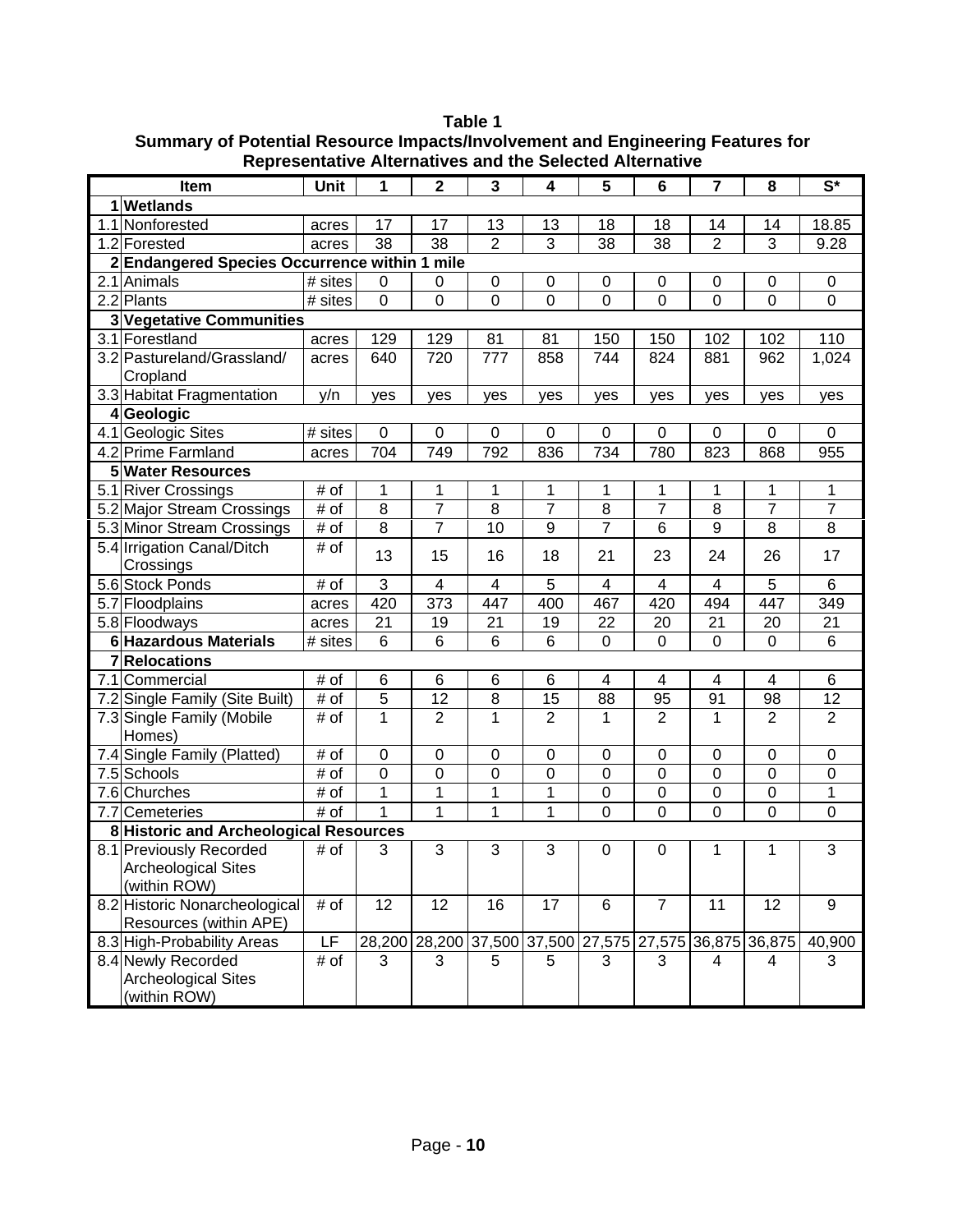#### **Table 1 Continued**

| Item                                                               | Unit         | 1              | $\overline{\mathbf{2}}$ | $\overline{\mathbf{3}}$ | 4            | 5         | $6\phantom{1}$ | $\overline{7}$ | 8         | $S^*$     |
|--------------------------------------------------------------------|--------------|----------------|-------------------------|-------------------------|--------------|-----------|----------------|----------------|-----------|-----------|
| 9Environmental<br>Justice<br><b>Considerations</b>                 | y/n          | yes            | yes                     | yes                     | yes          | yes       | yes            | yes            | yes       | yes       |
| 10 Noise and Air                                                   |              |                |                         |                         |              |           |                |                |           |           |
| 10.1 Noise Receivers                                               | # of         | 59             | 64                      | 62                      | 67           | 31        | 36             | 34             | 39        | 65        |
| 10.2 Air Quality                                                   | <b>NA</b>    | <b>NA</b>      | <b>NA</b>               | <b>NA</b>               | <b>NA</b>    | <b>NA</b> | <b>NA</b>      | <b>NA</b>      | <b>NA</b> | <b>NA</b> |
| 11 Engineering and Mobility                                        |              |                |                         |                         |              |           |                |                |           |           |
| 11.1 Length                                                        | miles        | 24.9           | 26.1                    | 27.4                    | 28.6         | 26.4      | 27.6           | 28.9           | 30.1      | 26.9      |
| 11.2 Terminated County<br>Roads                                    | # of         | $\overline{2}$ | $\overline{2}$          | $\overline{2}$          | 2            | 1         | 1              | 1              | 1         | 2         |
| 11.3 Railroad Grade<br>Separations                                 | # of         | $\mathbf{1}$   | $\mathbf{1}$            | $\mathbf{1}$            | $\mathbf{1}$ | 1         | $\mathbf{1}$   | 1              | 1         | 1         |
| 11.4 Grade Separations                                             | # of         | 9              | 11                      | 9                       | 11           | 10        | 12             | 10             | 12        | 13        |
| $11.5$ Ramps                                                       | # of         | 22             | 22                      | 22                      | 22           | 20        | 20             | 20             | 20        | 26        |
| 11.6 Construction<br>Sequencing Impacts                            | y/n          | yes            | yes                     | yes                     | yes          | yes       | yes            | yes            | yes       | yes       |
| 11.7 Utility Crossings                                             | # of         | 17             | 20                      | 13                      | 16           | 16        | 19             | 12             | 15        | 16        |
| 12ROW                                                              |              |                |                         |                         |              |           |                |                |           |           |
| 12.1 Required ROW                                                  | acres        | 916            | 961                     | 1006                    | 1051         | 969       | 1013           | 1059           | 1103      | 1,131     |
| 12.2 Existing ROW                                                  | acres        | 6.6            | 13.4                    | 30.0                    | 36.8         | 0.0       | 6.8            | 23.4           | 30.2      | 225       |
| 12.3 Donated ROW                                                   | acres        | 369.4          | 370.5                   | 275.2                   | 276.3        | 373.4     | 374.5          | 279.2          | 280.3     | 468.3     |
| 13 Other Environmental Issues                                      |              |                |                         |                         |              |           |                |                |           |           |
| 13.1 Visual Impacts and<br>Aesthetics                              | high/<br>low | low            | low                     | low                     | low          | low       | low            | low            | low       | low       |
| 13.2 Follows Existing<br>Roadway ROW                               | miles        | 0.90           | 1.8                     | 1.3                     | 2.2          | 0.00      | 0.9            | 0.4            | 1.3       | 1.8       |
| 13.3 Observatory Dark<br><b>Northern Skies</b><br>Impact           | y/n          | no             | no                      | no                      | no           | no        | no             | no             | no        | no        |
| 13.4 George Ranch<br><b>Historical Park</b><br>(private) Impacts   | y/n          | no             | no                      | no                      | no           | no        | no             | no             | no        | no        |
| 13.5 Potential 4(f) Issue<br>(Cultural Resources)                  | y/n          | no             | no                      | no                      | no           | no        | no             | no             | no        | no        |
| 13.6 Potential $4(f)/6(f)$<br>Issue<br>(Parks and Public<br>Lands) | y/n          | no             | no                      | no                      | no           | no        | no             | no             | no        | no        |

 $S^*$  = Selected Alternative

y/n = yes/no

LF = Linear Feet

NA = Not Applicable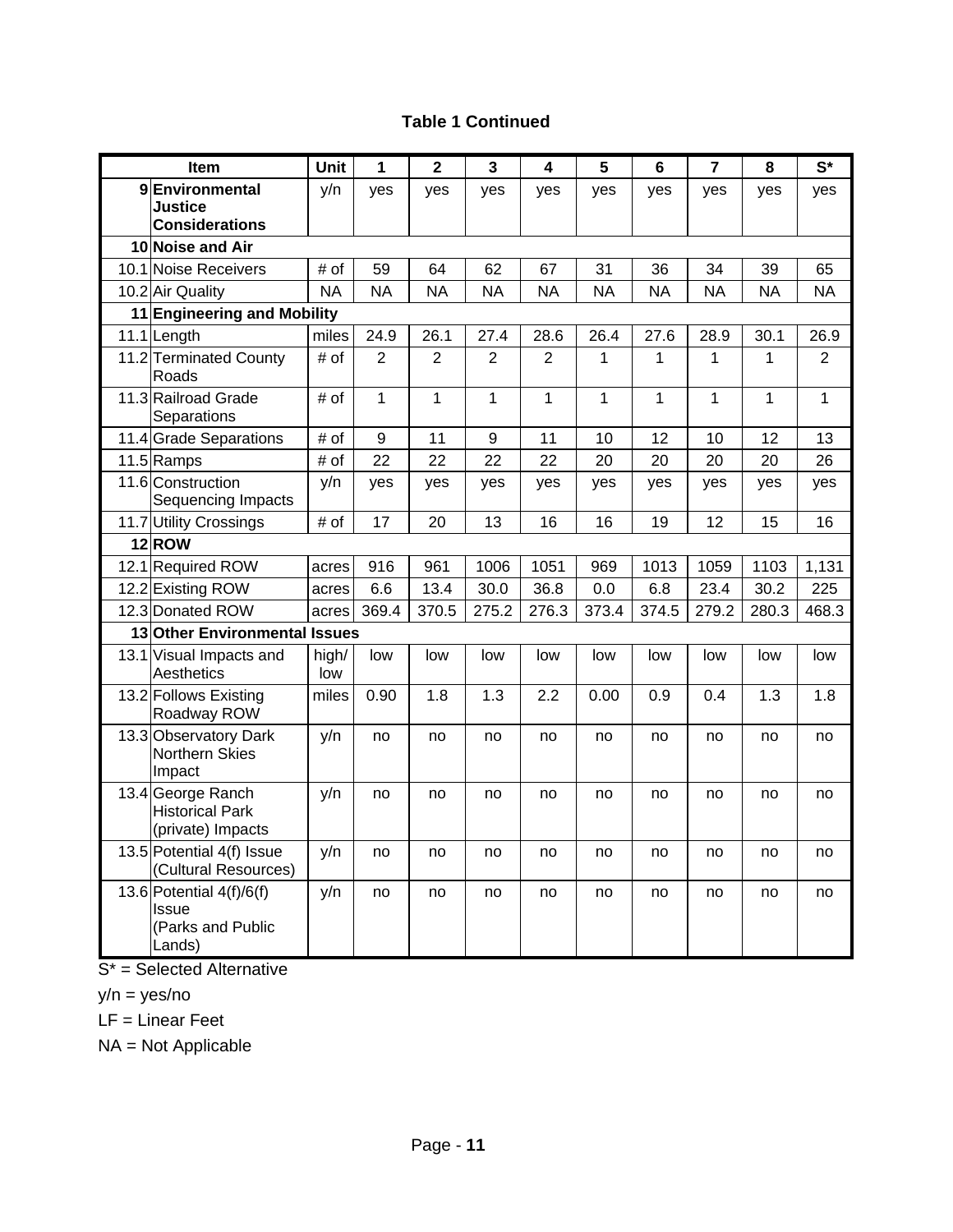# **IV. SECTION 4(f) and SECTION 6(f)**

The Department of Transportation Act of 1966 (as amended and codified in 49 USC §303) prohibits the Secretary of Transportation from approving any program or project that "…requires the use of publicly owned land from a public park, recreation area, or wildlife and waterfowl refuge of national, state, or local significance…or land of an historic site of national, state, or local significance…unless there is no feasible or prudent alternative to the use of such land, and such program includes all possible planning to minimize harm to such [land]…from such use" (Department of Transportation Act of 1983, 49 USC §303). Section 6(f) of the Land and Water Conservation Fund Act prohibits the conversion of property acquired or developed with a grant under the Land and Water Conservation Fund Act to a non-recreational site without the approval of the U.S. Department of Interior's National Park Service. Section 6(f) directs the U.S. Department of Interior (DOI) to ensure that replacement lands of equal value, location, and usefulness are provided as conditions to such conversions.

As part of the NEPA process, FHWA has evaluated the Grand Parkway Segment C project for Section 4(f) and Section 6(f) impacts pursuant to 49 USC §303© and 23 CFR §774. No publicly owned parklands, recreation areas, or wildlife and waterfowl refuge of national, state, or local significance, are located within the ROW.

A Section 106 review and consultation proceeded in accordance with the First Amended Programmatic Agreement among the FHWA, the TxDOT, the Texas State Historic Preservation Officer (SHPO), and the Advisory Council on Historic Preservation Regarding the Implementation of Transportation Undertakings (PA-TU), as well as the Memorandum of Understanding (MOU) between the Texas Historical Commission (THC) and TxDOT. FHWA determined that the Selected Alternative will not impact any previously recorded National Register of Historic Places (NRHP)-listed or eligible historic properties. Furthermore, the Selected Alternative will not impact any Recorded Texas Historic Landmarks, State Archeological Landmarks (SALs) (nonarcheological), or Official State Historical Markers.

Within the Selected Alternative's APE, two (2) NRHP-eligible architectural resources were identified within the APE of the Selected Alternative (near its crossing of FM 2759 and the Atchison, Topeka, and Santa Fe Railroad in Crabb, Texas). The route of the Selected Alternative was refined to avoid impact/use to these historic properties. Coordination with State Historic Preservation Officer (SHPO), SHPO determined that the project will have no effect on these two sites.

TxDOT and SHPO also determined that the Darrington Plantation/Prison Farm landscape is not National Register eligible for its architectural and associative qualities; however, three previously unrecorded archeological sites (41BO212, 41BO213, and 41BO218) and their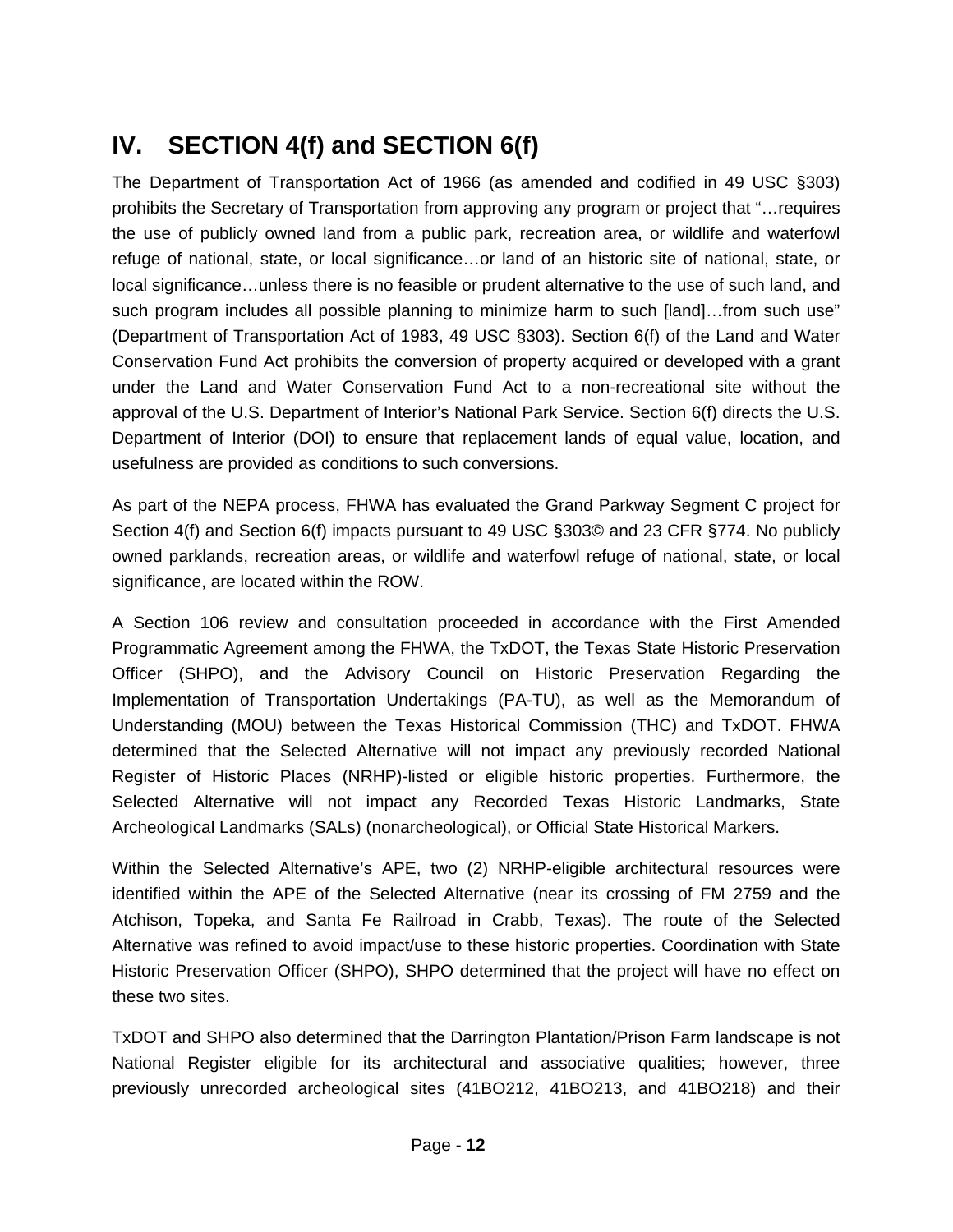associated high-probability areas (HPAs) were identified. These sites should be avoided until final determinations of archeological significance have been made. Currently, the Selected Alternative avoids these previously unrecorded sites. It was determined that no work of any kind shall be conducted within the above-designated areas without obtaining written documentation and approval from TxDOT's Environmental Affairs Division (ENV) that avoidance issues have been resolved.

No additional archeological sites were identified within the surveyed portions of the Selected Alternative ROW. However, the total number of archeological sites within the Selected Alternative will not be known until the completion of an archeological field survey. For more detail on the cultural resource surveys of the Selected Alternative, refer to Section V, Subpart N ("Cultural Resources"). The non-surveyed portions of the Selected Alternative will be surveyed once access is obtained.

If archeological sites are identified within the Selected Alternative, additional investigations may be necessary to determine if they are eligible for nomination to the NRHP. If unanticipated archeological deposits are encountered during construction, work in the immediate area will cease, and TxDOT archeological staff will be contacted to initiate post review discovery procedures under the provisions of the PA-TU and MOU, including development of a mitigation plan. This mitigation plan will be developed by TxDOT in consultation with the THC and FHWA. Design modifications may be sufficient to reduce the severity of the effect to a non-adverse level. Mitigation of unavoidable adverse effects typically includes archeological data recovery and full archival documentation. Section 4(f) coordination will only be performed for archeological sites warranting preservation in place.

No publicly owned recreation areas or parks will be directly affected by or are directly adjacent to the Selected Alternative. Therefore, no Section 4(f) or Section 6(f) public land takes are anticipated for any of the alternatives, nor is there a constructive use to any known Section 4(f) property by the Selected Alternative.

## **V. MEASURES TO MINIMIZE HARM**

During the project development process, refinements were made to the various alternatives to avoid or minimize impacts to sensitive environmental resources, where possible. Design and construction of Grand Parkway Segment C project will include all practicable measures to continue to minimize harm to the environment. The FEIS presents detailed analyses and results to assess potential environmental impacts by the Selected Alternative (FEIS Volume I, Sections 4.1 through 4.22). For the resources/issues that will be impacted by the Selected Alternative, the following sections provide a summary of the impacts, the measures taken to minimize harm, and the commitments to continue to minimize potential harm through the associated proposed mitigation. TxDOT and FHWA will require and ensure that all agencies/entities involved with the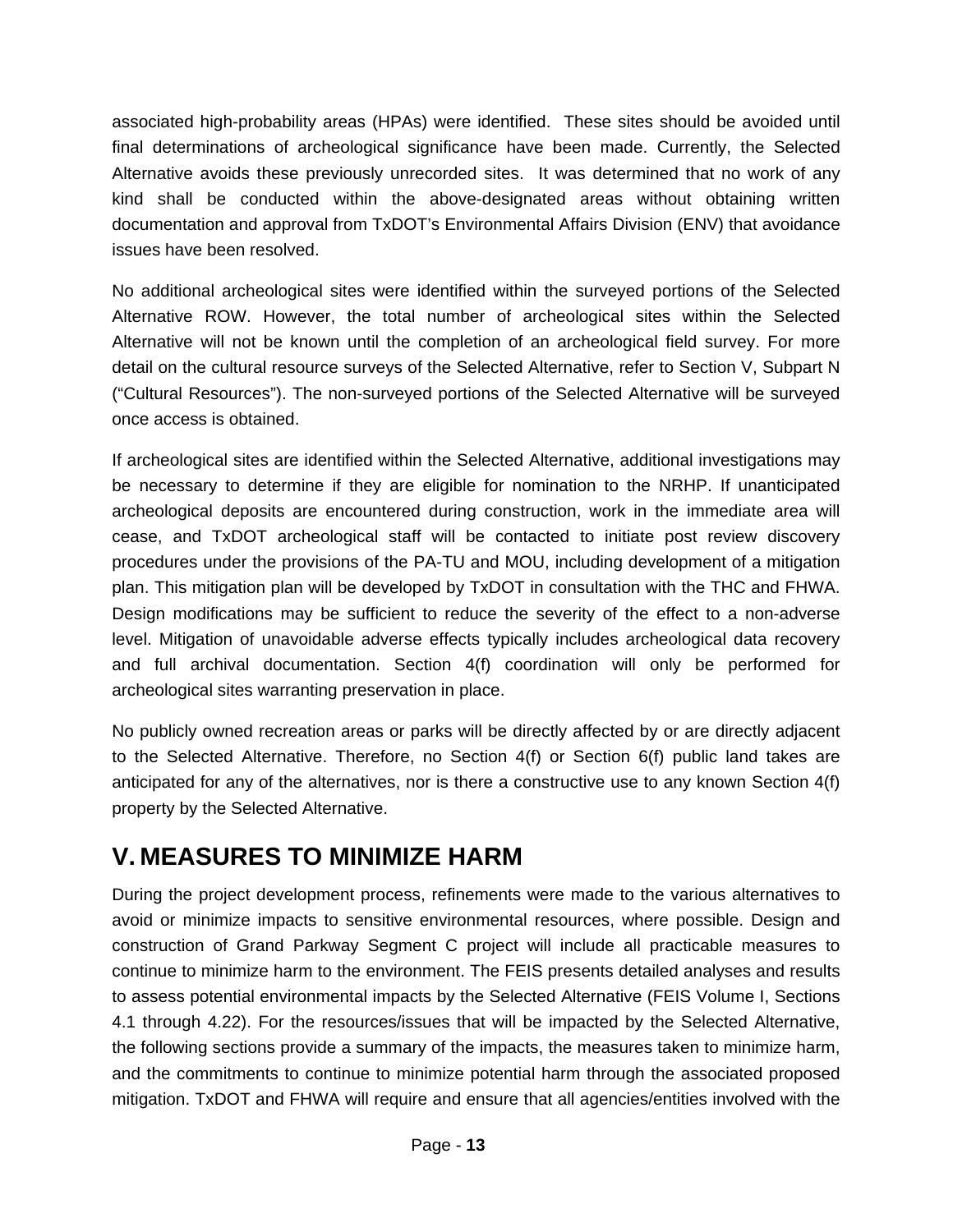development of Grand Parkway Segment C project follow all commitments of this ROD, mitigation regulations, and specific mitigation measures developed for this project and approved by TxDOT and FHWA.

Opportunities to reduce the width of the ROW will be evaluated during final design, which could reduce the potential impact to each of the resources discussed in the following sections. Appendix A lists the mitigation measures and commitments for the project.

## **A. Land Use**

The Selected Alternative, in accordance with 23 USC 109 (c)(2)(B), is consistent with state and local government plans and policies on land use and growth. The majority of the ROW consists of non-urban land uses. The Selected Alternative will convert agricultural lands, forestland, and other undeveloped land to transportation use and will cause a reduction in land available for development or green space. In more-developed areas, impacts may also include visual and access-related issues relative to residences and communities. In rural areas, the decrease in farmland acreage and disruption of the physical fabric of farms would be the primary issues. Additional impacts to the entire study area may involve the expansion of residential and commercial development, especially in the vicinity of newly created intersections.

All practicable avoidance and minimization of impacts to land use were used in the identification of the Selected Alternative. Grade separations will be provided for all major arterial roadways that cross the Selected Alternative to avoid termination of through-travel, and intermittent frontage roads providing adjacent property access and connectivity to major highways; and, additionally, opportunities to reduce the amount of ROW will be identified during the final stage design. Any crossing of active rail line will be addressed during final design to ensure adequate bridging would be provided to maintain rail service.

## **B. Geology, Soils, and Farmlands**

Prime and statewide important farmland soils were avoided where practicable. However, due to the large acreage of these soils in Fort Bend and Brazoria counties, the Selected Alternative will have an unavoidable affect approximately 955 acres of prime farmland soils. The use of silt fences and other erosion control measure during the construction will prevent erosion of native soils and reduce the runoff of soil particles into area streams. Furthermore, implementing revegetation of native species along constructed ROW would prevent future erosion after construction and thereby will increase the success rate of any and all revegetation efforts. The need for mitigation of geologic resources is not anticipated. Mitigation for prime farmlands is not anticipated to be necessary, per the Natural Resources Conservation Service (NRCS) ranking.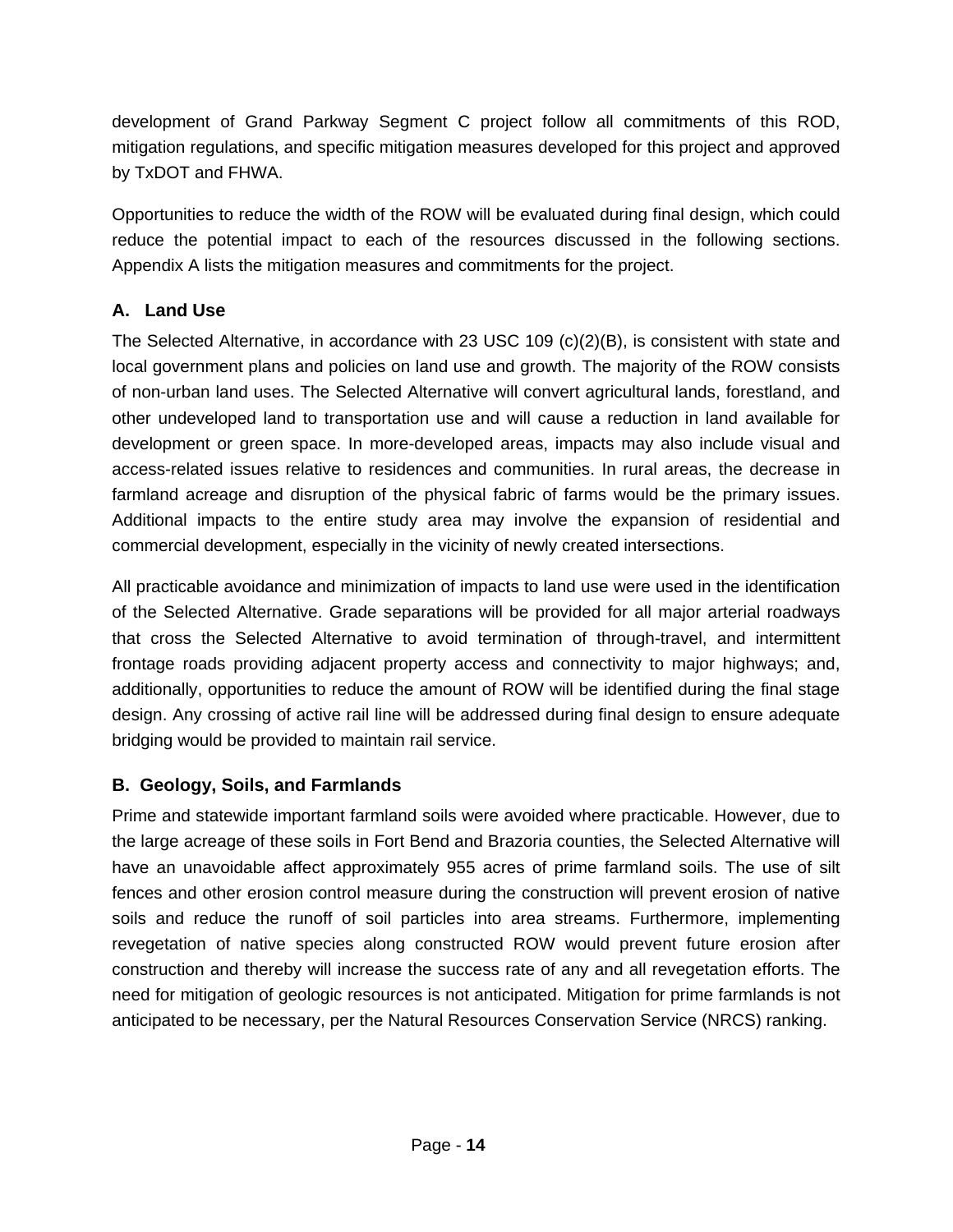## **C. Social**

Community impacts expected as a result of the Selected Alternative include potential increase in property values adjacent to the project, particularly at nodes of access to the facility; potential degradation of aesthetics and community character for individual single-family homes and the residential developments adjacent to the facility; and temporary construction impacts.

The environmental justice impacts for the Selected Alternative indicated that the potential for disproportionately high and/or adverse impacts on the minority and/or low–income population will be low. Therefore, the Selected Alternatives is in compliance with Executive Order (EO) 12898 on Environmental Justice and Title VI of the Civil Rights Act of 1964 42 USC §2000d et seq; and, it is also in compliance with EO 13166 on Persons with Limited English Proficiency.

Consideration was also given to the fact that this project will be a toll road. The results of the analysis indicated that there will be no disproportionate impact of a tolled versus non-tolled roadway in terms of minority and/or low-income populations. As a result, no project specific mitigation related to environmental justice will be necessary. However, additional public meetings should be held during the final design process to discuss specific community and landowner concerns prior to construction of the highway.

Impacts to community facilities and services were minimized to the greatest extent possible. Mount Moriah Church will be relocated as a result of the Selected Alternative and partial property impacts will occur to the Triumph Christian Center. Additionally, access related impacts will occur to Sandberry Cemetery and Southwest Church of the Nazarene.

Potential mitigation measures to reduce the effects of the proposed project on schools, churches, and cemeteries could include the use of signalized intersections with pedestrian controls at the interchange ramps, the construction of pedestrian overpasses across the roadway facility, and the construction of noise and visual barriers between the community facility grounds and the proposed Grand Parkway Segment C. The Selected Alternative does not directly impact any park or recreation facility. However, it does extend within 7,000 feet of the Brazos Bend State Park. All commitments between the Grand Parkway Association (GPA) and Brazos Bend State Park will be honored for the Selected Alternative. Additionally, the GPA has made commitments to the George Observatory to expand it scenic easement to shield the lighting to the maximum extent possible.

Additionally, fourteen residential, six commercial structures, and one Municipal Utility District (MUD) facility will be impacted by the Selected Alternative. Opportunities to reduce the amount of ROW will be identified during the final design stage. Acquisition of right-of-way will be completed in accordance with the TxDOT's Procedures for Purchase of Right-of-Way and the provisions of the Federal Uniform Relocation Assistance and Real Property Acquisition Policies Act of 1970, as amended.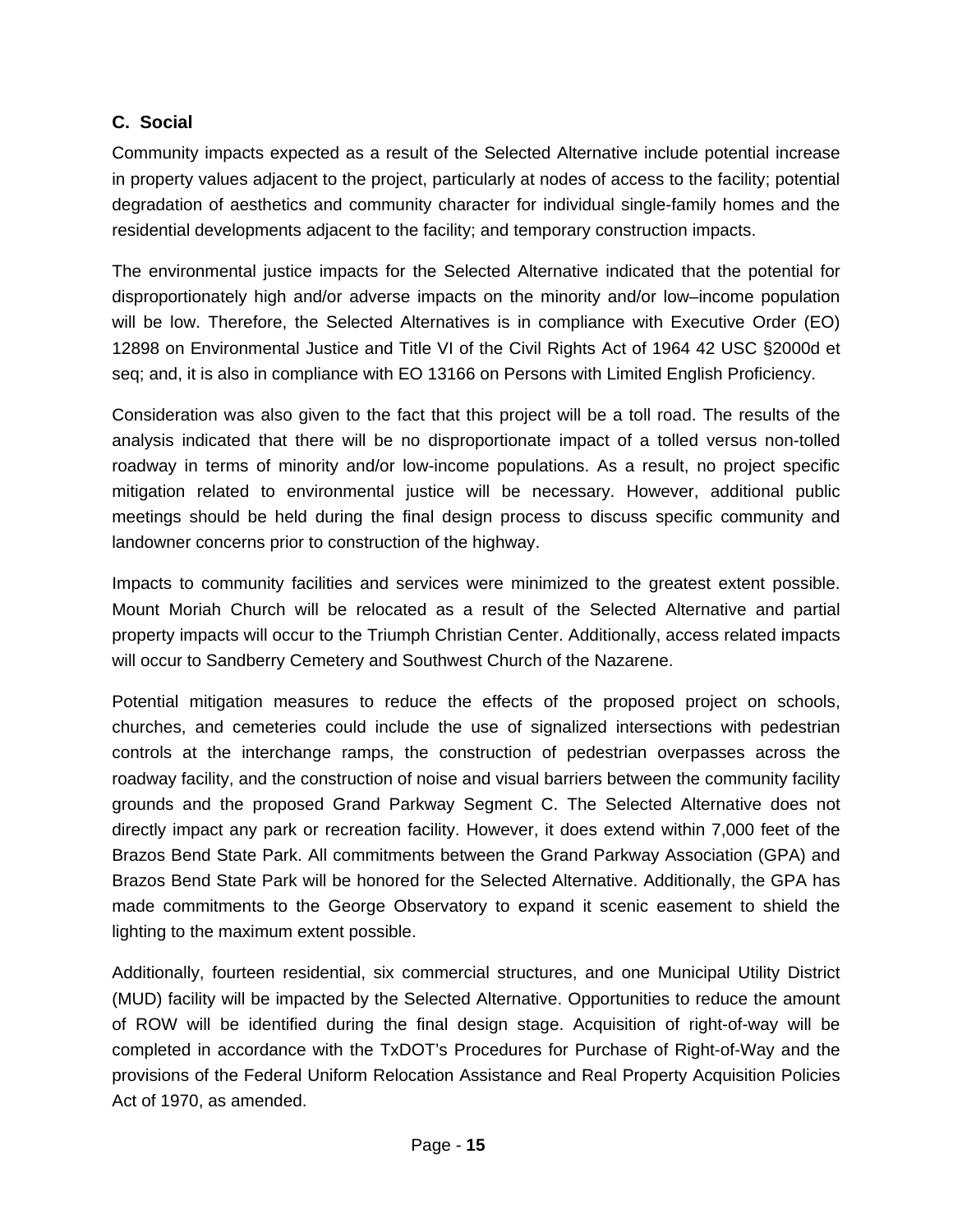Every effort has been made in the selection of the Selected Alternative to avoid or minimize adverse effects to sensitive resources. During the construction phase, short-term effects related to noise and dust will be minimized. Traffic delays will be minimized through coordination among TxDOT, contractors, and affected neighborhoods or landowners (in the areas immediately adjacent to the proposed ROW), and by developing a construction schedule that would allow for a minimum delay for movement across the proposed ROW. Also, efforts will be made to provide appropriate construction detours, informative signage, and access to residences, farms, businesses, and community facilities where practicable. Grade separations will be incorporated into the design of the Selected Alternative, allowing adequate movement of school buses and emergency vehicles across the proposed Segment C project area.

## **D. Economics**

The Grand Parkway Segment C project will have beneficial impacts to the local, regional, and state economies. The total output impact, which includes the direct and indirect impact of the construction of the proposed Grand Parkway Segment C project on the Texas economy, as well as direct non-Texas impacts, was estimated to be \$743 million (estimates do not include the construction of the direct connector ramps). This included indirect impacts the sectors that provide the goods and services directly for the construction of the highway. The total employment impact, which shows the number of construction-related jobs that would be created, was estimated to be 3,893.

Overall, the Selected Alternative would encourage economic growth and jobs in Brazoria County, Fort Bend County and the entire Houston region. Tax revenues and residential and commercial property values would likely increase over time. Economic effects related to the Selected Alternative would be considered beneficial; therefore, no mitigation would be necessary.

## **E. Pedestrians and Bicyclists**

While bicycles and pedestrian usage will be prohibited on the main travel lanes of the Selected Alternative, the Grand Parkway Segment C project will still increase accessibility to this area by accommodating future crossings at intersections, bridges, etc, a s appropriate.. However, the potential termination of local roads could reduce ease of access to local enclaves for drivers as well as bicyclists. Some of these impacts will be mitigated by the use of bridges and grade separations, allowing vehicles and bicycles to maintain traditional routes upon heeding signalized intersections. The Selected Alternative will not cross any bicycles lanes. However, it will accommodate (where practical) future crossings for both pedestrians and bicyclists at intersections, bridges, and over/underpasses affecting or providing direct access to designated pedestrian and/or bicycle facilities. Refer to Section 4.5 in the FEIS.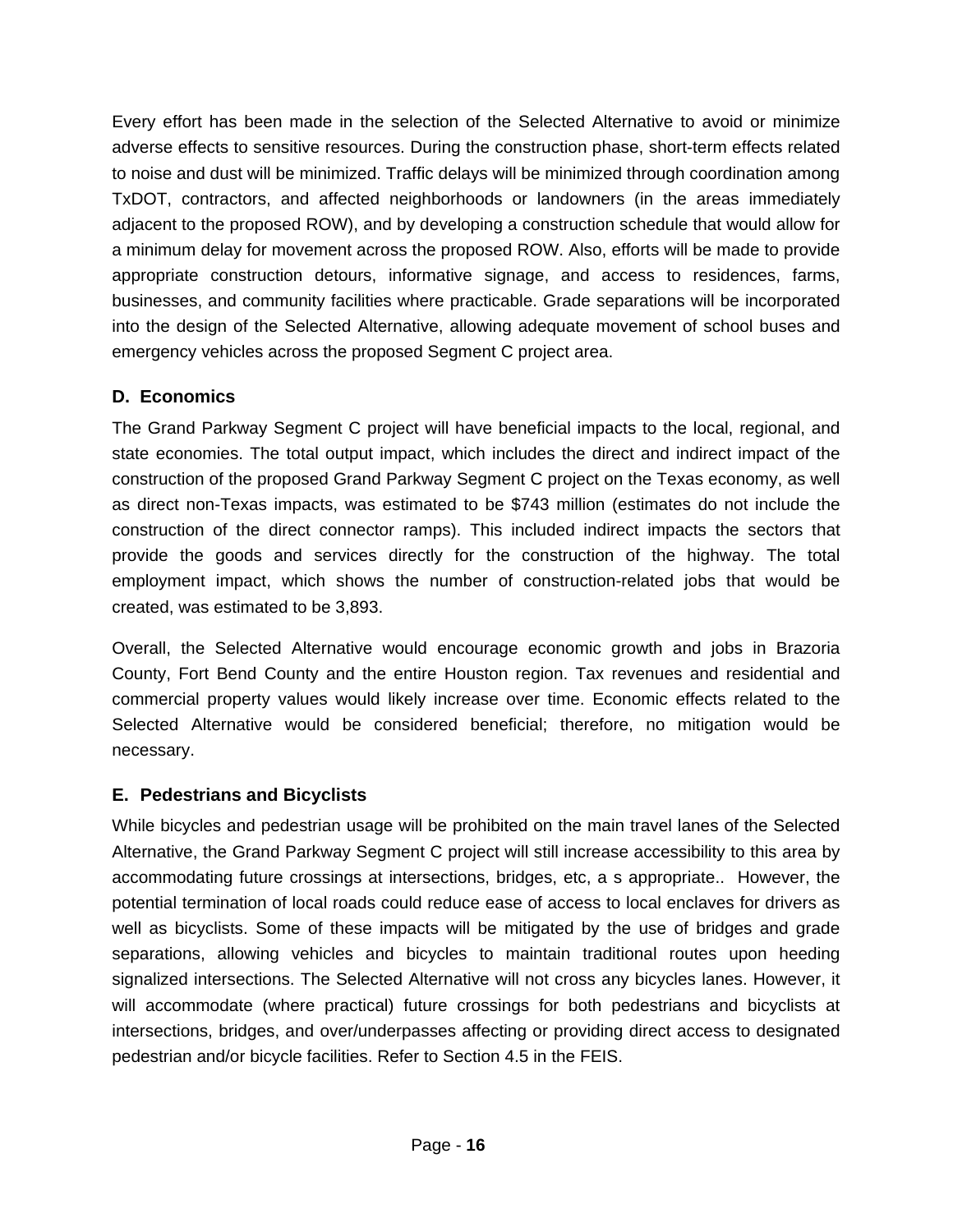The Selected Alternative will minimize adverse effects to bicyclists and pedestrians by providing crosswalks walk signals, and appropriate signage at grade separated intersections (entrance/exit ramp access points). In the event that a bicycle or pedestrian facility is in place prior to the proposed action, the facility will be reconstructed to maintain continuity and function.

## **F. Air Quality**

The Houston area is in attainment for all the criteria pollutants except for 8-hour ozone (O3). The U.S. Environmental Protection Agency (EPA) previously classified the Houston-Galveston area, which includes Fort Bend and Brazoria counties, as a severe O3 nonattainment area in accordance with the 1997 8-hour ozone standard. However, EPA recently designated the Houston-Galveston area, including Fort Bend and Brazoria counties, as a marginal O3 nonattainment area in accordance with the 2008 8-hour ozone standard (July 20, 2012 effective date on nonattainment area designation). The EPA regulations require that a nonattainment area demonstrate that its RTP and Transportation Improvement Program (TIP) conform to the intent of the State Implementation Plan (SIP) to attain the 8-hour O3 standard by the year 2019 2019 corresponds to the Houston-Galveston area's attainment date in accordance with 1997 8 hour ozone standard. It is noted that the Houston-Galveston area has until July 20, 2013 to demonstrate conformity of its RTIP and TIP in accordance with the 2008 8-hour ozone standard. Additionally, the Houston-Galveston area has until 2015 to attain the 2008 8-hour ozone standard. The proposed Grand Parkway Segment C project is included in H-GAC's 2035 RTP Update and FY 2013–2016 TIP, as amended. This 2035 RTP Update and the 2013–2016 TIP, as amended, were found to conform with the SIP on January 25, 2011 and November 1, 2012, respectively.

The analysis of Mobile Source Air Toxics (MSATs) was modeled and forecasted to be lower in the future (2019 and 2035) than the existing conditions (2009). This estimation, in combination with a 77 percent growth in vehicle miles traveled (VMT), results in 2035 Build emissions being 31 percent lower than the 2009 base year. Diesel particulate matter (DPM), 1-3-Butadiene, and benzene are the only priority MSATs that are expected to decrease in that timeframe. MSATs will continue to improve over time due to dramatic improvements in vehicle technology and fuels and traffic flow improvements (see FEIS Volume I, Section 4.6).

Emissions from diesel-powered and other construction equipment would occur under the Selected Alternative. These construction emissions would be temporary in nature. As each task is completed, the equipment will move out of the immediate area.

## **G. Noise Analysis**

Following the issuance of the FEIS, additional noise investigations were conducted at the request of the public. Minor design modifications (pavement elevation changes) were made to the Selected Alternative. With this modification, the Selected Alternative would no longer have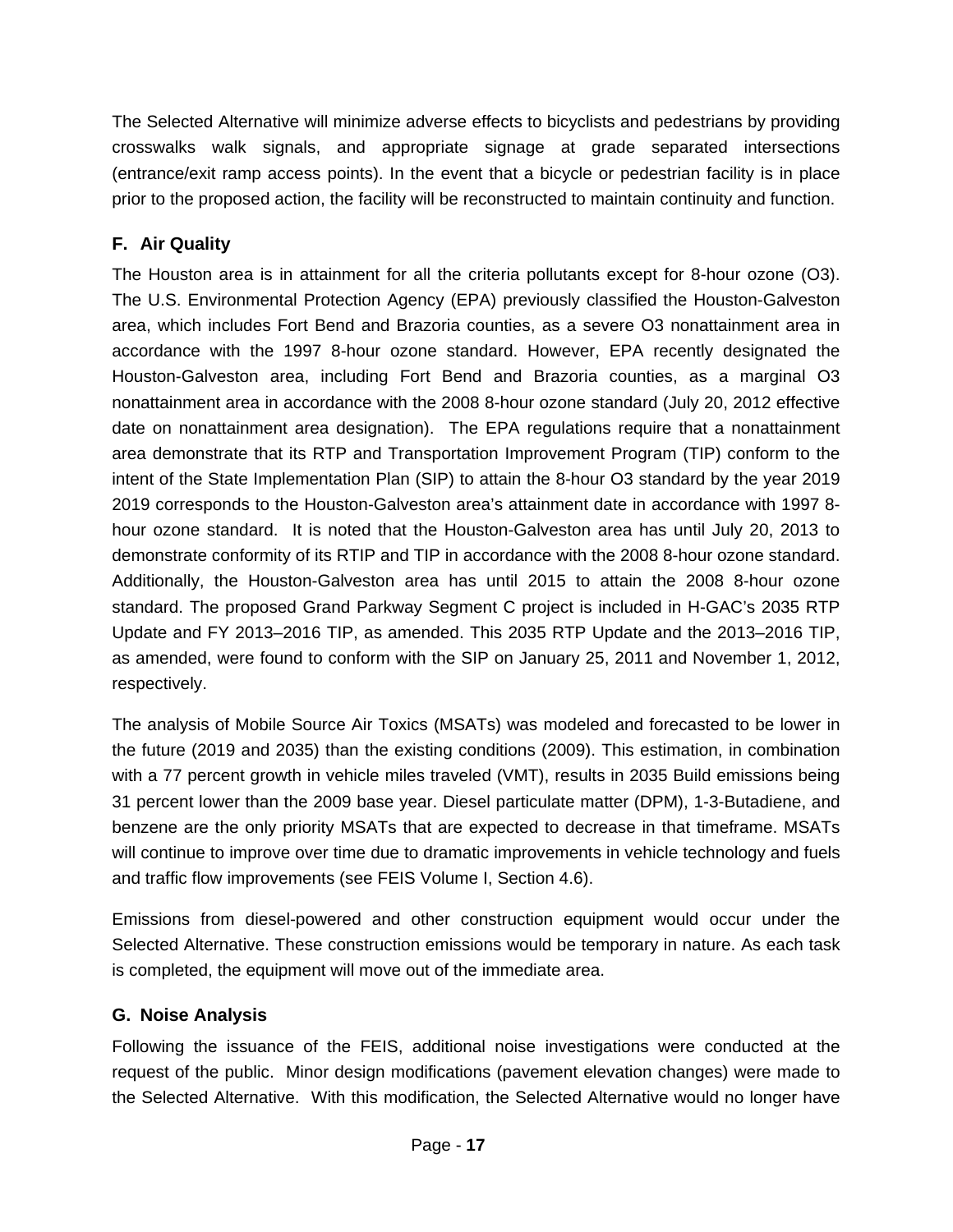a noise impact at one of the receiver (R23 in the FEIS). As a result, traffic noise from the Selected Alternative will impact 19 representative receivers, representing a total of 64 residences and 1 business. Noise abatement measures were analyzed for the receiver locations impacted by the Selected Alternative. In determining and providing abatement measure for traffic noise impacts, primary consideration was given to exterior areas where frequent human use occurs and lower noise levels would be of benefit. The FEIS and subsequent revised evaluations indicated that noise barriers would be feasible and reasonable at one location and therefore will be proposed for incorporation into the Selected Alternative subject to the completion of the project design, utility evaluation, and polling of adjacent owners (see FEIS Volume II, Exhibit 24).

#### **H. Water Quality**

1. *Surface Water*

Quality and quantity of stormwater runoff will be altered by the Selected Alternative in two ways: 1) direct effects from construction, and 2) effects from long-term operation of the roadway.

The Selected Alternative will cross seven perennial streams: Rabbs Bayou, Dry Creek, Big Creek, Walters Lake Bayou, Brazos River, Oyster Creek, and Hayes Creek, as well as tributaries to these streams. The perennial stream crossings will be by bridge and the intermittent streams will be by culvert, although further bridging would be considered during final design.

A Storm Water Pollution Prevention Plan (SW3P) will be prepared prior to construction and followed throughout the construction phases to minimize the discharge of sediment laden stormwater to the Selected Alternative project area streams. The project SW3P will be prepared pursuant to the TxDOT manual, *Storm Water Management Guidelines for Construction Activities*. Also prior to construction, opportunities to reduce the width of the ROW will be considered during final design, which will have the effect of reducing the amount of cleared vegetation and, therefore, the changes for erosion.

Mitigation for unavoidable impacts will incorporate the following Best Management Practices (BMPs) at appropriate stages during construction. For erosion control, sod will be utilized and remain in place until the area had stabilized. For sedimentation, a combination of silt fencing and hay bale dikes will be utilized and remain in place until project completion. The existing ditches will be used for retention storage during construction. For post-construction BMPs, a combination of retention and vegetative filter strips will be utilized to control total suspended solids after construction. Vegetation within the existing ditches will be replanted after construction and act as vegetative filter strips. Other areas of the ROW will be seeded with native species of grasses, shrubs, or trees as needed. At the completion of construction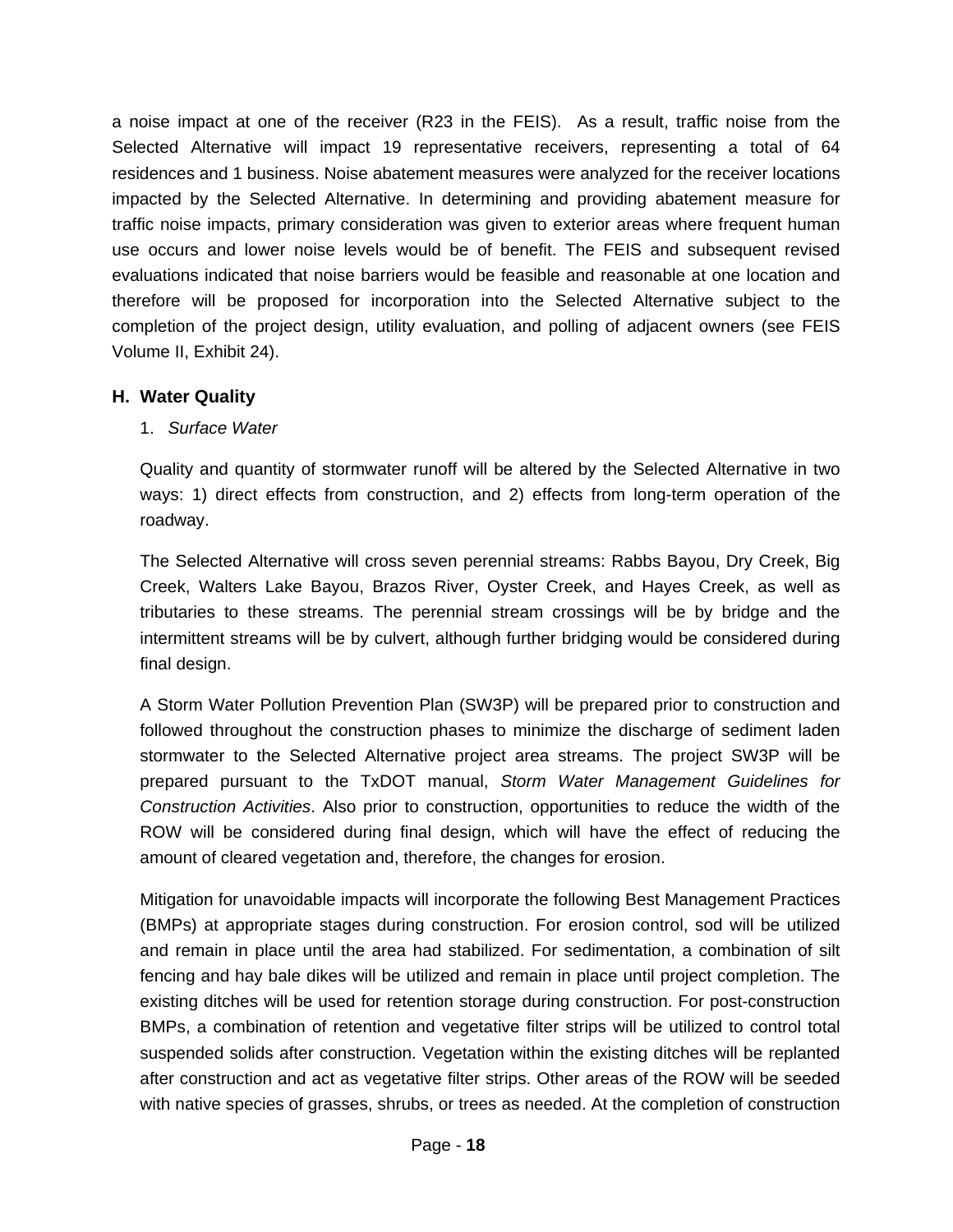the TxDOT specifications Seeding for Erosion Control will be followed to restore and reseed all disturbed areas.

Additionally, in accordance with Clean Water Act (CWA) Section 402, where stormwater from the proposed construction project would discharge to a Municipal Separate Storm Sewer System (MS4), the MS4 permittee will be notified of the construction activity per the FEIS (Volume I, Section 4.7.1) which further discusses the permitting of stormwater discharge.

## 2. *Groundwater*

The Selected Alternative will have a nominal impact to regional groundwater resources. A review of well records and published groundwater reports of the TWDB indicated that a total of 20 public water supply wells and 11 private water wells are located within  $\frac{1}{4}$  mile of the proposed ROW of the Selected Alternative. One of the public water supply wells and two private water wells lie within the proposed ROW of the Selected Alternative and will be impacted. As a result, each of these wells must be plugged according to the Texas Council on Environmental Quality (TCEQ) regulations (16 TAC 76.1004). While the public and private use of groundwater from these wells will be impacted, plugging of these three wells will eliminate the potential impact to the groundwater resources.

Avoidance and minimization of impacts to the public and private water supply wells have been incorporated in the preliminary design of the Selected Alternative and will be refined during final design of the project. Measures will include minor alignment shifts to minimize the impact to sources of water protection areas and/or avoid direct impact to the public and private water supply wells. Any water supply wells affected by construction will be mitigated using measures such as providing a new well or connection to the public water system, if feasible. Wells taken out of service will be sealed in accordance with the specifications outlined by the Water Well Drillers Board of the Texas Department of Licensing and Regulation.

A stormwater management plan will be developed in accordance to FHWA and TxDOT criteria to reduce the risk of contaminating local aquifers. The stormwater management basins will collect and control spills of hazardous materials, sediments, and other particulates found in highway runoff. The use of established BMPs will be employed to prevent highway stormwater runoff from entering the aquifer at wellheads.

An emergency spill control pollution prevention plan will be developed and coordinated with local officials. Special stormwater management measures will be designated to isolate potentially hazardous spills, for treatment and removal, before entering an aquifer. The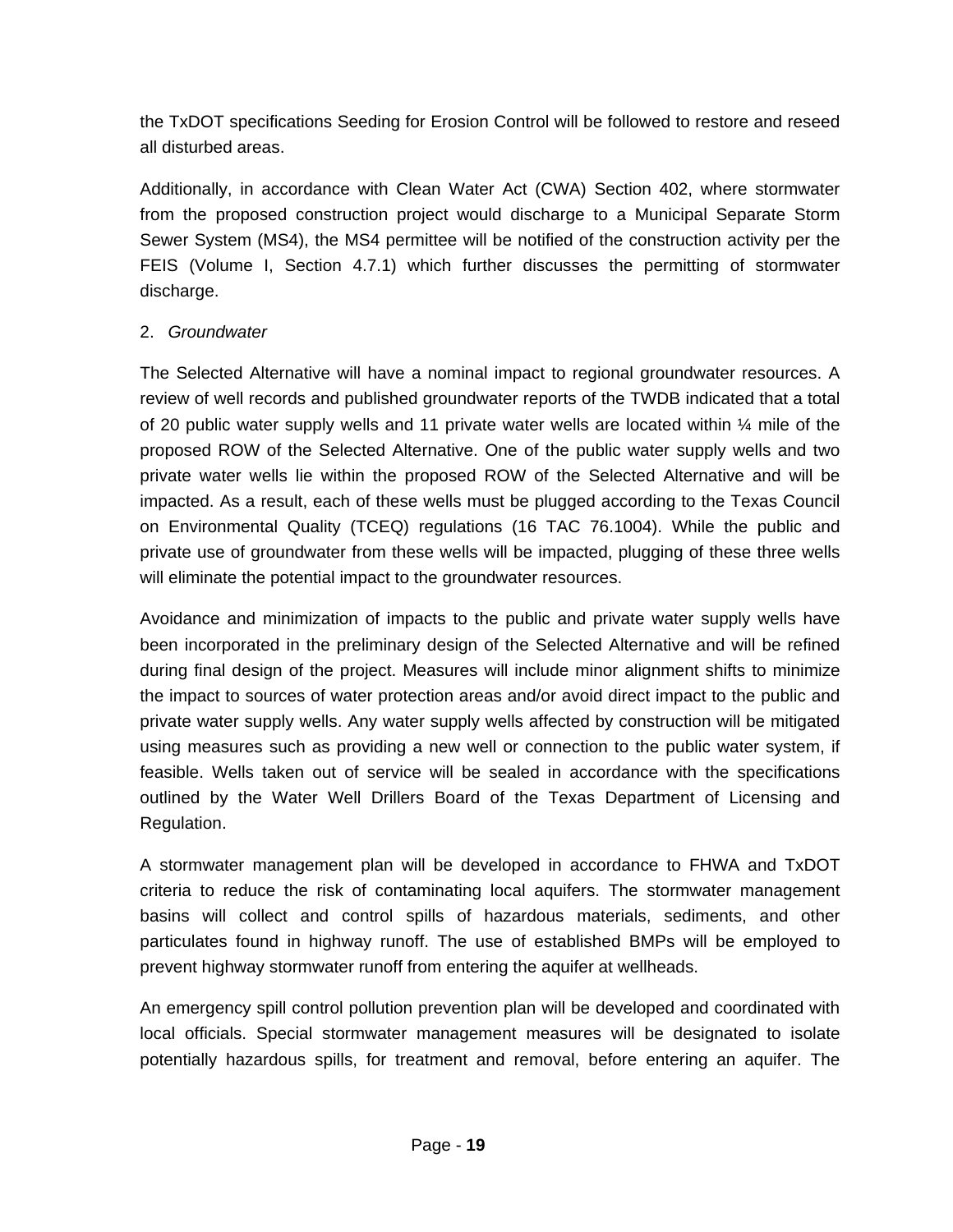BMPs listed in the previous section will be considered and incorporated into the plans during the final design of the proposed project.

## **I. Permits**

Implementation of the Selected Alternative will require Section 404 and Section 10 permits from the U.S. Army Corps of Engineers (USACE), Section 401 water quality certification, and an appropriate mitigation plan. The Selected Alternative will also require a TCEQ Texas Pollutant Discharge Elimination System (TPDES) construction stormwater discharge permit and completion of a SW3P and an NOI.

Mitigation options associated with the wetland impacts requiring the Section 404 permit are discussed in the Wetlands and Vegetative Communities section of this ROD (Section V.J), and the mitigation discussion for the activities requiring the Texas Pollutant Discharge Elimination System (TPDES) permit are presented in Water Quality section of this ROD (Section V.H). The appropriate Section 404 permit and TPDES permit will be obtained from the USACE and the TCEQ, respectively, prior to construction.

## **J. Wetlands and Vegetative Communities**

The Selected Alternative was developed in accordance with Executive Order 11990, Protection of Wetlands, which directs federal agencies to take actions to minimize the destruction, loss, or degradation of wetlands and to preserve and enhance the natural and beneficial values of wetlands on federal property. There identification of wetlands was conducted in a level investigation. Level 1 included the review of color infrared aerial photographs and soil survey maps. Level 2 included qualifying previously identified wetlands as forested or nonforested via a helicopter survey. Level 3 included a ground survey for those wetlands that were accessible for field study. Where access was granted for on-site investigations, the boundaries of the potential wetland areas were flagged and mapped with real-time differentially corrected Global Positioning Systems (GPS) equipment. Properties without access required evaluation of aerial photographs and digital area calculations to determine acreage. Additional areas for the US 59 and SH 288 interchanges to incorporate direct connectors were added to the Selected Alternative following completion of ground surveys. These areas were investigated from existing easements, and potential waters of the U.S. were evaluated using aerial photographs and digital area calculations to determine acreage. The wetland delineation data for the Selected Alternative was supplemented by additional field data to be consistent with the delineation methodology agreement in place between the USACE and the Houston District of TxDOT.

Four vegetation communities will potentially be impacted by the Selected Alternative. Vegetative acreage not including farmland or rangeland includes 110 acres of forest, 18.85 acres of nonforested wetlands, and 9.28 acres of forested wetlands. Impacts do not account for potential bridging scenarios. The Selected Alternative does not require any stream channel relocations.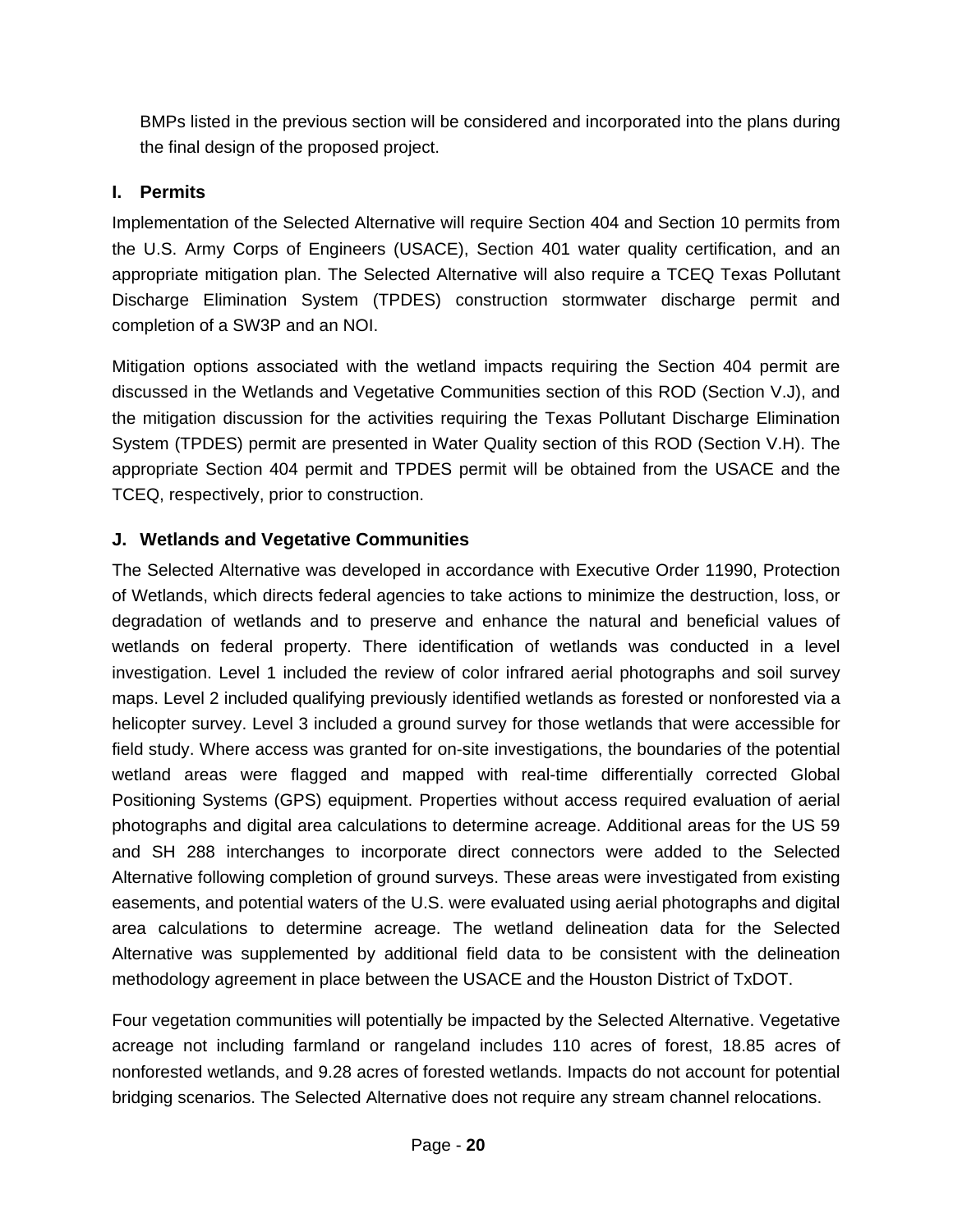Effort was made during the development and advancement of the Selected Alternative to avoid and minimize impacts to wetlands and vegetative communities to the greatest extent possible. The boundaries of all wetlands that will be impacted by the Selected Alternative were verified by the USACE (February 3, 2003). The verification expired; therefore, a request for a re-verification with the USACE was requested. A letter dated April 1, 2010 from the USACE stated that they completed the preliminary jurisdictional determination (PJD) but were awaiting the permit application to continue the review process. The USACE provided a PJD that indicated that the ROW for the Selected Alternative contains 32.92 acres of aquatic resources. Additionally, 3.26 acres of potential impacts to aquatic resources were identified within additional ROW evaluated for the US 59 and SH 288 interchanges (addition of direct connector ramps) subsequent to the USACE verification. A letter requesting an updated PJD was sent to the USACE by TxDOT Houston District on February 16, 2012 (FEIS Volume II, Appendix I). Project correspondence will be updated once a response is received by the USACE. Since the project advanced with the PJD determination, all impacts to wetlands will be assessed and mitigated for as jurisdictional waters of the U.S. As part of the USACE Section 404 permit process, a draft compensatory wetland mitigation plan will be developed and coordinated with the appropriate agencies. This plan will outline in detail the specific commitments that TxDOT will make to compensate accordingly for impacts to wetlands and vegetative communities.

Per the USACE Section 404(b)(1) guidelines, mitigation includes measures, which avoid, minimize, and/or compensate for unavoidable losses to resources that cannot be further minimized. The assessment of mitigation measures (avoidance, minimization, and compensation) is an integral part of the NEPA/Section 404 Process. The preferred means of mitigation is avoidance, which is inherent in impact evaluation analysis and alternative development/assessment. For those adverse impacts that cannot be avoided, other mitigation efforts must be considered. These efforts first include minimization of potentially adverse impacts and second, compensation for those remaining adverse impacts that cannot be further reduced.

Mitigation alternatives that were evaluated for the Selected Alternative included wetland/habitat restoration, enhancement, creation, and/or preservation. In the evaluation of mitigation concepts, preference will be given to potential mitigation opportunities located within the Brazos River basin of Fort Bend and Brazoria counties. Natural resource agencies will be involved in decisions regarding appropriate mitigation ratios, and the location, size and character of mitigation opportunities corresponding to the Selected Alternative.

Use of TxDOT's Coastal Bottomlands Mitigation Bank would also be considered as a means of providing compensatory wetland mitigation for the Selected Alternative. A likely funding source for compensatory mitigation for the Selected Alternative would be a trust fund that has been established by the GPA in conjunction with The Nature Conservancy of Texas. The purpose of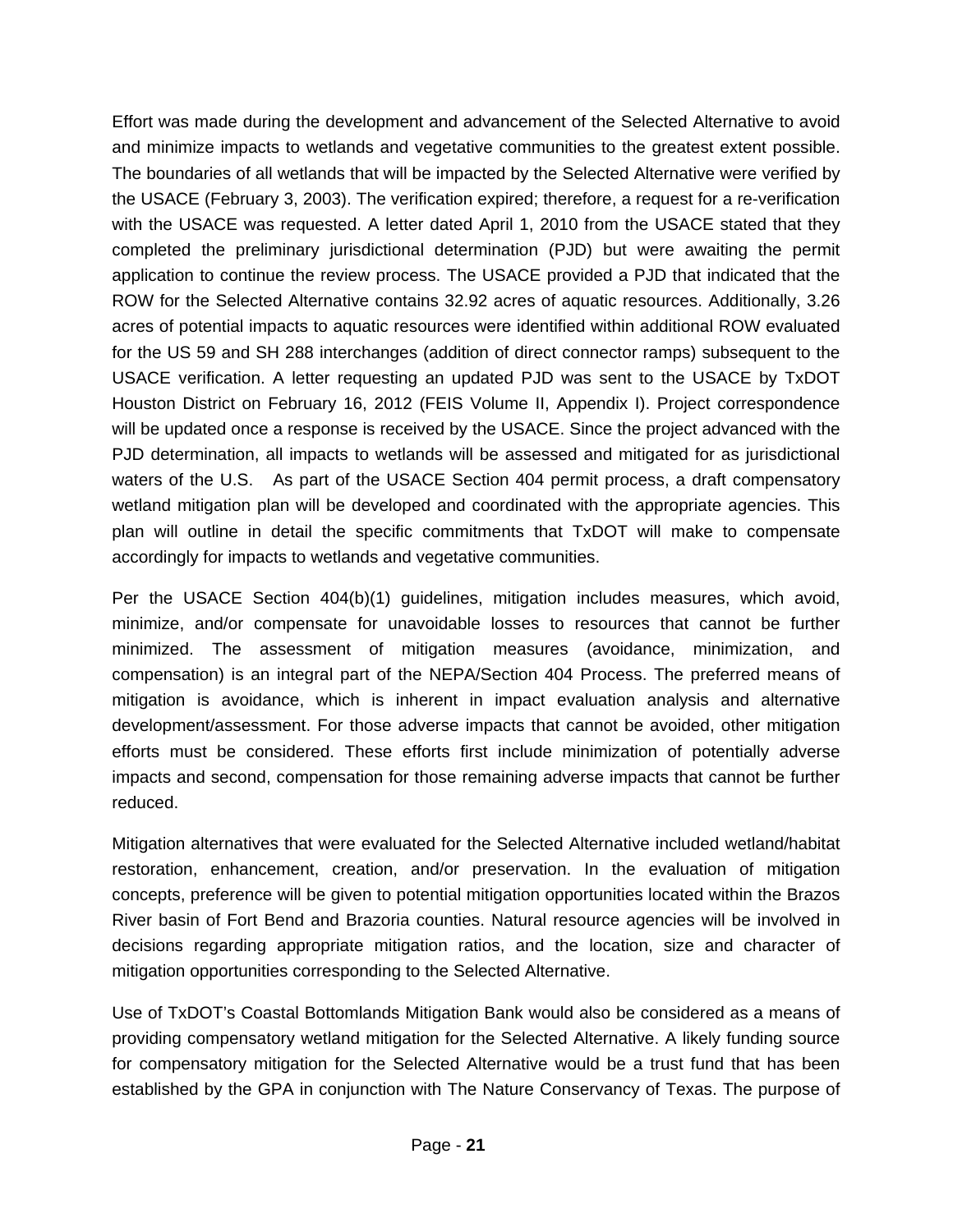the trust fund is mitigation of wetland impacts that may result from the construction of the entire Grand Parkway. The funds will be utilized by The Nature Conservancy of Texas in accordance with the USACE guidelines to mitigate impacted wetlands, including recovery and restoration of historically degraded wetlands and habitat. Current efforts have focused on the Austin's Woods in the vicinity of Brazos Bend State Park and the proposed Lake Worthington Conservation Area.

Although efforts to avoid or minimize the probable occurrence of habitat (vegetation communities) and wetland impacts (both adjacent and isolated) occurred during preliminary alignment location of the Selected Alternative, it is important to note that continued efforts to avoid and minimize wetland impacts will continue to be a part of this planning process including the use of certain construction practices. Activities to minimize the impacts to habitats from highway construction will include minimizing devegetation of the construction area wherever safety allows, decreasing the amount of fill placement where feasible, and implementation of BMPs, including an erosion and sedimentation control plan. Specific impact minimization to wetland areas would include the roadway design changes (use of bridge crossings instead of filled embankment); the use of retention basins and revegetated swales to minimize runoff, sedimentation, turbidity, leaching of soil nutrients, and leaching of chemicals from petroleum products, pavement, and waste material; and maintaining flow patterns to ensure wetland hydrology in spite of roadway design requirements.

Since the impacts to the wetlands will be mitigated, long-term impacts will be eliminated by the replacement of the impacted wetlands and their function and value. Formal mitigation measures will be discussed and developed to ensure the wetland function and values are not permanently lost by the proposed project.

The primary focus of the mitigation plan for the Selected Alternative will be to outline compensation for unavoidable impacts to jurisdictional waters of the U.S., including wetlands, and impacts to the secondary management zone for the Bald Eagle nest. It has been proposed that a nonwetland component be incorporated into the mitigation plan to compensate for unavoidable impacts to non-regulated natural resources. There are essentially three elements to this mitigation plan. The first element is the compensation for impacts to wetlands (for purposes of this discussion, "wetlands" include both isolated and adjacent wetlands as verified by the USACE in February 2003). In addition, mitigation for stream impacts may be required by the USACE per the Interim Galveston District Stream Condition Assessment Standard Operating Procedure for Compensatory Stream Mitigation released in a special public notice on July 12, 2011. Stream mitigation will be determined based on USACE guidance and/or upon the release of a final rule following the interim period.

The second element for discussion will be the 500 acres (approximately) of Bald Eagle habitat (Austin's Woods) that will be protected in order to offset potential impacts to the secondary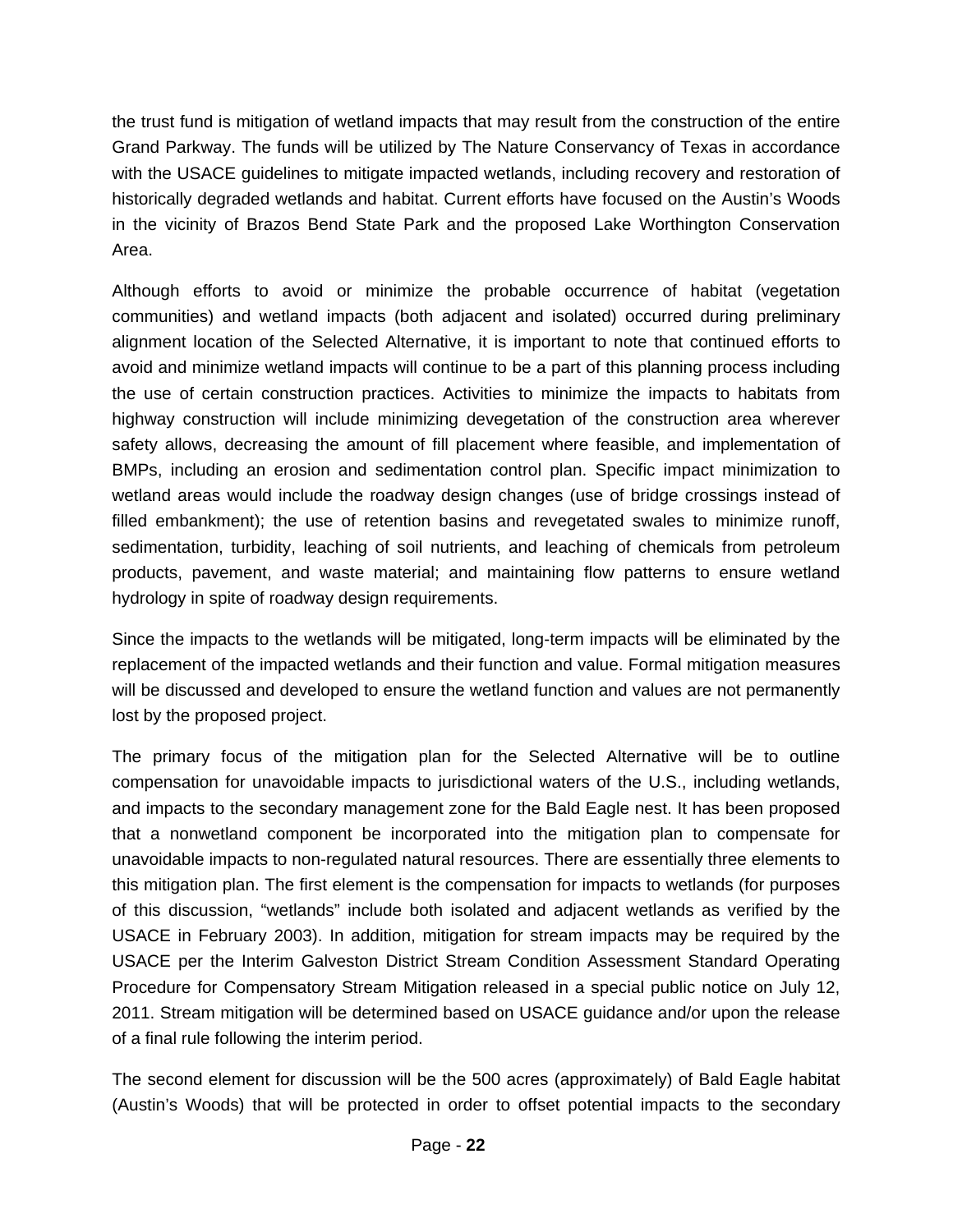management zone of the Bald Eagle nest. The target area for acquisition is in the Big Creek-Rabbs Bayou-Brazos River corridor that exists in the vicinity of the Lake Worthington Conservation Area and Brazos Bend State Park. The GPA has been working closely with the George Foundation and other landowners in the vicinity to facilitate a preservation opportunity that would provide some synergy for the conservation initiative in this area.

Specific mitigation measures were recommended by resource agencies (the USFWS and Texas Parks and Wildlife Department [TPWD]) and will be considered for inclusion in the final mitigation plan. The USFWS recommendations were made relative to potential impacts to the secondary management zone of the Bald Eagle. Past efforts have included seasonal restrictions on construction activities and equipment use, work intensity zones, and replacement of up to one Bald Eagle nest territory (approximately 500 acres) with appropriate habitat.

At a meeting held in January 2000, the TPWD identified several mitigation measures that will be considered during the Selected Alternative's final design process. They include:

- Span major drainages along the Selected Alternative (e.g., Big Creek and Brazos River)
- Create wildlife underpasses that also accommodate sheet flow of water, specifically in the vicinity of Big Creek and Brazos Bend State Park
- Construct "drift fences" along the roadway in high wildlife use areas to direct wildlife to underpasses
- Reduce facility width to 300 feet
- Mitigate for all regulatory wetland impacts
- Direct lighting downward to attenuate light pollution
- Buffer sound impacts with screening vegetation along the ROW within the Bald Eagle nest management zone

The social, technical, and regulatory merit of these recommendations will also be evaluated and discussed with resource agency staff and the project team during the final design process.

Additionally, native plant species of grasses, shrubs, and/or trees will be used in the landscaping and in the seed mixes where practicable in accordance with EO 13112. No invasive or noxious species will be used to revegetate the ROW, and soil disturbance will be minimized to ensure that invasive species do not establish in the ROW.

A compensatory mitigation plan will be submitted to the USACE as part of the Section 404 permit review process. The mitigation plan will include (by reference) a discussion of the avoidance and minimization measures (mitigation sequencing) used in the routing and design of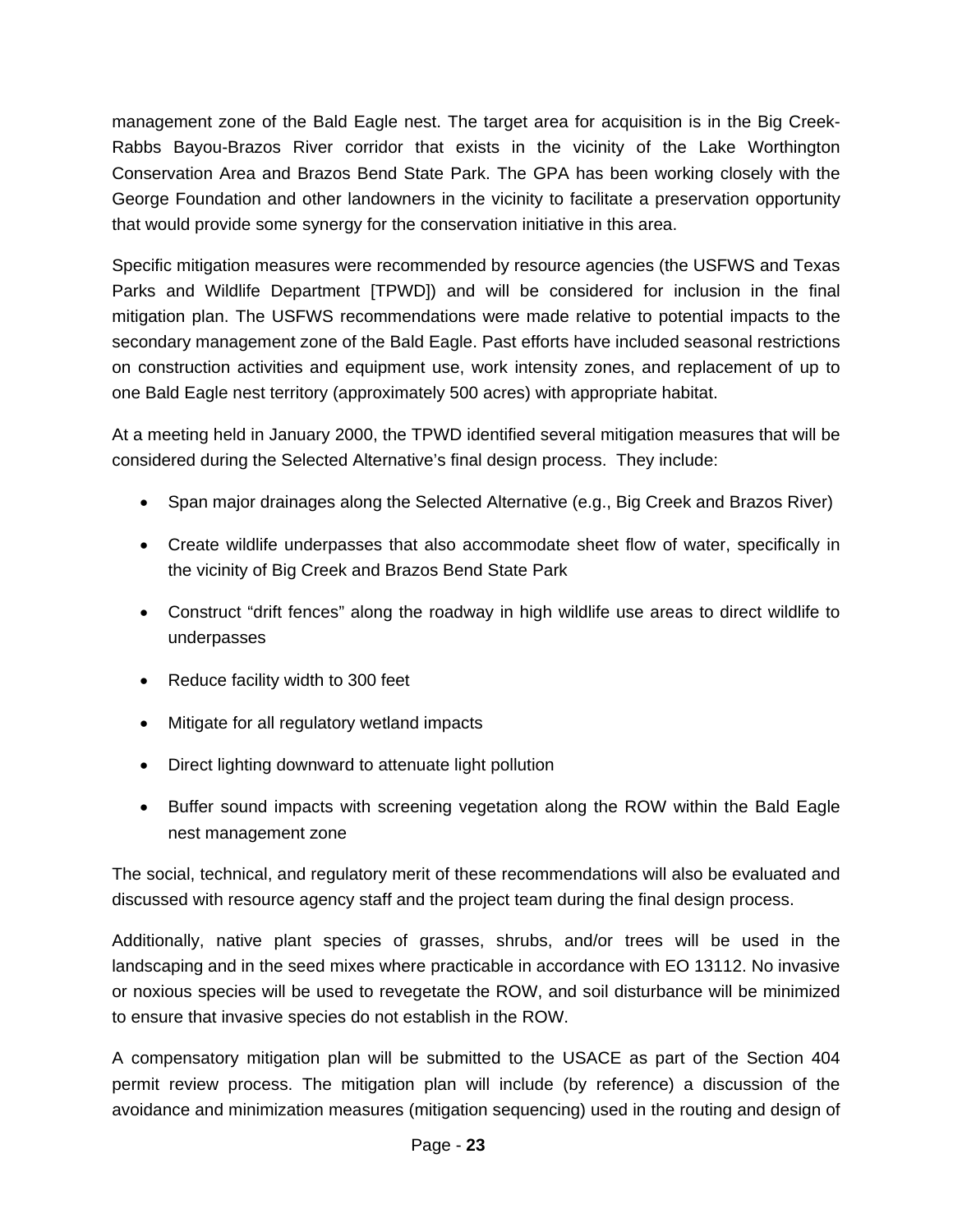the proposed roadway. In addition, the plan includes specifications for accomplishing the proposed compensatory mitigation measures. A monitoring program will also be included in the mitigation plan to ensure the successful implementation of the compensatory mitigation measures. If a USACE Section 10/404 permit is issued for the proposed Grand Parkway Segment C project, the approved mitigation plan will become a condition of this ROD.

## **K. Floodplains and Waterbody Modifications**

The Selected Alternative crosses the 100-year floodplains of the Brazos River and its tributaries. Each of the 100-year floodplains would need to be crossed with a major hydraulic structure. The majority of these hydraulic structures would be bridges. The hydraulic design practices for this project will be in accordance with current TxDOT and FHWA design policies and standards.

## *1. Hydrology and Drainage*

The Selected Alternative will cross rivers and streams. The Selected Alternative will have 33 crossings, which consist of rivers, major streams, minor streams irrigation canals and ditches. Preliminary design of the Selected Alternative Alignment includes spanning the floodways of major streams. Other stream crossings would be culverted, although further bridging will be considered in final design. The Selected Alternative will increase the amount of impervious area within the watersheds, resulting in increased surface runoff. The increased surface runoff would not be considered substantial because of the required drainage (mitigation) facilities that will be incorporated into the project designs (see FEIS, Volume I, Section 4.10.1).

Because of flat topography and the low number of natural drainage features within the study area, sheet flow patterns will be considered when designing the drainage structures. Additionally, final drainage and mitigation analyses will be conducted during final project design. Mitigation measures may include cross drainage structures or elevated bridge structures to allow sheet flow to be unchanged relative to existing conditions. Hydraulic structures will be designed pursuant to TxDOT and FHWA standards to accommodate periods of high flows without impacting downstream areas. Mitigation of impacts will include BMPs during construction and detention facilities to offset increased flows.

## 2. *Floodways and Floodplains*

A detailed hydrologic and hydraulic analysis was completed for the Selected Alternative. The report is entitled *Draft Drainage and Impact Analysis Report, Proposed Grand Parkway Segment C,* dated September 2002. The report identifies all stream crossings and the structures needed to pass the 100-year flows including the Brazos River, sheet flow structures to offset any impacts due to change in sheet flow patterns and impact analyses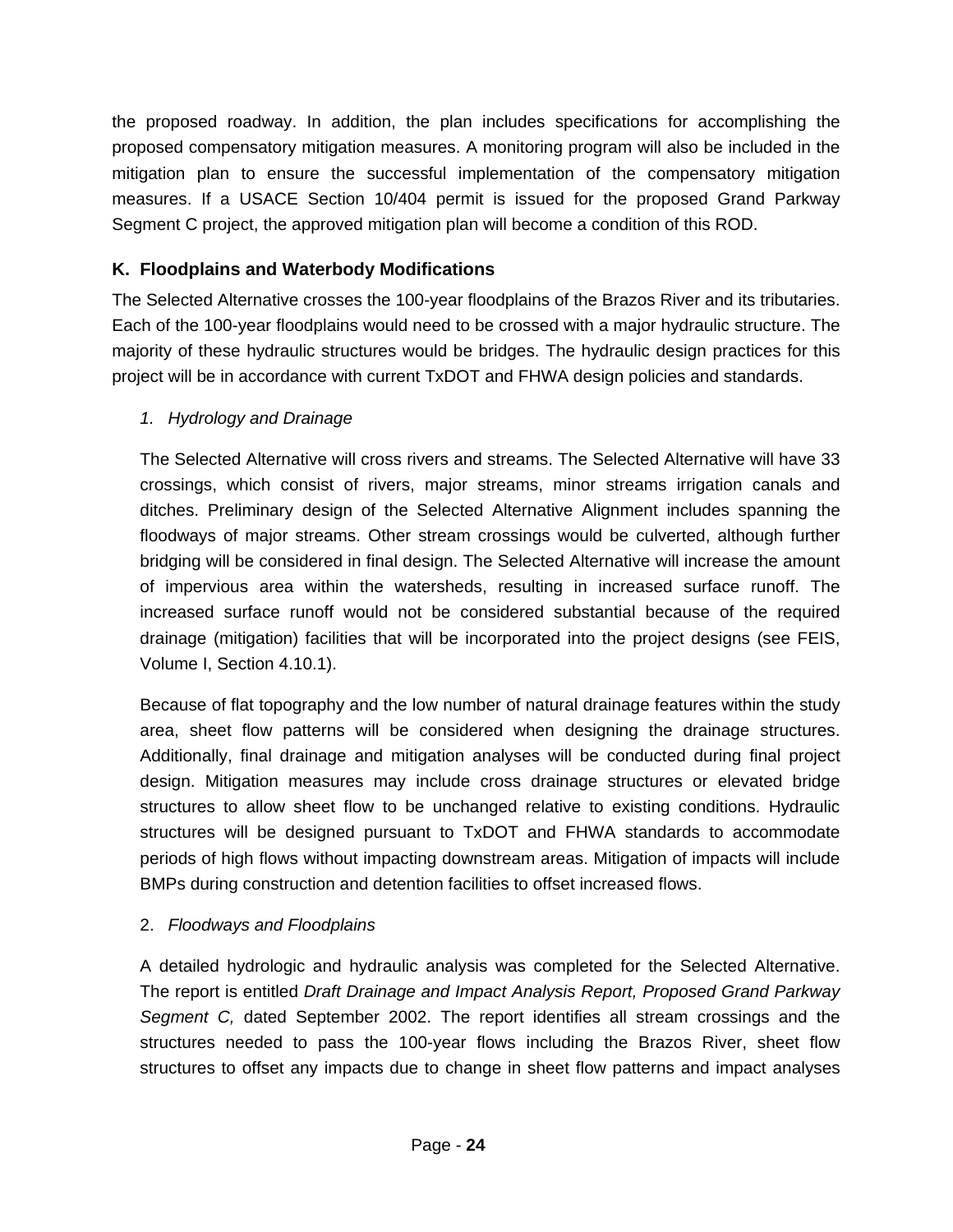and mitigation measure necessary to offset impacts due to change in percent imperviousness and floodplain storage.

Of the 107,978 acres within the Grand Parkway Segment C study area, 46 percent, or 49,237 acres, are within floodways and floodplains. Avoidance of this resource during the development of the alternative alignments was carefully balanced with avoidance of other sensitive resources in the study area. The Selected Alternative will encroach on the following streams and their associated regulatory floodways and floodplains: Rabbs Bayou, Dry Creek, Big Creek, Brazos River, and Oyster Creek. The proposed project will have little to no impact to regulatory floodways (21 acres), as these will be bridged. The Selected Alternative will potentially encroach upon 0.3 percent of the floodplains (349 acres) in the study area. Further avoidance and minimization of floodplain encroachments will be considered during final design.

Natural and beneficial floodplain values will not be altered because of the implementation of mitigation measures identified during final drainage and mitigation analyses conducted during final project design (see FEIS Volume II, Section 4.10.6). Mitigation measure will be based on the final drainage and mitigation analyses conducted during the final design of the highway. The studies will provide detailed hydraulic information necessary to determine the use of culverts or a bridge at each stream crossing. The structures will be designed according to FHWA and TxDOT standards. These studies will be reviewed by local, state, and federal regulatory agencies to confirm that adequate measures have been taken to ensure that floodplain encroachment would not increase the risk of flooding to adjacent property. Areas sensitive to local flooding will be identified during the final design phase of the project. If areas of severe flooding are identified, design criteria may be more restrictive than those specified in county orders. The project will comply with the Fort Bend and Brazoria County "floodplain program." Any proposed construction or development in a special flood hazard area will be coordinated with the Fort Bend and Brazoria County floodplain administrator to receive a development permit.

Additionally, the BMPs listed in Section 4.10.2.8 will be considered and incorporated into the plans during the final design of the highway. The proposed roadway and drainage improvements will be designed to handle a 100-year flood event without affecting the floodways. Inundation of the roadway without causing substantial damage to the roadway, stream, or other property is considered acceptable. The hydraulic design practices on this proposed project will be in accordance with current TxDOT and FHWA design policies and standards. The proposed project will not increase the base flood elevation to a level that would violate applicable floodplain regulations or ordinances.

#### *Floodplain Determination*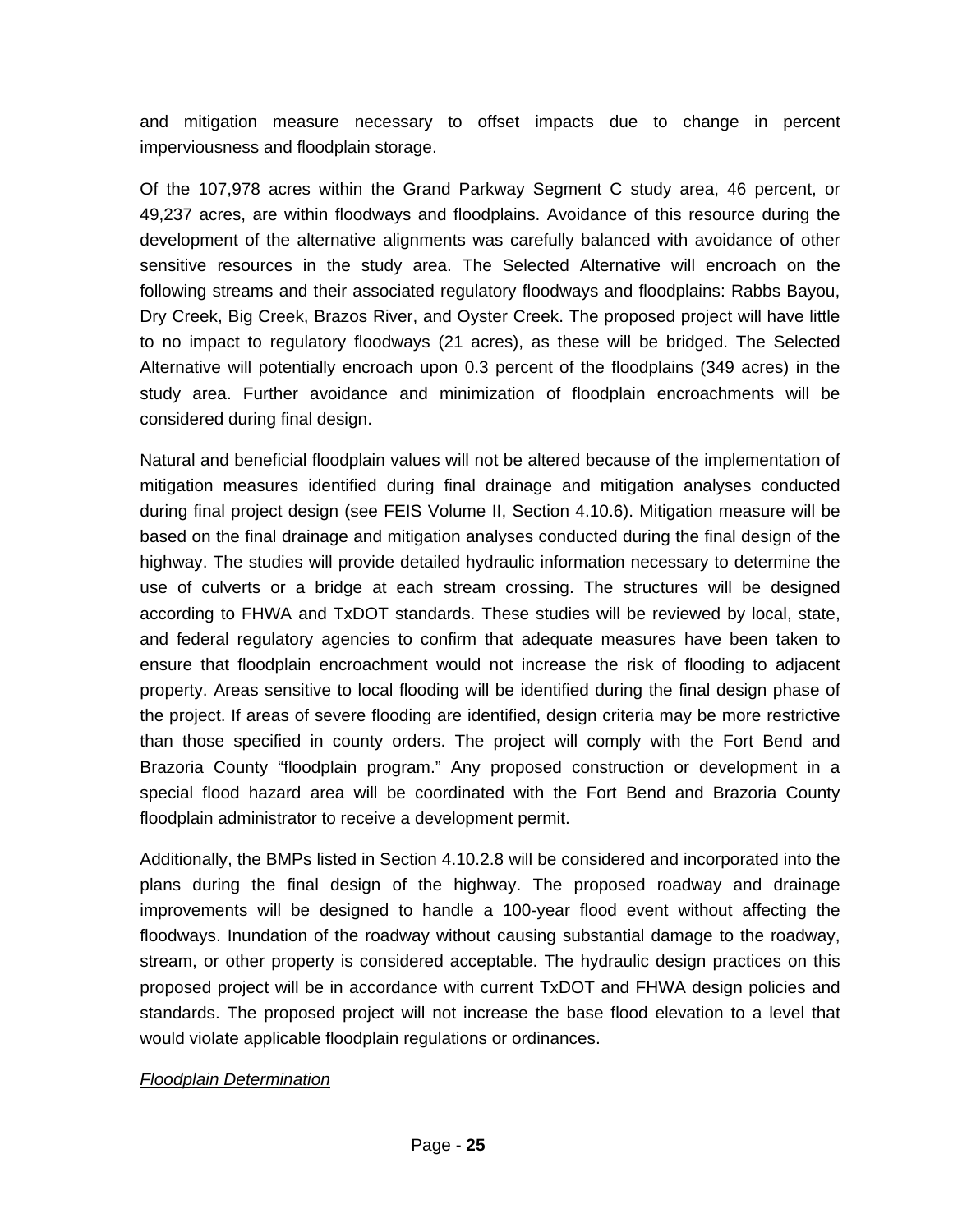In accordance with 23 CFR § 650.113, the FHWA shall not approve a proposed action, which includes a significant floodplain encroachment unless it finds that the proposed encroachment is the only practicable alternative.

As defined in 23 CFR 650, significant encroachment shall mean a highway encroachment and any direct support of likely base floodplain development that would involve one or more of the following construction- or flood-related impacts:

- A significant potential for interruption or termination of a transportation facility that is needed for emergency vehicles or provides a community's only evaluation route;
- **A** significant risk; or
- A significant adverse impact on natural and beneficial floodplain values.

The increase of impervious surface of the Selected Alternative would not interrupt or terminate a transportation facility needed for emergency vehicles or community evacuation routes. Additionally, the increase of impervious cover would not pose a significant risk or adversely impact natural and beneficial floodplain values.

Furthermore, the FHWA has determined that the Selected Alternative is the only practicable alternative that meets the need for and purpose of this project because the floodplain boundaries of the watercourses in the study area traverse the entire study area and because the Selected Alternative minimizes floodplain encroachment (349 acres of potential floodplain impacts) among all the Representative Alternatives evaluated. The Selected Alternative also conforms to applicable state and local floodplain protection standards as described in the FEIS.

## **L. Wildlife**

The Selected Alternative will avoid perceived impacts to Brazos Bend State Park and minimize encroachment on the secondary management zone for the Bald Eagle nest (see FEIS Volume I, Section 4.16). The Selected Alternative will impact 9.28 acres of forested wetlands, 18.85 acres of nonforested wetlands, and 110 acres of forestlands.

The potential impacts to the aquatic environment caused by the Selected Alternative would differ in response to the number and type of roadway crossing present, aquatic habitat area, major stream channel relocations required, and culverts used on each of the proposed alignments. The Selected Alternative will cross 7 major streams and 8 minor streams.

Initial mitigation measures in the planning process of the project minimized the probable occurrence of habitat (vegetation communities) and wetland impacts through route location (avoidance). Construction of the proposed alternative alignments will directly impact vegetative communities (riparian habitat, upland forests, etc.) that provide wildlife habitat. For impacts that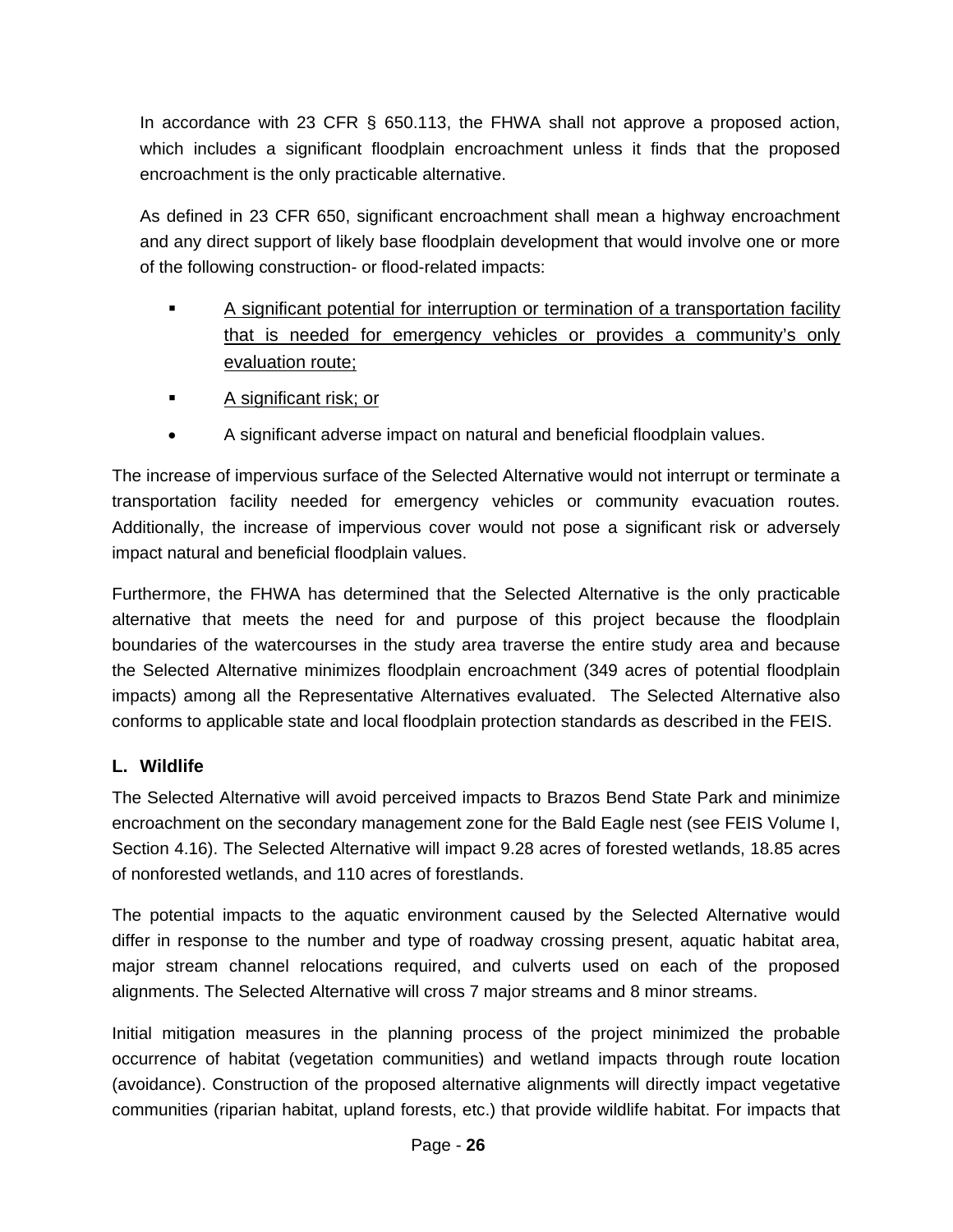could not be avoided or further minimized, a mitigation plan will be developed to compensate for unavoidable impacts to regulated natural resources (e.g., jurisdictional wetlands). It is anticipated that the mitigation plan will also include a component to compensate for unavoidable impacts to nonregulated natural resources, such as isolated wetlands. TxDOT BMPs, designed to limit water quality degradation from construction activities, will be included in the mitigation plan. These practices will minimize fill washing into perennial streams, intermittent drainages, and wetlands; limit movement of machinery in the construction corridor at stream and wetland crossings; provide adequate erosion and siltation control; and ensure adherence to proper cleanup procedures.

## **M. Threatened and Endangered Species**

The FEIS evaluated three threatened and endangered species potentially impacts by the Grand Parkway Segment C: Bald Eagle, the Texas prairie dawn-flower, and the sharpnoise shiner. Potential impacts to threatened and endangered species are summarized by species in the FEIS (Volume I, Sections 4.16.1 through 4.16.5). However, the Selected Alternative avoids impacting any threatened and endangered species. The following outlines the investigations, coordination, mitigation activities, and commitments for these species.

## *Bald Eagle*

Three bald eagle nests are known to exist within the study area vicinity. Two nests are located north of Smithers Lake and appear to be occupied by the same nesting pair according to field surveys conducted in February, March, and April 1999; as provided in the FEIS (Volume II, Appendix H).

The project team initiated formal Section 7 consultation with the USFWS in December 2000 regarding a Bald Eagle nest discovered within the proposed alignments of some alternative segments. A Biological Assessment (BA) was provided to the USFWS in 2004 to facilitate the USFWS's issuance of a Biological Opinion (BO) that includes general project information, effects of the proposed project, a conclusion on impacts to the Bald Eagle, statements regarding take, reasonable and prudent measures, and terms and conditions for exemption from Section 9 of the ESA. In March 2007, the USFWS concluded that the construction and operation of the Selected Alternative is not likely to jeopardize the continued existence of the Bald Eagle provided reasonable and prudent measures are followed and terms and conditions of the BO are implemented, therefore, Section 7 consultation is complete. Additionally, the Selected Alternative will preserve 500 acres of Austin's Woods through a conservation easement as part of mitigation measures. No further effects or impacts to threatened and endangered species are anticipated for the Selected Alternative.

Even though the bald eagle was delisted by the USFWS on August 8, 2007, the Grand Parkway Segment C project is required to fulfill the terms and conditions for the Bald Eagle as stated in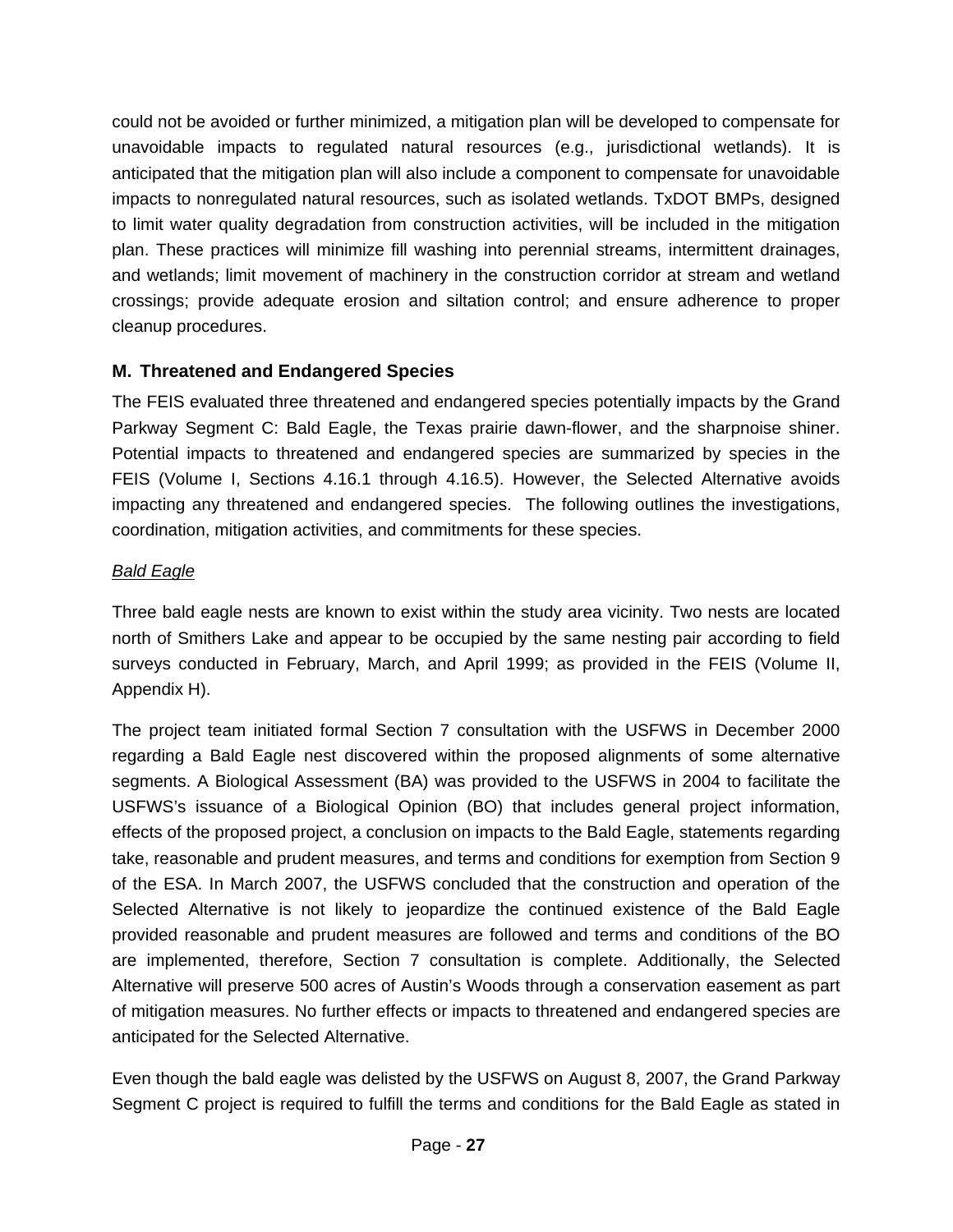the BO issued by the USFWS (March 2007) in the FEIS (Volume II, Appendix I) regardless of its delisting. For this reason, all pertinent information discussed below regarding impacts within the management zones and mitigation measures will still be considered for this project.

In order to avoid a perceived impact to Brazos Bend State Park and minimize impacts to the Bald Eagle, the project team worked with the resource agencies' to develop the Selected Alternative to avoid the park while minimizing impacts to the Bald Eagle nest management zones. The Selected Alternative completely avoids impacts to the primary management zone. However, due to other constraints in the vicinity (e.g., proposed Lake Worthington Conservation Area, Austin's Woods, land ownership patterns, etc.); the secondary management zone could not be entirely avoided. This alignment is approximately 2,750 feet north of the nest. The secondary management zone encompasses an area extending outward from the boundary of the primary zone an additional distance of at least 750 feet (but a possible maximum of 1 mile). The restrictions in this zone are intended to preserve the integrity of the primary zone and to protect important Bald Eagle use areas, particularly feeding areas, within the secondary zone.

The USFWS Bald Eagle Management Guidelines identify the following measures, which will be taken to avoid impacts to the Bald Eagle. Certain activities (e.g. minor logging/land clearing, minor construction, seismographic exploration employing explosives, oil well drilling, and lowlevel aircraft operations) that involve only minimal alteration or disturbance of habitat can be carried out safely in the secondary zone, the following guidelines are recommended:

- Such activities should avoid alteration or loss of Bald Eagle habitat as much as possible.
- If logging occurs, it should be done so that as many large trees as possible, but at least 10 to 15 live trees per acre, are retained as roost and perch trees. Generally, the trees left uncut should be the largest trees in the stand, and preferably with open crowns and stout lateral limbs. Selective forestry practices (such as seedtree, shelterwood, and single tree-selection) are recommended over clear-cutting (USFWS, 1995).

In addition to the restricted activities, certain buffers must be in place per the revised National Bald Eagle Management Guidelines.

- Since the roadway construction activities are not anticipated to be seen from the nest, a minimum of a 330-foot buffer should be in place around the nest site.
- For clearing, external construction, and landscaping activities, a buffer between 330 and 660 feet from the nest, should be in place and activities conducted outside of the breeding season.
- All trees or overstory trees within 330 feet of an eagle nest should not be removed at any time.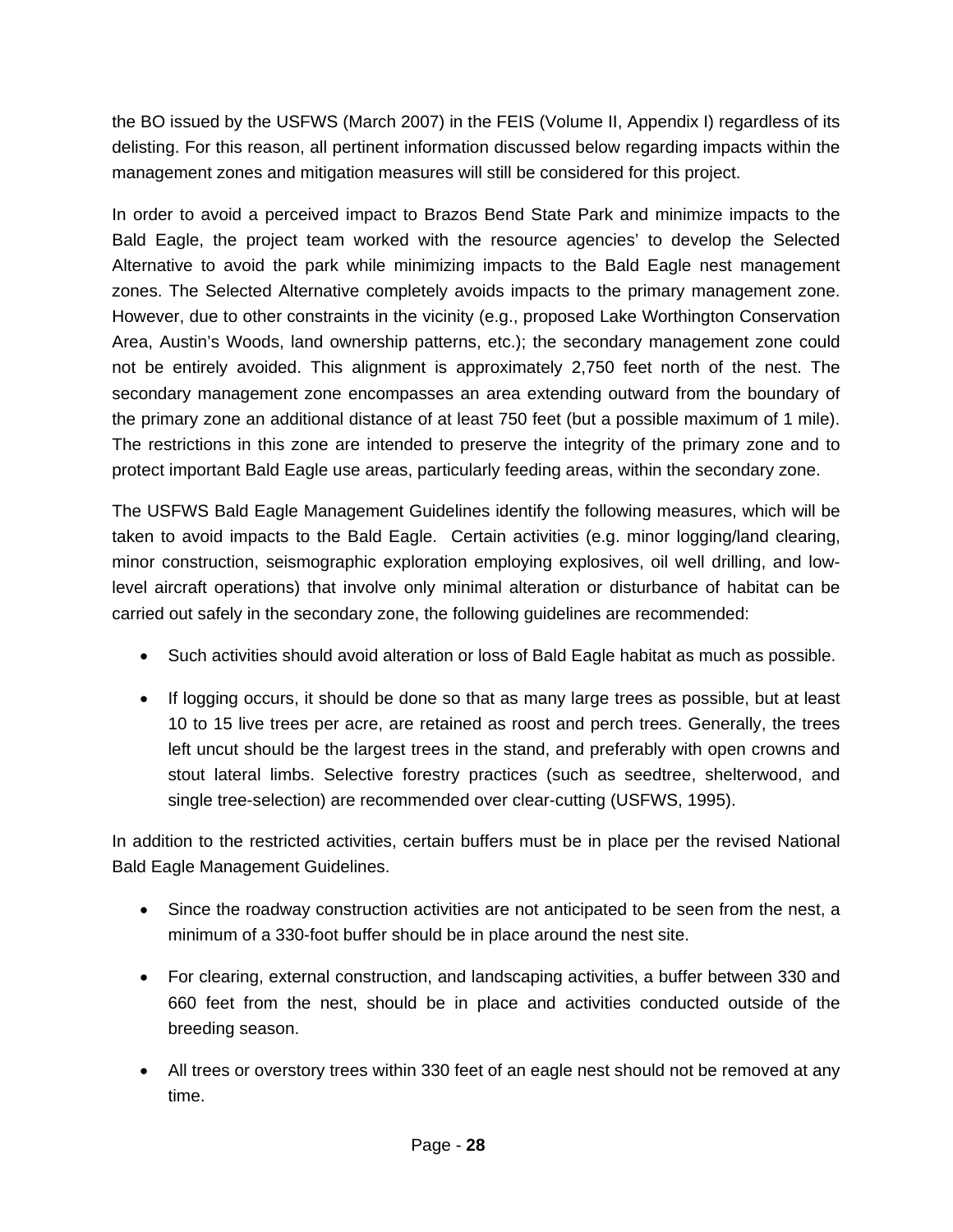- There should be a 660-foot buffer for chain saw use near a nest in use.
- **•** Blasting and other activities that produce extremely loud noises within  $\frac{1}{2}$  mile of an active nest should be avoided.
- Explosives should not be used within  $\frac{1}{2}$  mile of communal roosts when eagles are congregating, or within 1 mile in open areas.
- Forests of natural areas should be maintained in areas between the construction activity and the nest trees (landscape buffers).

During the time of nesting activity from October 1 through May 31 additional measures will be taken to avoid impact to the nest site. Specifically, a 1-mile radius from the nest site (079-1-I, as identified in the BA) will strictly prohibit:

- All heavy equipment use
- All survey crews (on foot and vehicles)
- All construction vehicle traffic
- Clearing of woody vegetation

As a result of these restrictions, no habitat modifications, such as the removal of trees or shrubs, will occur within the seasonal exclusion zone during this time period. Construction within the 1-mile seasonal exclusion zone will be strategically planned during the nonnesting season, and routes will be identified outside the 1-mile radius for progression beyond the seasonal exclusion zone. Contract specifications will prohibit the locations of borrow pits, stormwater detention ponds, equipment yards, and other disturbances within the 1-mile exclusion zone throughout the year.

The project team worked closely with the USFWS and other resource agencies to develop a compensatory mitigation plan to ultimately support and facilitate the USFWS's issuance of a BO. Due to the sensitive nature of the data in the BA and BO, the consultation documents were not included in the FEIS or this ROD by specific request of the TPWD and USFWS. In summary, the reasonable and prudent measures include:

- Implementation of seasonal restrictions on construction activities with the nesting territory to reduce the likelihood of the adult eagles abandoning the territory while eggs or young are present in the nest.
- Determination of the locations of any new nests with in the action area to ensure that the proposed project does not result in direct take of a Bald Eagle nest.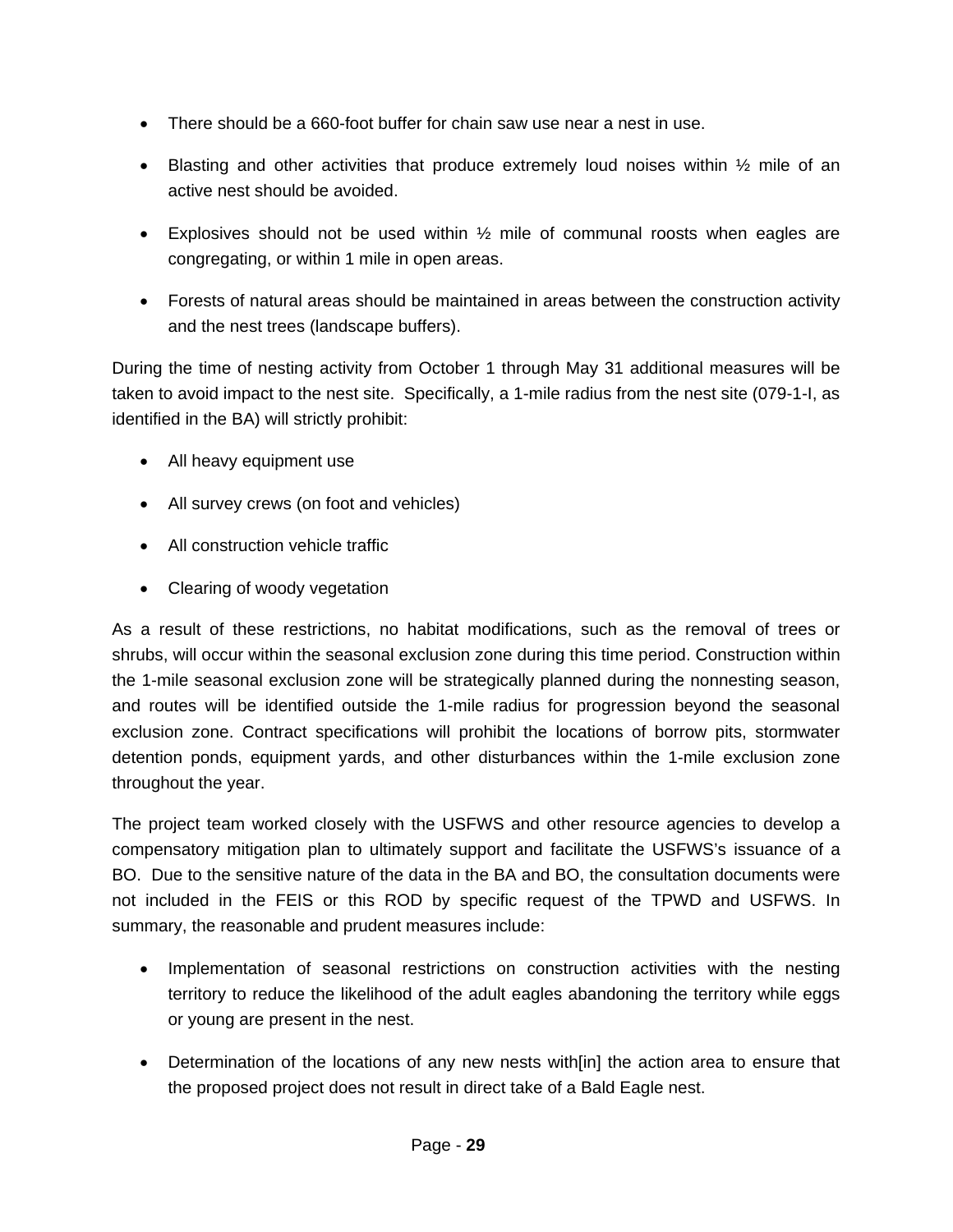In order to be exempt from the prohibitions of Section 9 of the [Endangered Species] Act, the following nondiscretionary terms and conditions, which implement the reasonable and prudent measure[s] described above and outline required reporting/monitoring requirements, [must] be complied with:

- Implement all clearing of vegetation within the action area during the period of June 1 to September 1. Any clearing of vegetation that is ongoing as of September 1 may continue until finished.
- Implement all heavy equipment use within the action area during the period of June 1 to September 1. Any heavy equipment use that is ongoing as of September 1 may continue until finished.
- Survey the action area annually to determine the location and status of all Bald Eagle nests within the action area. The best time to conduct the surveys is during the month of December.
- Conduct a training class for project employees each October. The training should include a description of Bald Eagles and their nests and information on who they should contact if a new nest or injured eagle is discovered.

The Selected Alternative included the preservation of a tract of bottomland hardwood forest in Austin's Woods to ensure the long-term protection and preservation of suitable Bald Eagle nesting habitat. This preservation would be achieved through acquisition, conservation easement, or monetary donation to an approved conservation entity. Any property acquired will be obtained from a willing seller and approved by the USFWS. Ultimately, approximately 500 acres of Austin's Woods will be preserved through acquisition, donation to a conservation entity or through protection under a conservation easement.

As stated previously, mitigation requirements established through coordination with the USFWS associated with the Bald Eagle management zones per the FEIS (Volume I, Section 4.16) will be followed.

#### *Texas prairie dawn*

The Texas prairie dawn is a federally and state-listed endangered plant. Due to the potential for occurrence of the Texas prairie dawn in the adjacent Selected Alternative project area, field surveys were conducted to determine the presence or absence of populations and suitable habitat within the Selected Alternative alignment. Ground surveys conducted for the Texas prairie dawn during the flowering period found no populations within Selected Alternative (see FEIS Volume I, Section 4.17.2). The Selected Alternative therefore was found to have no effect to the Texas prairie dawn.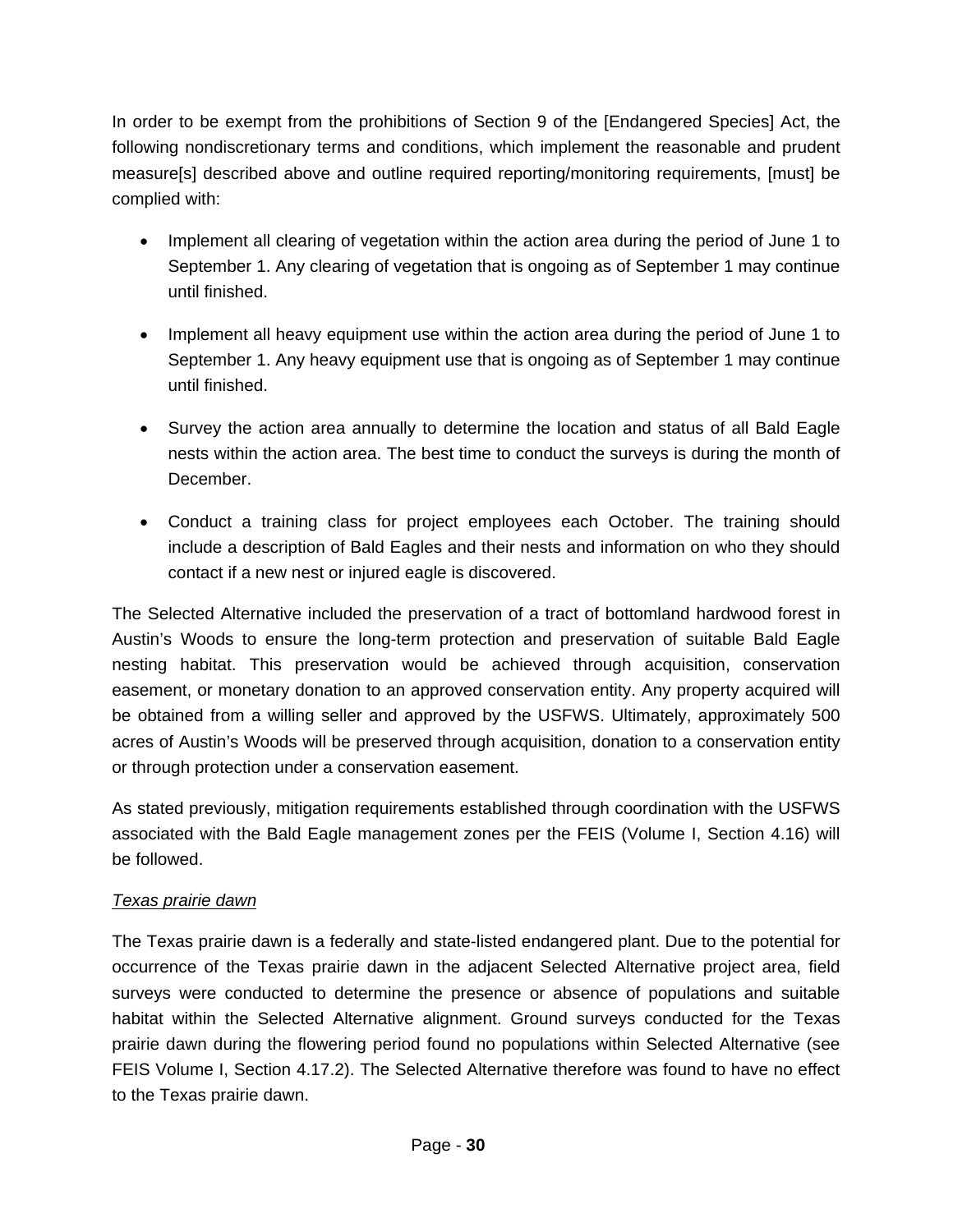#### *Sharpnose shiner*

The sharpnose shiner is a small, slender minnow, endemic to the Brazos River Basin in Texas. Historically, the sharpnose shiner existed throughout the Brazos River and several of its major tributaries within the watershed. Samples taken from a Fort Bend County location on the Brazos River in the 1960s identified a small population of sharpnose shiners; however, samples taken in the 1990s and 2001 indicated that no sharpnose shiners were present within this portion of their historical range. In another Brazos River study within Fort Bend County, three individual sharpnose shiner were collected in the confluence of Allens Creek during September 20–23, 2001. Other current information indicates that the population within the Upper Brazos River drainage (upstream of Possum Kingdom Reservoir) is apparently stable, while the population within the Middle and Lower Brazos River Basins may only exist in remnant areas of suitable habitat, or may be completely extirpated (see FEIS Volume I, Section 4.17.3). Therefore, the presence of the sharpnose shiner within the Brazos River of the project area is not likely; and, the Selected Alternative will have no effect to the Sharpnose Shiner.

However, the standard TxDOT BMPs for erosion control/maintenance of stream quality should be sufficient to prevent excess turbidity/adverse impacts to water quality in the event that the sharpnose shiner is still present. During construction, water flow in the streams will be maintained by installing properly sized flumes within the construction crossing. The construction crossing and flumes will be removed at the earliest practicable time, after construction is completed in this work area.

#### **N. Cultural Resources**

In accordance with the Programmatic Agreement between FHWA, the Texas Historical Commission (THC), the Advisory Council on Historic Preservation, and TxDOT, and in accordance with the MOU between TxDOT and THC, TxDOT consulted with the State Historic Preservation Officer regarding the project's potential to affect nonarcheological historic properties. It has been determined that the Selected Alternative will not impact any previously recorded NRHP-listed or eligible historic properties. Furthermore, the Selected Alternative will not impact any Recorded Texas Historic Landmarks.

The Study Team evaluated the potential for the proposed undertaking to affect archeological historic properties (36 CFR 800.16(I)) or SALs (13 TAC 26.12) in the area of potential effect (APE). The APE comprises the existing ROW within the project limits and areas of new ROW or easements. Section 106 review and consultation proceeded in accordance with the First Amended Programmatic Agreement among the FHWA, TxDOT, the Texas State Historic Preservation Officer (SHPO), and ACHP regarding the Implementation of Transportation Undertakings, as well as the Memorandum of Understanding between the THC and TxDOT.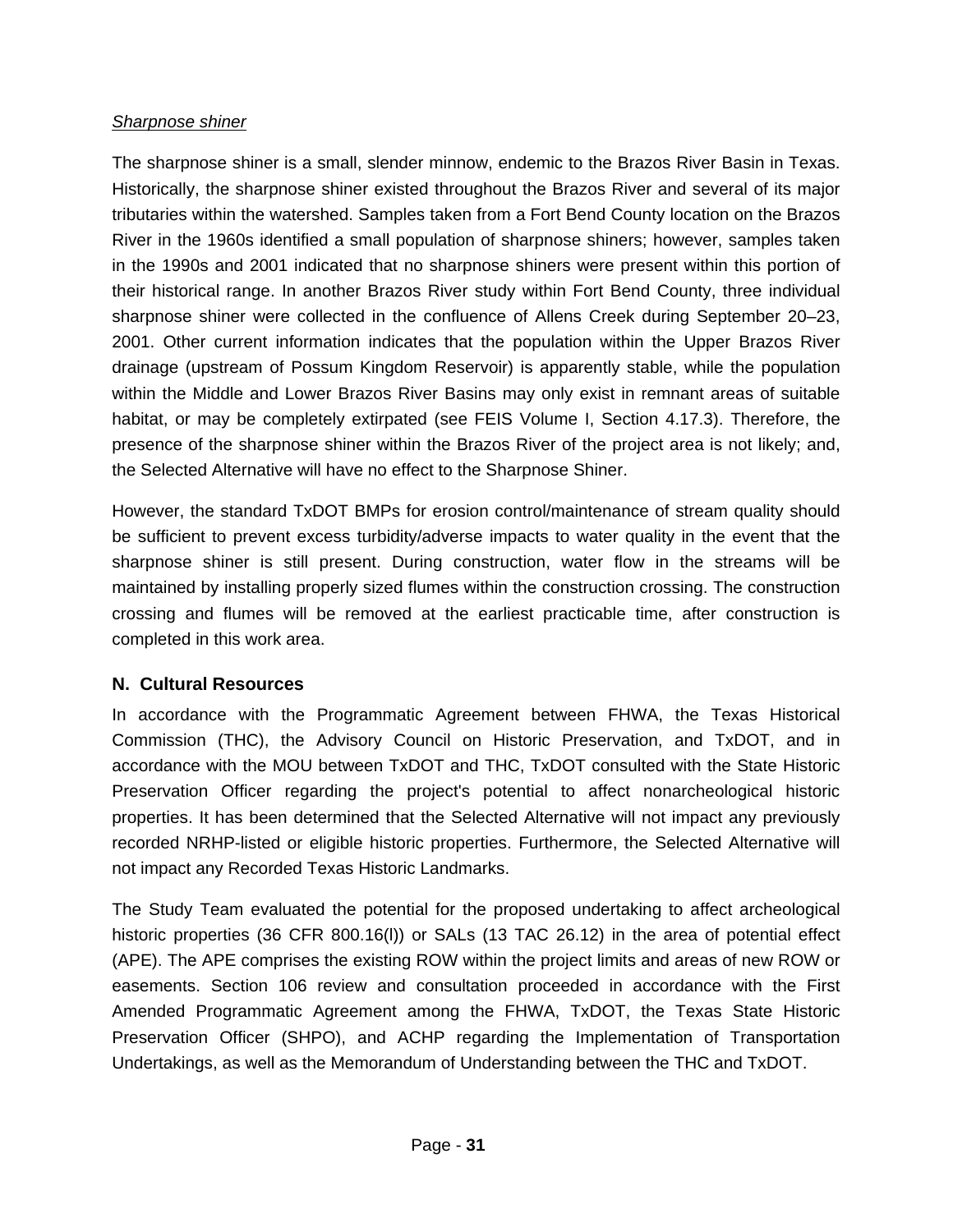The following sections detail both the results of investigations completed in compliance with applicable cultural resource laws and regulations and the findings based on the investigations. The laws and regulations (36 CFR 800.16(l)) require the consideration of the impacts of the proposed project on cultural resources, such as archeological sites and historic structures. TxDOT operates under several formal agreements that expedite its compliance with these laws and regulations.

Not all cultural resources are afforded equal treatment in the planning process under applicable cultural resources laws. Historic properties and SALs are those objects, sites, and structures that have characteristics requiring those resources be given further consideration in the project planning process. Projects should avoid and minimize impacts to historic properties and SALs when possible. They should resolve the effects of impacts, usually through some mitigation measures, when avoidance is not possible.

An intensive survey of previously identified HPAs resulted in the recording of three historic-age sites denoted as 41BO212, a historic-age site of unidentified use or function; 41BO213, a known historic-age dump; and, 41BO218, the reported location of a "brick-lined well".

The following section provides a formal account of the investigations and findings with appropriate citations to regulations and agreements. These results are discussed in more detail in the corresponding FEIS (Volume I, Section 3.18.4), along with formal findings made in compliance with the applicable laws, regulations, and agreements.

## 1. *Archeological Resources*

The Study Team after review of the Intensive Archaeological Survey of the Selected Alternative and Rural Historic District and Landscape Assessment for the Darrington Prison Farm, TxDOT and the Texas State Historic Preservation Officer (SHPO) determined that the Darrington Plantation/Prison Farm landscape is not National Register of Historic Places (NRHP) eligible for its architectural and associative qualities. However, three previously recorded archeological sites are located within the proposed ROW of the Selected Alternative. All three sites—41FB127, 41FB128, and 41FB134—are located near Crabb, Texas. Field reconnaissance of these sites suggests that all three have been destroyed by encroachment of development in the area. TxDOT and the Texas SHPO have concurred that no further consideration of these sites is required.

The intensive archeological survey conducted within the proposed ROW of the Selected Alternative in March, May, and June 2001, and July 2003 yielded evidence of four previously unrecorded archeological sites, including sites 41BO212, 41BO213, 41BO218, and 41FB272. Site 41BO212 is a historic site that lies within Segments G5.2. Site 41BO213 is a historic dumpsite and Site 41BO218 is a historic well site both within Segment Y1. Site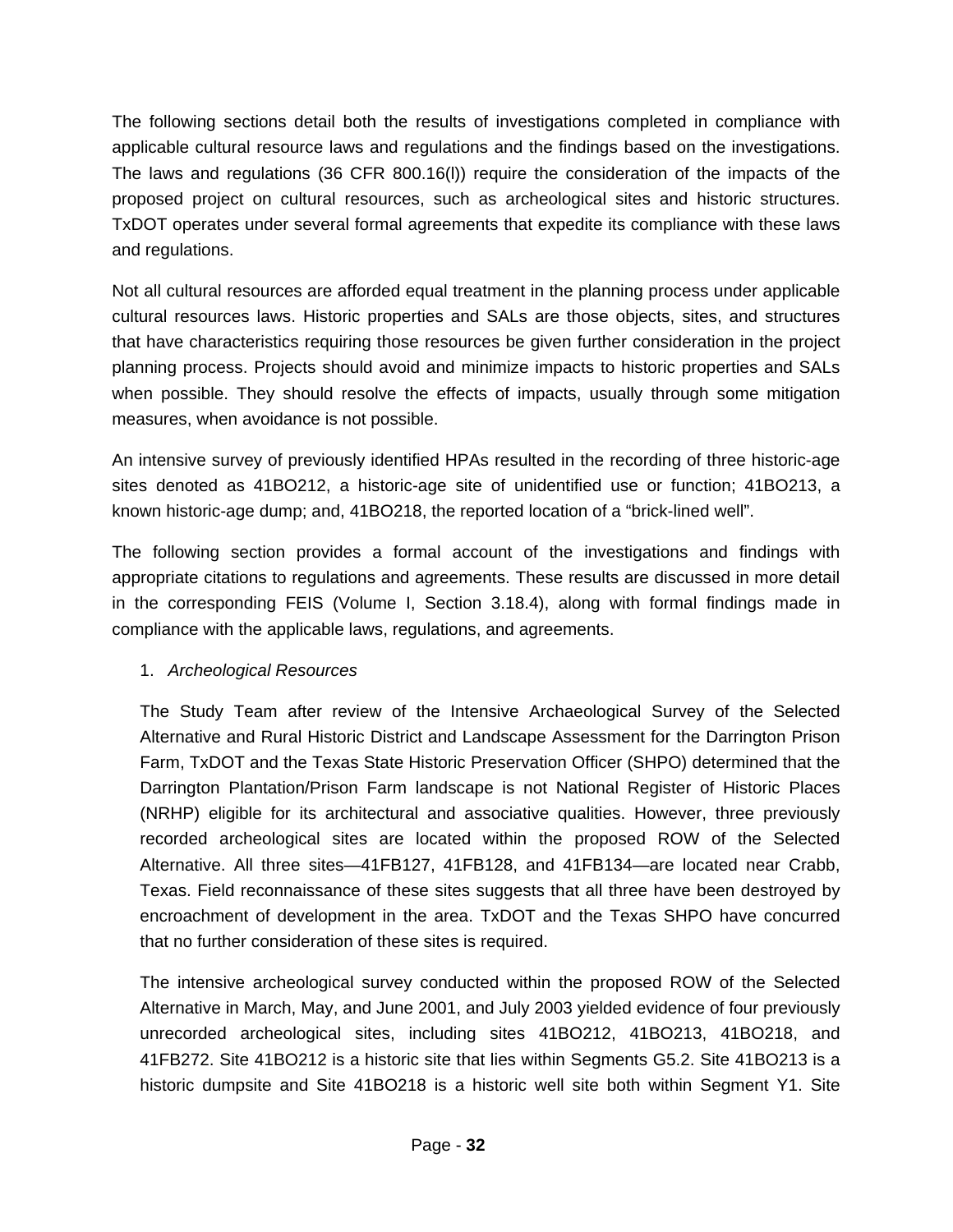41FB272 is a historic/prehistoric archeological site within Segment S1-b. All of these sites are associated with the 1820s to 1870s plantation-era settlement patterns.

TxDOT and the Texas SHPO determined that the Darrington Plantation/Prison Farm landscape is not National Register eligible for its architectural and associative qualities; three archeological sites (41BO212, 41BO213, and 41BO218) and their associated HPAs within the Darrington plantation/prison farm property should be avoided until final determinations of archeological significance have been made. Pending final investigation and assessment of these sites and areas, TxDOT has stipulated that impacts and disturbances caused by clearing, grubbing, construction activity, staging and storage of equipment, borrowing of soils, soil disposal, or other ground-disturbing activities of any kind shall be avoided in the following designated areas:

- Site 41BO212 at the Brazos River, extending out from the centerline of the existing roadway for a distance of 200 feet to each side of the centerline;
- Site 41BO218 at Cow Lake, extending out from the centerline of the existing roadway for a distance of 200 feet to each side of the centerline; and
- Site 41BO213 at Oyster Creek, extending out from the centerline of the existing roadway for a distance of 200 feet to each side of the centerline.

No work of any kind shall be conducted within the above-designated areas without obtaining written documentation and approval from the ENV that avoidance issues have been resolved.

If any site identified by archeological field survey within the Selected Alternative is found to be eligible for the NRHP, actions and consultation will be initiated to avoid, minimize, or mitigate adverse effects to that site. If an NRHP-eligible site could not be avoided in the final design process, consultation will include development of a mitigation plan. This mitigation plan will be developed and reviewed by TxDOT in consultation with the THC and FHWA. Design modifications may be sufficient to reduce the severity of the effect to a nonadverse level. Mitigation of unavoidable adverse effects typically includes archeological data recovery and full archival documentation. Section 4(f) coordination will only be performed for archeological sites warranting preservation in place. The unsurveyed portions of the APE will be surveyed once access is obtained as provided in the FEIS (Volume II, Appendix I).

## 2. *Non-Archeological Historic Resources*

In accordance with the PA-TU and in accordance with the MOU between TxDOT and THC (see Section IV of this ROD for definitions of the PA-TU and MOU), TxDOT consulted with the SHPO regarding the project's potential to affect non-archeological historic properties. It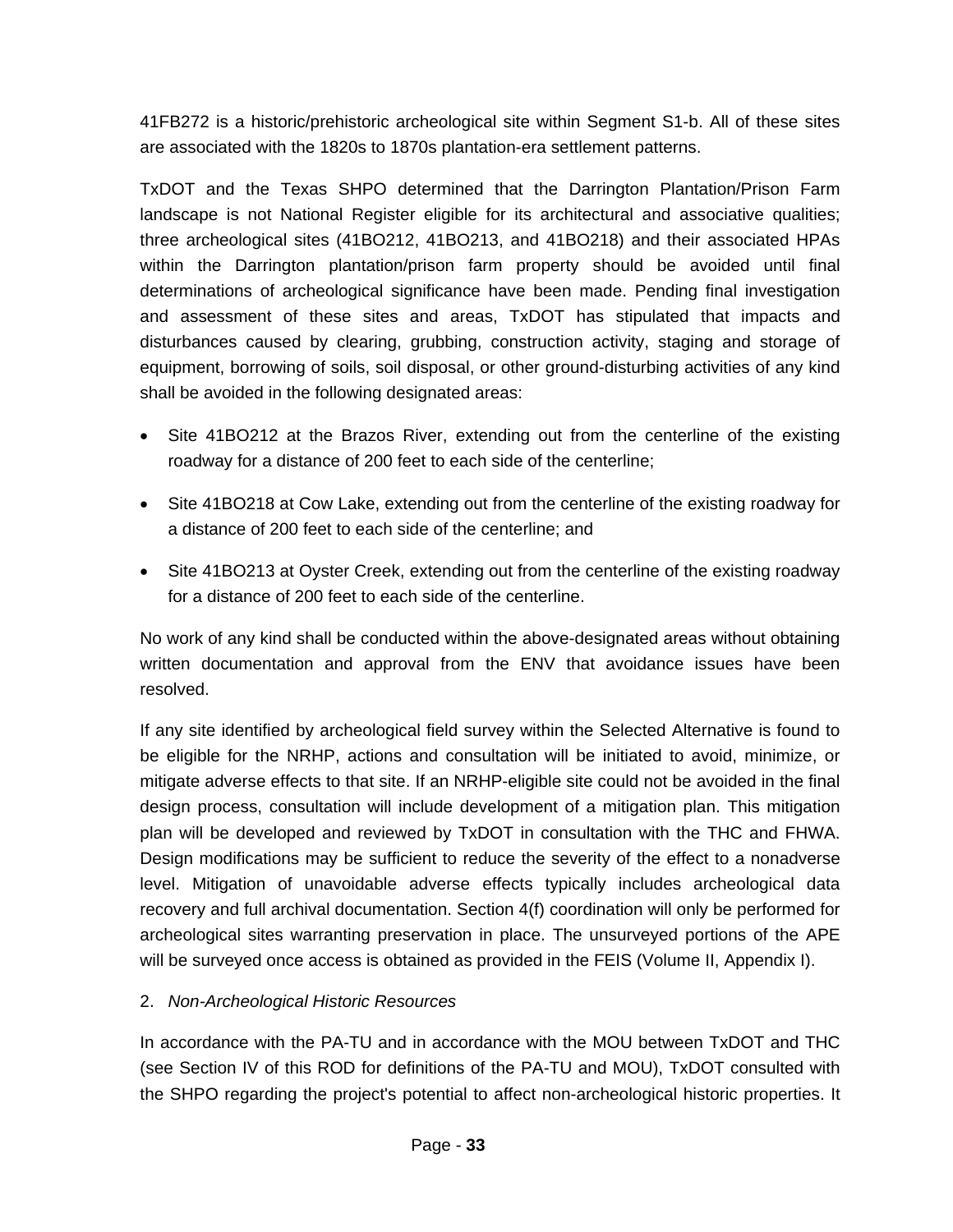has been determined that the Selected Alternative will not impact any previously recorded NRHP-listed or eligible historic properties. Within the Selected Alternative's APE, two (2) NRHP-eligible architectural resources are located within the APE of the Selected Alternative near its crossing of FM 2759 and the Atchison, Topeka, and Santa Fe Railroad in Crabb, Texas. The route of the Selected Alternative was refined to avoid any direct impact to these two historic properties. Additionally, the Selected Alternative will have no effect on the character-defining features of two historic properties in Crabb. The proposed route is sufficiently distant from these properties that the project will not diminish their ability to continue commercial service to the local community. Thus, there is no need to provide further efforts to avoid, minimize, or mitigate impacts to these two historic properties. Furthermore, the Selected Alternative will not impact any Recorded Texas Historic Landmarks, SALs (non-archeological), or Official State Historical Markers.

#### **O. Hazardous Materials**

The construction of the Selected Alternative poses very little risk of hazardous waste impacts to the environment. Hazardous waste impacts associated with the Selected Alternative would more likely be associated with currently operating sites and facilities or historical sites and facilities, which have already impacted the existing environment or have the potential to impact the existing environment. Facilities such as these that are located within the proposed ROW will be acquired by the project owner through ROW acquisition. The acquisition of hazardous material sites and facilities does present a liability risk to the project owner. Therefore, prior to ROW acquisition it is recommended that a Phase I Environmental Site Assessment (in accordance with the most current American Society for Testing and Materials [ASTM] Standards), be conducted at each site and/or facility that has known or the potential for hazardous waste impacts to the existing environment. If deemed appropriate, an asbestos inspection would be performed at each structure prior to demolition to determine the presence of asbestos. Based on the results of the Phase I Environmental Site Assessment and asbestos inspection, a possible Phase II including remedial and abatement activities may be warranted at certain sites or facilities. Asbestos inspections, analysis, abatement, and disposal will be performed in compliance with applicable federal and state regulations. Issues related to the presence of hazardous materials will be addressed during the ROW acquisition process. Any unanticipated hazardous materials and/or petroleum contamination encountered during construction should be handled according to applicable state and federal regulations and TxDOT standard specifications. All USTs identified within the proposed ROW will need to be removed from the ground per TxDOT specifications prior to construction activities in accordance with the TCEQ guidelines.

Based on the Railroad Commission of Texas (RRC) records, 3 wells sites are located within the Selected Alternative. In addition to the 16 utility crossings shown in Table 1, the Selected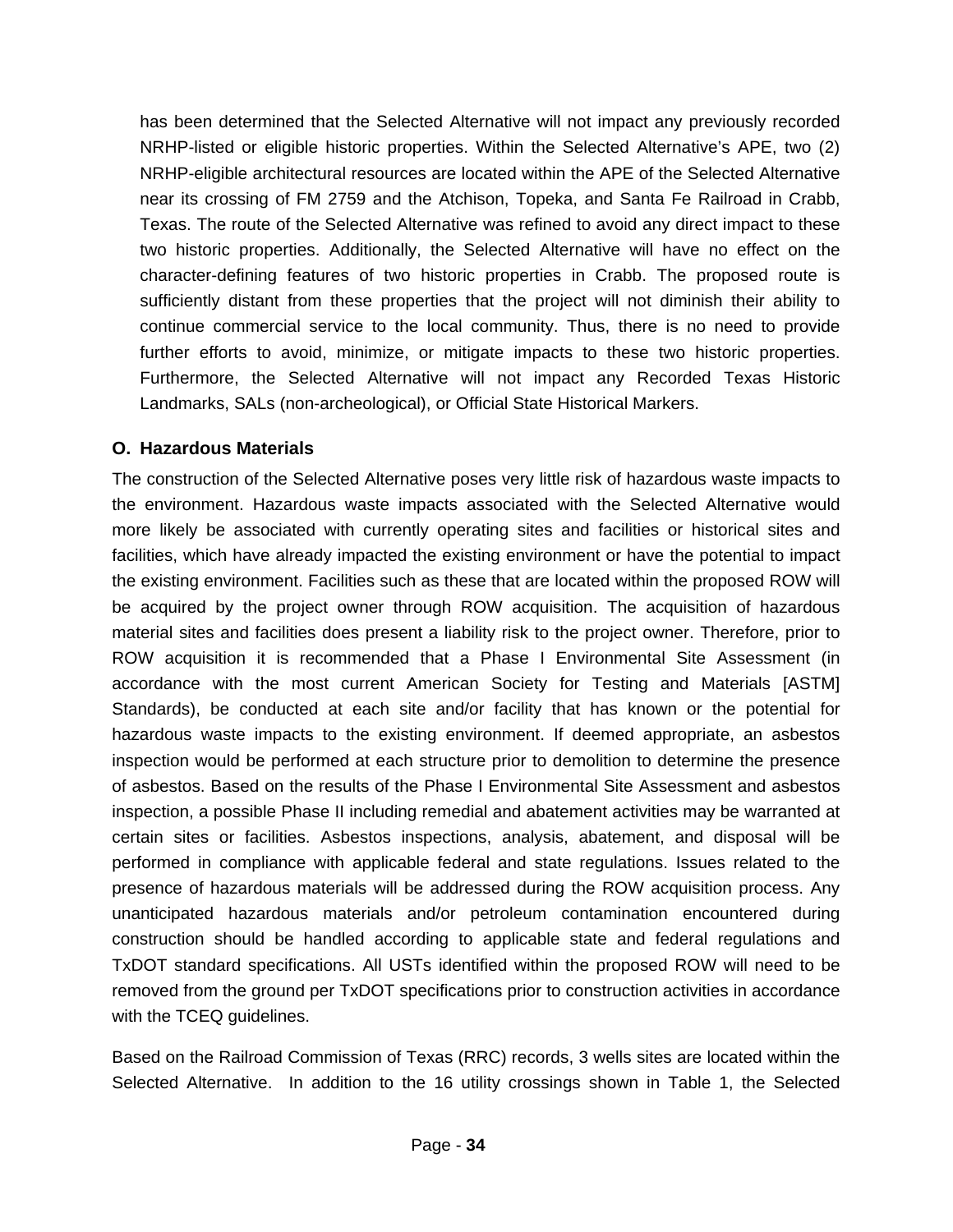Alternative will also cross 23 oil/gas pipelines; however, impacts related to these pipelines are anticipated to be negligible.

Mitigation of these impacts will likely be in the form of compensation to relocate the wells identified within the ROW. Active wells located within the ROW will be required to be relocated or avoided by construction activities. If oil and gas wells will be affected within the proposed ROW, applicable plugging and supervision requirements will be provided in the TAC, Title 16, Part 1, Chapter 3, Section 3.14 under the jurisdiction of the RRC. Well plugging will need to be performed by cementing companies, service companies, or operators approved by the RRC. Arrangements with the responsible well operator for proper plugging according to applicable regulations will be addressed during the ROW acquisition and negotiation process. If not plugged prior to construction, the wells will be addressed per TxDOT standard specification Item 103, disposal of Wells.

The relocation of existing pipelines does not appear necessary. However, the depths of the pipelines and their locations will be clearly marked prior to construction to prevent an accidental rupture.

## **P. Visual and Aesthetic Qualities**

Construction of the Selected Alternative will have a visual impact on adjacent areas. Landowners adjacent to new location roadway will be exposed to increased glare from vehicle traffic and lighted intersections. However, landowners will experience a decrease in the amount of regional traffic currently utilizing the existing arterial system.

The Selected Alternative will be constructed predominately at grade with vegetated shoulders, ROW, and medians. As currently proposed, grade separations are limited to areas where the proposed roadway will cross another roadway or a perennial stream, and frontage roads do not run the full length of the alignment. The roadway lighting system is restricted to those areas where entrance/exit ramps or toll collection facilities are located. Where residential areas are located near the collection facilities and ramps, the presence of roadway illumination light fixtures as well as additional light cast from these fixtures could be considered additional negative visual and aesthetic impacts.

Aesthetic quality will be taken into consideration during the design process to minimize perceived visual intrusions. The Selected Alternatives would have minimal impacts to the visual and aesthetic quality due to the project's low vertical profile, the existing low to medium degree of aesthetic quality, and the potential for incorporating aesthetically pleasing elements into the final design.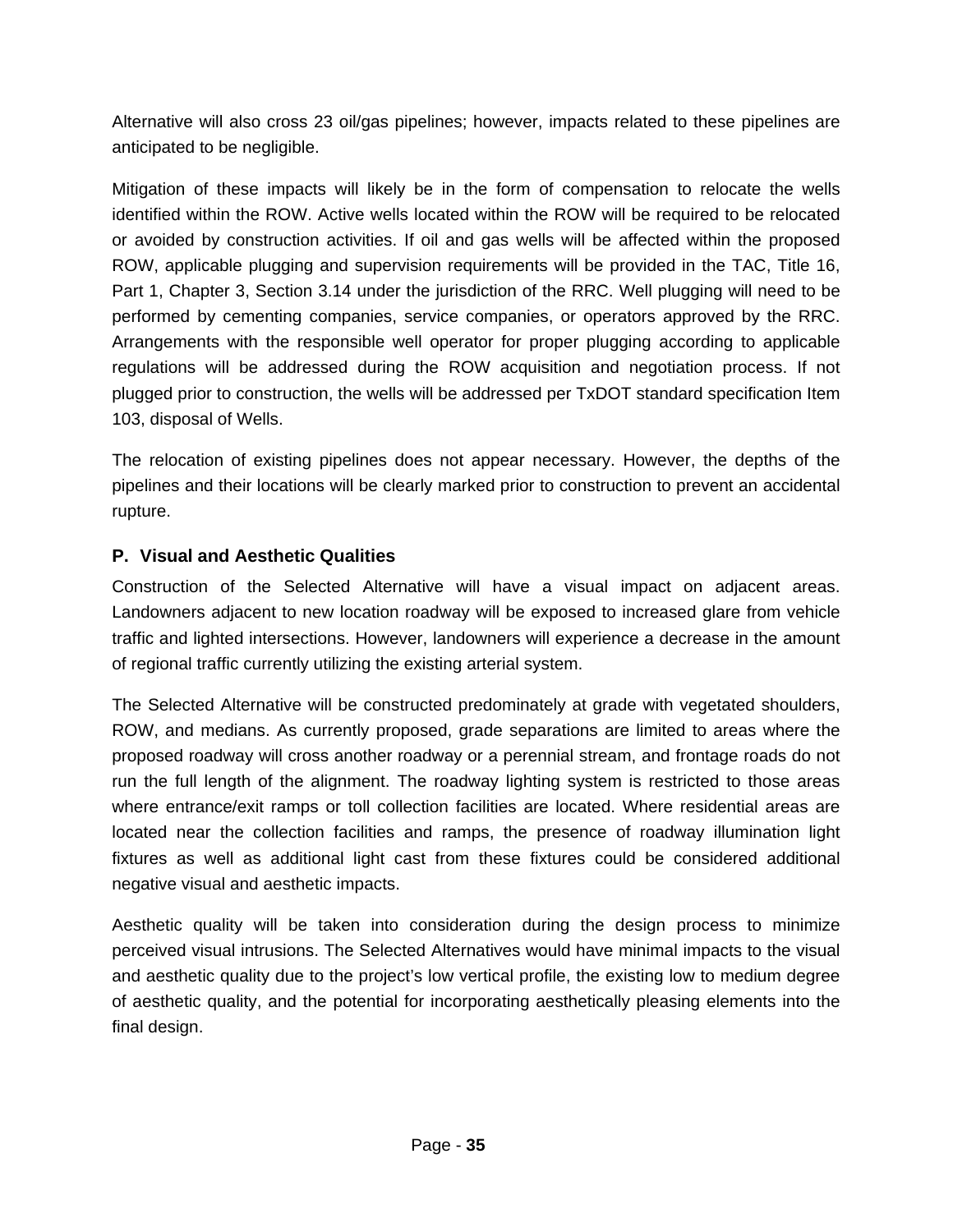### **Q. Energy**

The Selected Alternative will require short-term energy consumption during construction activity. The short-term construction-related energy consumption could be offset by the operational energy efficiencies gained with the use of an improved transportation facility over many decades.

The construction of the Selected Alternative will result in the reduction of energy consumption by relieving congestion on the existing roadway network. As stipulated in the FEIS (Volume I, Section 1), the proposed project will:

- Improve system linkage, or connectivity within the existing transportation network.
- Address transportation demand, reduce traffic congestion, and provide travel options.
- Improve regional and local safety for the traveling public.

In addition, the Grand Parkway will result in reduced traffic congestion, thus the reduction of energy consumption (see Section 4.6 Air Quality).

#### **R. Construction Impacts**

The Selected Alternative will have temporary construction impacts likely to include the temporary degradation of air, noise, and water quality; the temporary impedance to the maintenance and control of traffic; safety concerns because of changes in traffic patterns; the stockpiling and disposal of construction materials; the use of borrow areas; and construction and use of haul roads. Construction activities would affect residents in the immediate area and those traveling in the vicinity.

To minimize effects to air quality, dust control measures will be implemented and open burning will not be used to dispose of vegetative debris. In order to control construction noise impacts, construction activity may be limited to more noise tolerant time periods. For information regarding noise please refer to Section V, Subpart G of this ROD. Minimization of the effects to water quality from erosion and sedimentation will be accomplished by preparing an SWP3 pursuant to TxDOT guidelines. The SWP3 may include, but not be limited to, silt fences, inlet protection barriers, hay bales, and seeding or sodding of excavated soil. Exposure of the soil surface will be minimized during any clearing activities in order to maintain soil integrity. Maintenance of the current flow of traffic on the existing roadway network will be planned and scheduled to minimize adverse impacts to the traveling public. Within construction areas, traffic control measures using standard practices will be used, as outlined in TxDOT guidelines. In addition to these standards, news releases of construction activities and schedules will be made available to the public. All reasonable safety considerations to protect the life and health of the construction workers, the public, wildlife, and property will be exercised. The construction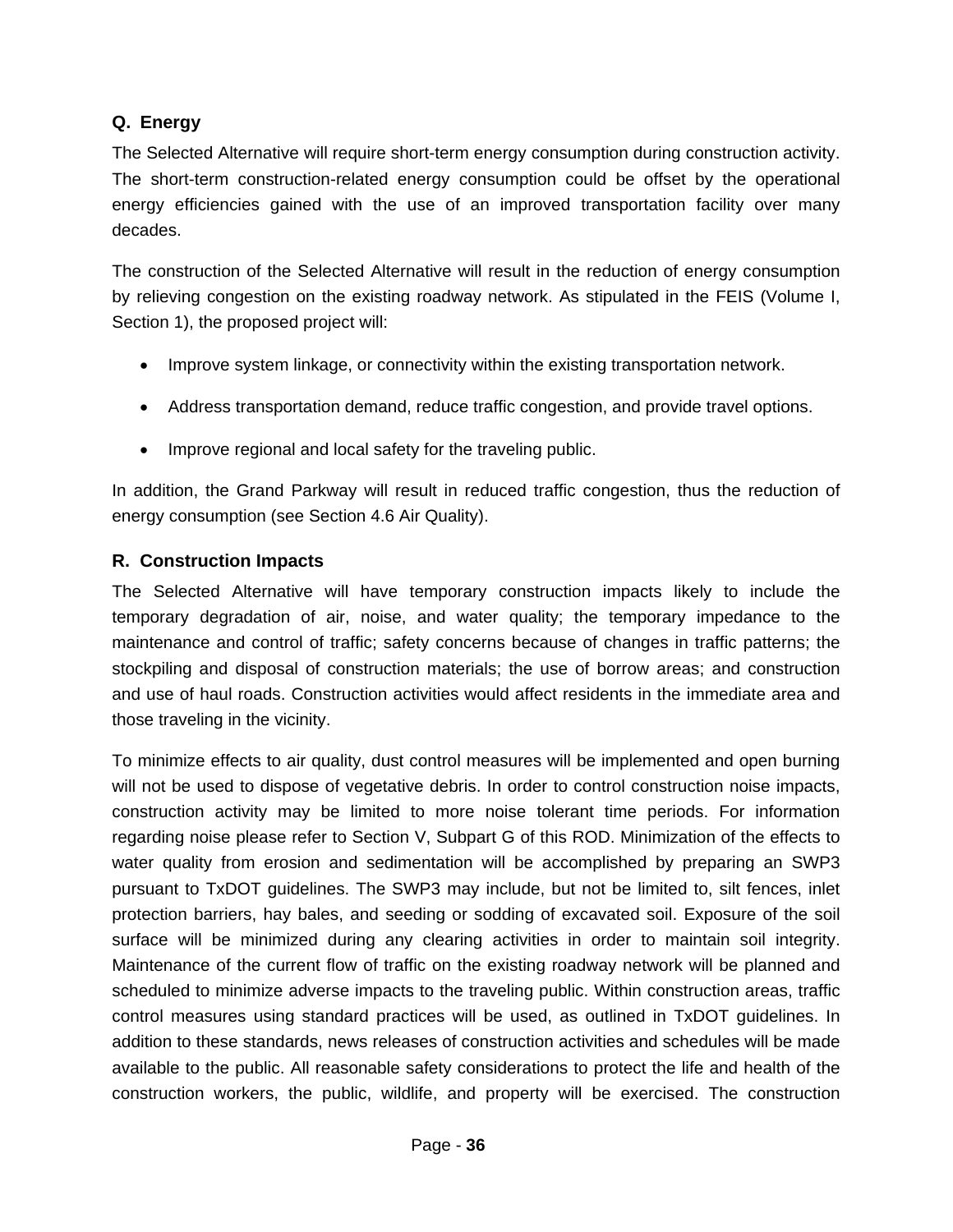contractor will be responsible for compliance with all federal, state, and local laws, regulations permits, and ordinances; as well as pollution control on haul roads, borrow and other material pits, waste material disposal areas, and other potential pollutants, which could be accomplished with erosion control features such as berms, dikes, temporary seeding, sediment traps, fiber mats, silt fences, slope drains, mulches, crushed stone, and others as specified by TxDOT guidelines.

## **S. Indirect Effects**

Indirect effects are defined as those "…which are caused by an action and are later in time or farther removed in distance but are still reasonably foreseeable. Indirect effects may include growth inducing effects and other effects related to induced changes in the pattern of land use, population density or growth rate, and related effects on air and water and other natural systems, including ecosystems" (40 CFR § 1508.8).

The Study Team followed a seven-step approach to evaluate indirect effects based on the 2010 TxDOT Guidance on Preparing Indirect and Cumulative Impact Analyses. Using this guidance, the Study Team established an Area of Influence (AOI) based on the H-GAC's Traffic Analysis Zone (TAZ) boundary and a 15-minute travel contour. A TAZ is a special area delineated by state and/or local transportation officials for tabulating traffic-related data especially journey-towork and place-of-work statistics. A TAZ usually consists of one or more census blocks, block groups, or census tracts.

Potential indirect effects could include the following:

- Development and land-use changes due to improved access.
- Decrease in amount of prime farmland soils as a result of potential development.
- Increase in commercial development, increased income, employment and earnings opportunities; additional tax revenues; increased and/or improved community services, improvement of local roadways, and improved public recreational opportunities.
- Increased effects to water resources through degradation of surface water and groundwater, more rapid discharge to stormwater, and additional pollutant loadings of waterways.
- Loss of wildlife habitat and decreased habitat value in areas of increased land development spurred by the proposed toll facility.
- Impact to cultural resource sites from development projects on private property.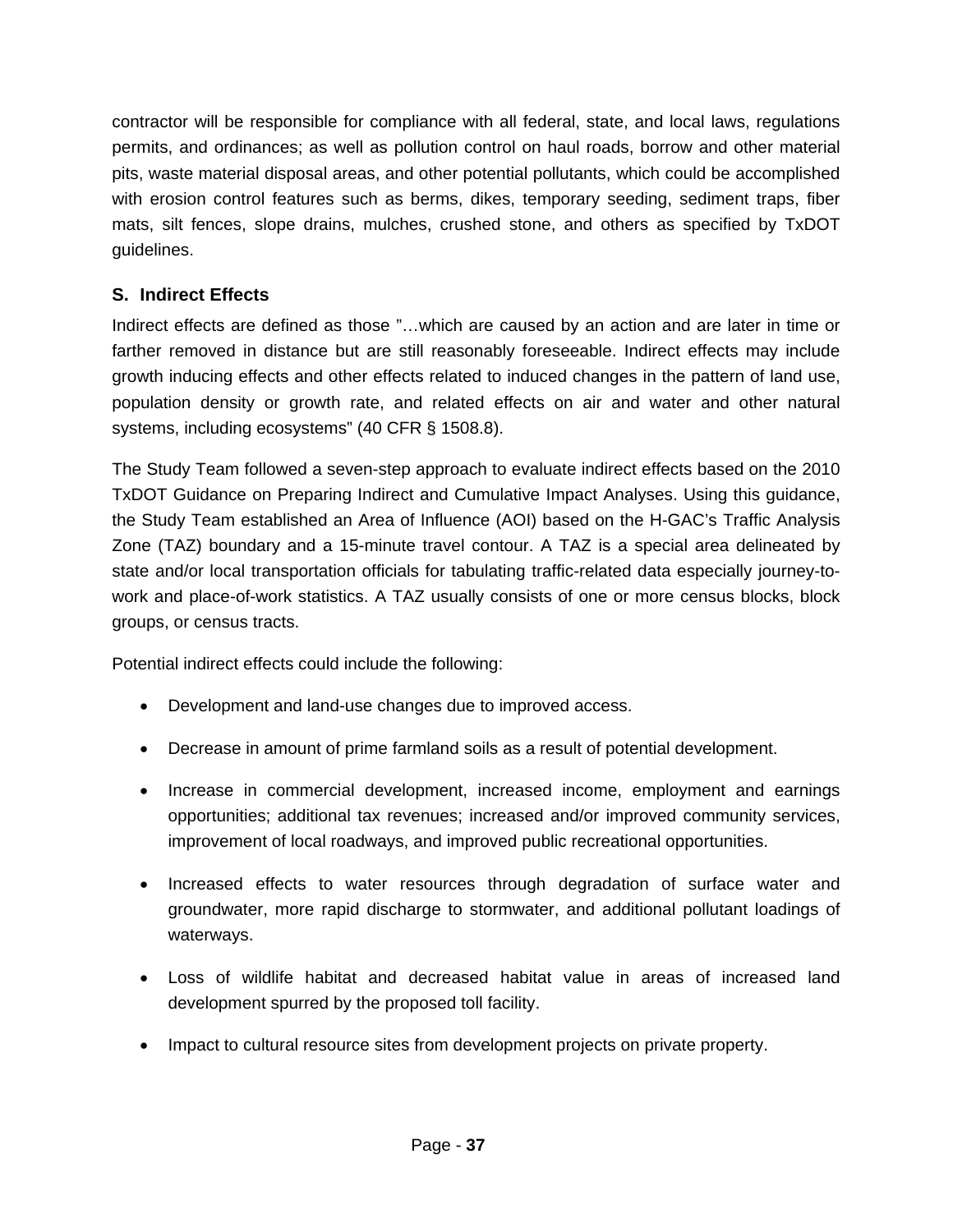While the Selected Alternative could potentially cause indirect effects from induced development, this development and its resulting effects are not considered substantial due to the continual urbanization of Brazoria and Fort Bend counties, including planned developments within the AOI, when compared with the No-Selected Alternative. The anticipated indirect effects to the resources evaluated in this analysis are not likely to be substantial, as outlined in FEIS Table 5-4 (Volume I, Section 5.9) which lists the indirect effects anticipated as a result of the Selected Alternative.

Avoidance and minimization associated with indirect effect types of impacts may be accomplished through local land use controls and coordination with regulatory agencies. Local controls such as land use plans, zoning regulations and subdivision and land development ordinances could allow for specific site flexibility to allow for avoidance or minimization of regulated resources. However, these types of commitments are not the responsibility of the FHWA and TxDOT since they do not have either the authority or responsibility to commit federal funds to the mitigation of impacts not directly attributable to transportation projects or the actions of others not within their direct control (Executive Order 13274). As a result, these possible indirect effects do not require mitigation by a transportation agency.

## **T. Cumulative Impacts**

Cumulative effects include a project's direct and indirect effects, as well as other actions that are not caused by the project, but in combination with the project, add to the overall effect, whether adverse or beneficial, on the environment. The Cumulative Impacts Analysis (CIA) as provided in the FEIS (Volume I, Section 6) was conducted to comply with the CEQ regulations (40 CFR 1500–1508), the FHWA Technical Advisory T 6640.8A (FHWA, 1987), FHWA Position Paper: Secondary and Cumulative Impact Assessment in the Highway Project Development Process (FHWA, 1992), and TxDOT's Guidance on Preparing Indirect and Cumulative Impact Analyses (TxDOT, 2010). The CEQ regulations for implementing the NEPA define Cumulative Effects as: "The impact on the environment which results from the incremental impact of the action (project) when added to other past, present, and reasonably foreseeable future actions regardless of what agency (Federal or non-Federal) or person undertakes such other actions. Cumulative impacts can result from individually minor but collectively significant actions taking place over a period of time" (40 CFR 1508.7)

The Study Team followed an eight-step approach to evaluate cumulative effects based on the 2010 TxDOT's Guidance on Preparing Indirect and Cumulative Impact Analyses. Using this guidance, the Study Team established resource study areas (RSAs) for each resource identified in the indirect effects analysis for further study. Five resources were carried through the cumulative effects analysis: Land Use, Prime Farmland Soils, Water Quality, Waters of the U.S. including Wetlands, and Vegetation and Wildlife Habitat. Cumulative effects to these resources under the No-Build Alternative and Selected Alternative would be similar as new residential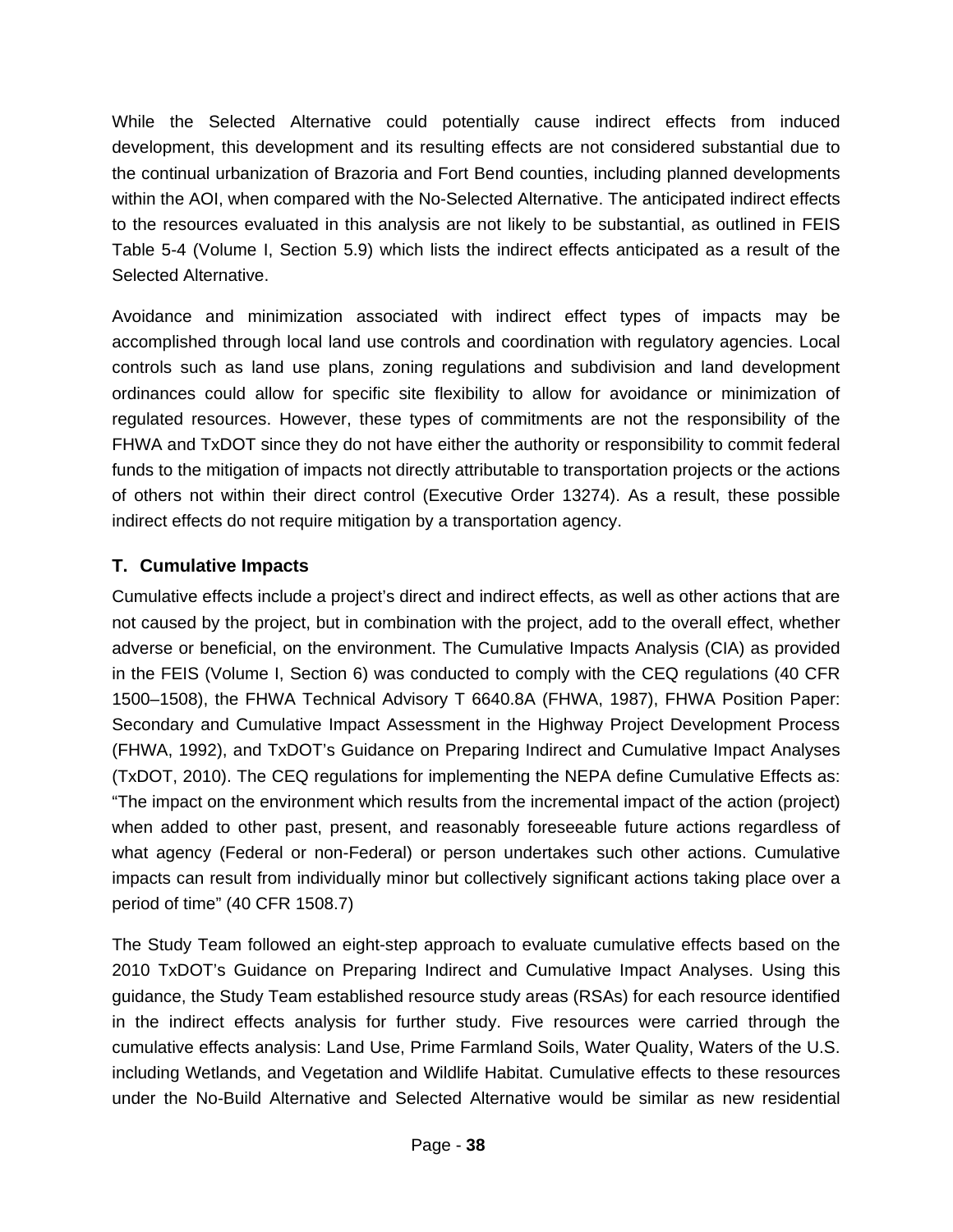subdivisions and associated infrastructure continue to develop within the AOI, summarized as follows:

- Land Use Approximately 11,395 acres of new development would occur within the RSA as a result of the Selected Alternative.
- Prime Farmland Soils The Selected Alternative could potentially induce the conversion of approximately 9,159 acres of additional prime farmlands compared to the No-Build Alternative.
- Water Quality / Waters of the U.S. including Wetlands New development induced as a result of the Selected Alternative could result in an increase in impervious cover and greater volumes of runoff during storm events potentially affecting an additional 20 miles of streams and 513 acres of wetlands when compared to the No-Build Alternative.
- Vegetation and Wildlife Habitat The Selected Alternative could affect an additional 4,424 acres of vegetation as compared with the No-Build Alternative.

The FEIS Determination of Resources included in the Cumulative Effects Analysis is contained within the FEIS Table 6-2 (Volume I, Section 6.2) which lists the resource categories that were found to have both direct and potential indirect impacts from the Selected Alternative and which were considered in this cumulative analysis as being: Land Use, Prime Farmland, Air Quality, Water Quality, Waters of the U.S., including Wetlands, and Vegetation and Wildlife Habitat.

Consideration of potential mitigation measures as specified in 40 CFR § 1508.20 for the Selected Alternative included:

- Avoiding the impacts altogether by not taking certain actions or parts of action;
- Minimizing impacts by limiting the degree or magnitude of the action and its implementation;
- Rectifying the impact by repairing, rehabilitating, or restoring the affected environment;
- Reducing or eliminating the impact over time by preservation and maintenance operations during the life of the action; and
- Compensating for the impact by replacing or providing substitute resources or environments.

Finally, as required by NEPA, appropriate mitigation for direct impacts will occur at the project level. Because of these mitigation measures, the Selected Alternative is not anticipated to have a substantial cumulative impact on the above resources.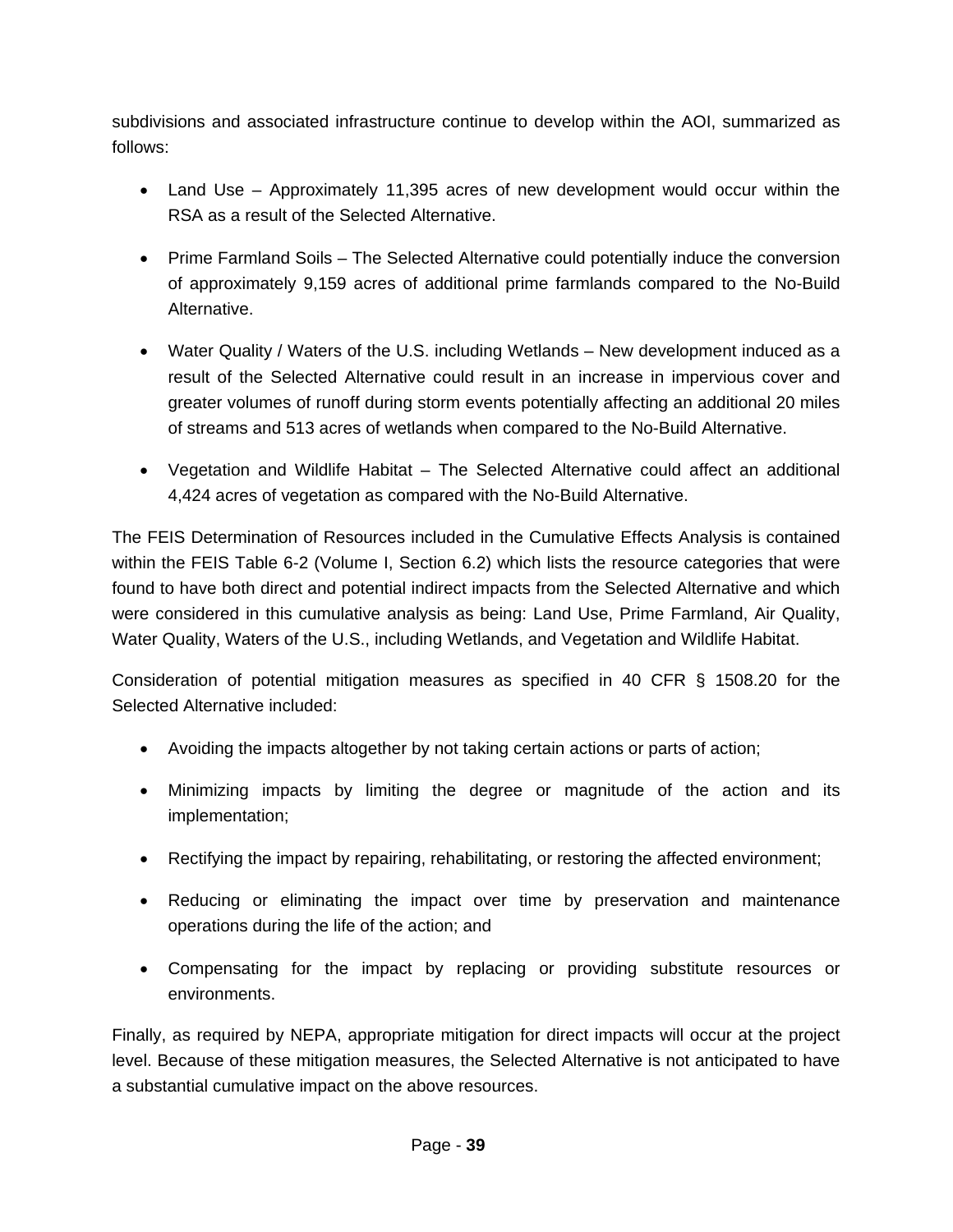### **U. Regional Indirect and Cumulative Effects of Tolled Facilities and Managed Lanes**

As the Metropolitan Planning Organization (MPO) for the Houston Galveston region, the H-GAC is charged with enabling and creating a regional perspective for transportation and mobility. The 2035 RTP Update, as amended, provides the major strategies that would accommodate forecasted growth and preserve mobility in the region. In 2009, H-GAC prepared a planninglevel assessment, *Regional Cumulative and Indirect Effects of Toll Facilities* report, to determine how the 2035 RTP regional toll roadway network could indirectly or cumulatively affect socioeconomic and natural resources. Resources evaluated in this planning study included environmental justice (EJ) populations (low-income and/or minority populations as defined in EO 12898), air quality, water resources, vegetation, and land use. However, the majority of the H-GAC analysis focused on the potential impact of the regional toll roadway network on EJ populations in the region. The RTP and the *Regional Cumulative and Indirect Effects of Toll Facilities* report were updated in 2010 to consider the impact of changes in toll rates on EJ populations. The RTP was again updated in 2011 and 2012 to address changes in the projects that are included in the 2035 roadway network and changes in toll rates. This updated network also includes managed lane and toll roadways (Exhibit 2 in this ROD). For more information on the resources evaluated and for more detail on the EJ analysis, please see the H-GAC *Regional Cumulative and Indirect Effects of Toll Facilities* report and the project technical files**.** The following sections present a summary of the report findings for this ROD. Much of the following summary is excerpted directly from the H-GAC report: the full report is accessible through H-GAC's website, http://www.h-gac.com.

The freeway and toll road system is a major component of the Houston-Galveston regional roadway network. Currently, the freeway/toll road system represents nearly 19 percent of regional lane miles. The 2009 regional roadway network consists of nearly 24,571 total lane miles. This includes nearly 658 tolled lane miles and 289 managed lane miles. By 2035, these numbers are expected to increase to 27,997 lane miles of which 1,584 are tolled lane miles and 425 are managed lane miles.

#### *1. Regional Indirect Effects of Tolled Facilities and Managed Lanes*

The indirect impact portion of this document identified the need to consider impacts of the expanding regional roadway network, specifically the expansion of toll facilities and managed lanes.

## *Conclusion*

The expanding regional roadway network, including tolled facilities and managed lanes, along with the expanding transit network could have indirect and cumulative impacts. However, the impacts are not isolated to one location and would be better considered at the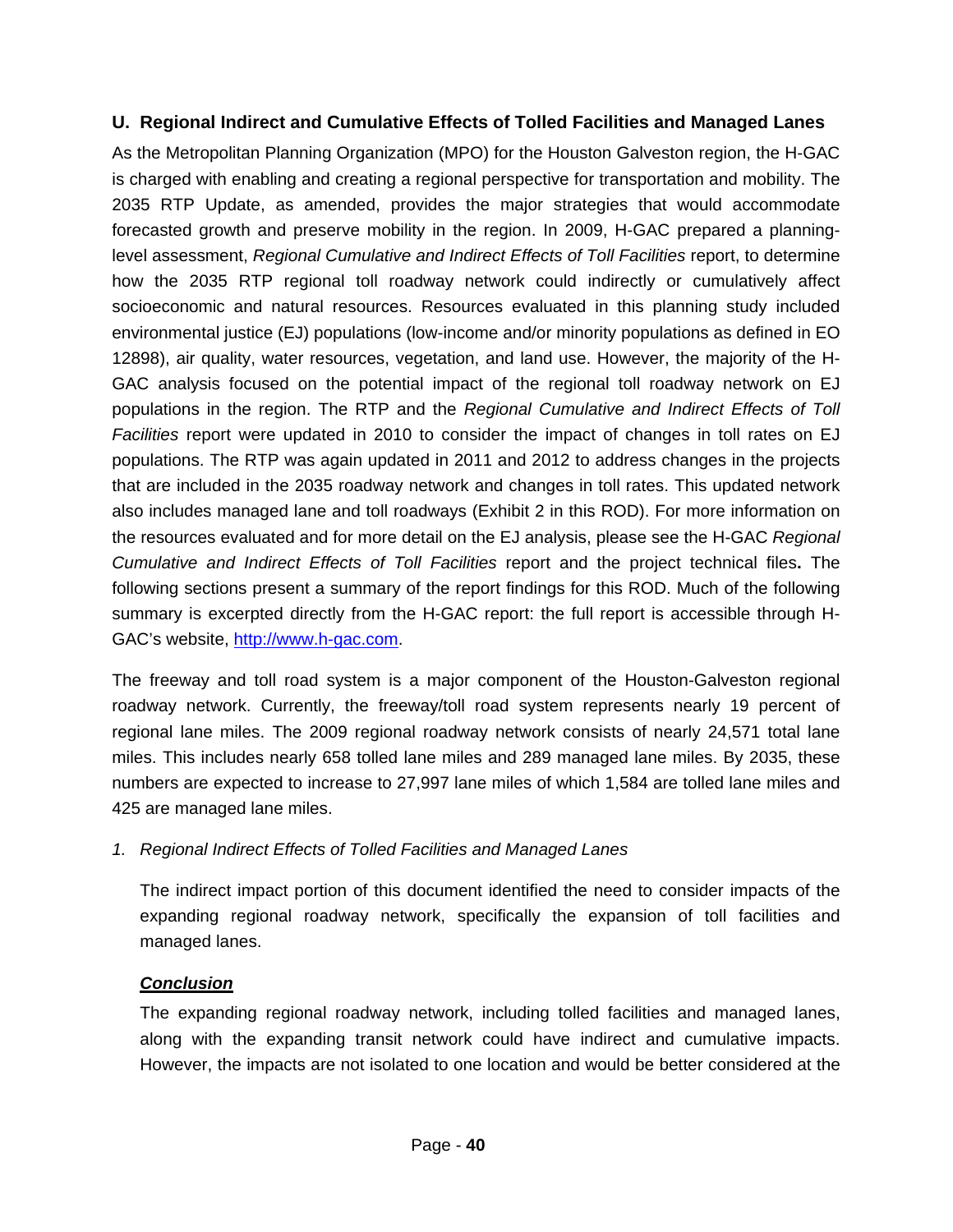regional level. As a result, the consideration of the regional tolled roadway network is included in the cumulative impacts portion of this document.

## 2. *Regional Cumulative Effects of Tolled Facilities and Managed Lanes*

An evaluation of the regional cumulative effects of these facilities was considered for potential impacts on Environmental Justice (EJ) populations, air quality, water quality, vegetation, and land use. The Resource Study Area (RSA) for this evaluation is the Houston-Galveston Area Council (H-GAC) eight county regions.

## *Environmental Justice (EJ)*

H-GAC conducted an evaluation to determine the indirect and cumulative effects of a regional tolled roadway network on EJ populations. Initially, the evaluation identified those 2000 Census block groups, which contained 51 percent or more of minority and/or lowincome populations. Once the EJ block groups were identified, EJ Traffic Analysis Zones (TAZs) were identified if 50 percent or more of its area was determined to be an EJ population. Exhibit 3 depicts the EJ TAZ for low-income populations and/or minority populations.

Following the identification of the EJ TAZs and in consideration of the model analysis assumptions and limitations, two regional roadway network scenarios were utilized, the 2035 RTP Build Scenario and the 2035 No-Build Scenario, to conduct an analysis on travel time for persons within the EJ TAZs and non-EJ TAZs for both scenarios. The Build Scenario consisted of all tolled and managed lane/high-occupancy toll (HOT) projects identified in the 2035 RTP (Exhibit 2). The No-Build Scenario consisted of the 2035 RTP network with the existing plus committed managed lane system; the Katy Freeway HOT lanes are included since this facility opened on April 18, 2009 (Exhibit 4). Details of the model analysis assumptions and limitations are included in the Regional Cumulative and Indirect Effects of Toll Facilities (2009) report, which is included in the project technical files.

To determine the time analysis for the different scenarios, trips were divided into home based work trips (HBW) and home based non-work trips (HBNW) for both tolled and free facilities.

The results for both scenarios (HBW and HBNW) trips analysis indicate:

- The addition of the tolled facilities to the regional roadway network under the Build Scenario results in a reduction of travel time in the EJ and Non-EJ Zones for all tolled facilities for HBNW trips (3.31 and 9.07 minutes respectively) and HBW (3.53 and 7.65 minutes respectively).
- The addition of the tolled facilities to the regional roadway network under the Build Scenario results in a reduction of travel time in the EJ and Non-EJ Zones for all free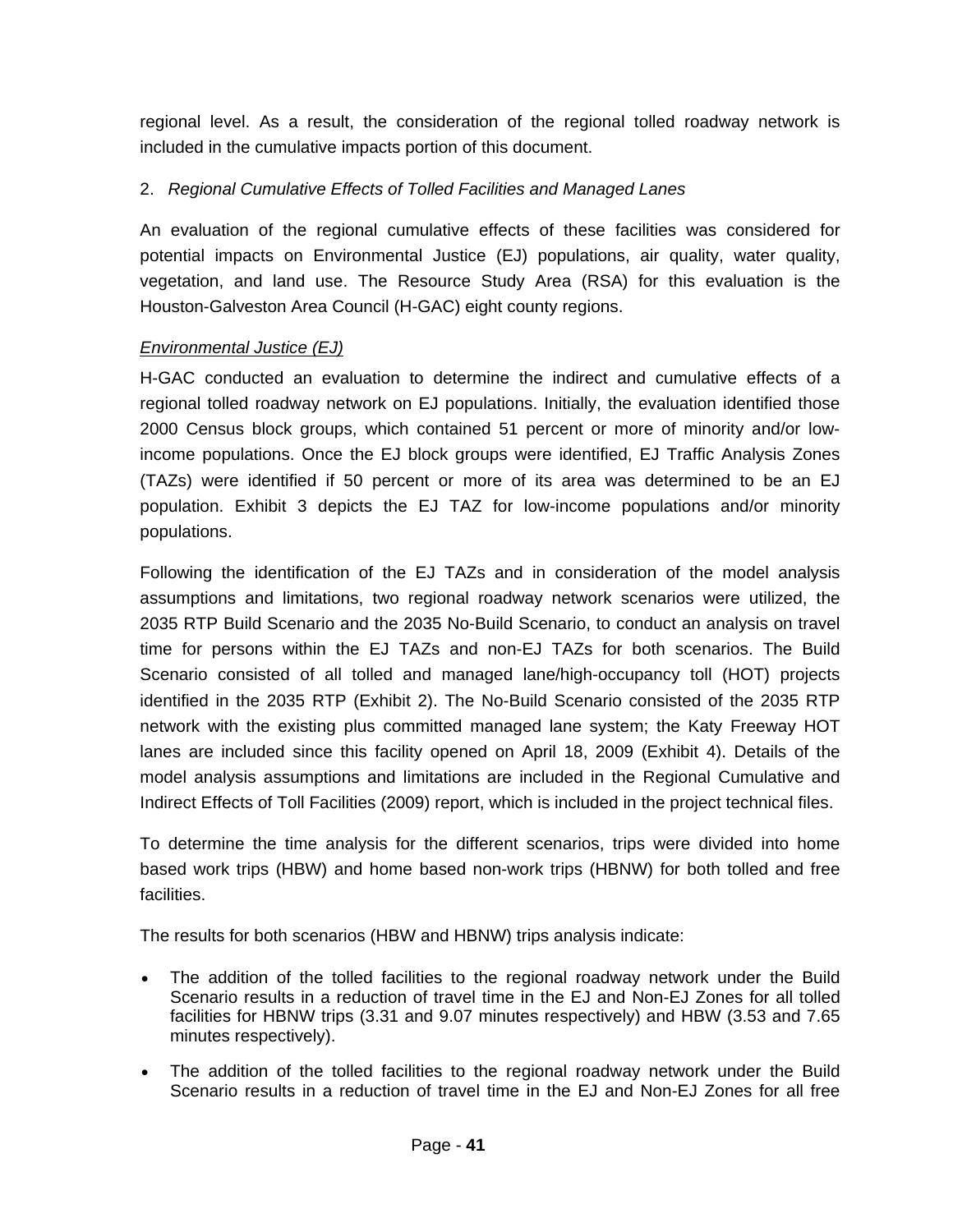facilities for HBNW trips (2.19 and 6.60 minutes respectively) and HBW (1.93 and 3.95 minutes respectively).

 Overall, the Build Scenario provides a reduction in travel time for both the tolled and free facilities within the regional roadway network for all zones. As a result, there is no potential for a disproportionate negative effect to the EJ populations from the regional tolled roadway network. In fact, the entire region, including the EJ Zones will recognize a benefit in travel time savings because of the added capacity the tolled roadway facilities provide to the regional roadway network.

In addition, the Build Scenario, which includes the regional tolled roadway network, provided an overall reduction in daily vehicle hours traveled (VHT). Essentially, daily VHT decreased by nearly 2-percent for the 2035 regional roadway network. This reduction indicates that the 2035 roadway network with tolled facilities would improve system performance and provide travel time savings for EJ and non-EJ populations.

For HBW and HBNW trips, EJ population trips that are candidate toll users are benefited by the introduction of the new toll facilities in terms of both the toll and free path travel times. Equally important, EJ population trips that are not candidate toll users benefit by the introduction of the new toll facilities as the free path travel time average trip length is reduced between the No-Build and Build scenarios. As such, EJ populations experience an overall benefit under the Build Alternative for their HBW and HBNW travel.

Although EJ zones are spread throughout the region, they are generally clustered within Beltway 8 and are not in close proximity to the majority of future toll facilities as the Non-EJ zones are. Consequently, as the average trip length (ATL) of the EJ zones are less than the ATL of non-EJ zones, the EJ zones cannot derive as much travel time savings as the longer trips from Non-EJ zones. A substantial amount of future transit improvements are targeted at EJ zones; the ATLs for the populations within those zones will tend to improve due to increased access to improved transit facilities. As previously mentioned METRO's 2035 Long Range Plan recommends significant expansion of the current transit system and includes a network of integrated high capacity transit facilities on major travel corridors. This plan also identifies service expansions beyond the METRO service area. New improvements scheduled for implementation through the year 2035 include high occupancy tolls, a new intermodal terminal, park-n-ride facilities, 40 miles of Signature Bus lines, and several new high capacity transit corridors throughout the region including the 89 miles of LRT, and 84 miles of CRT.

An analysis was also conducted to determine the annual financial burden of utilizing the toll road system for HBW trips. The analysis assumed a 2035 toll rate per mile of 19.96 cents. In addition the analysis assumed that an average HBW trip length is 23.30 miles and the SOV user makes 250 round-trips per year using the toll facility. Under this scenario, the annual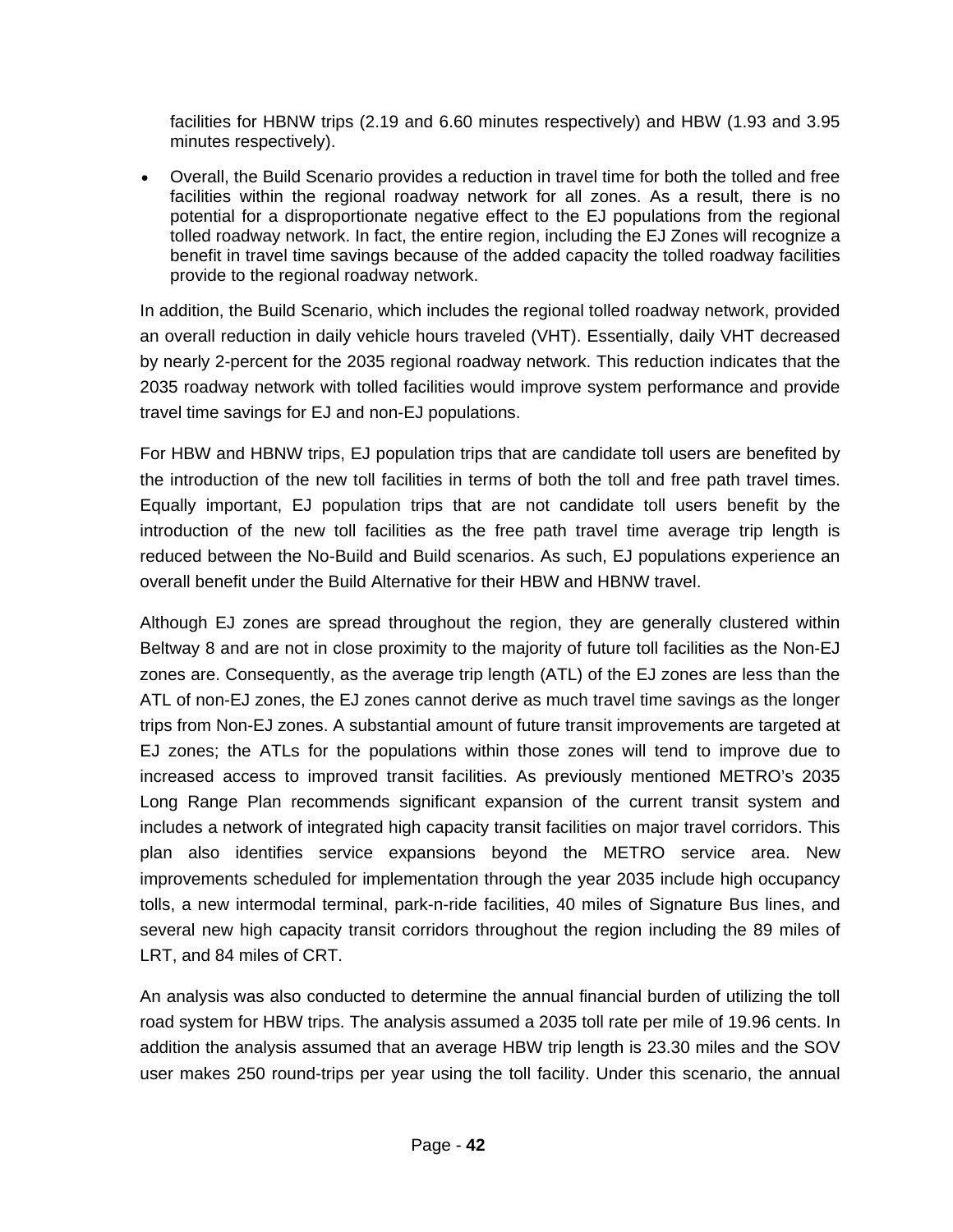cost would be approximately \$2,325 per year. However, the accrual cost should be substantially less since the likelihood of a trip using only tolled facilities is diminutive.

Although EJ populations would see an increase in spending for toll facilities, the entire region will also see an increase in spending and usage as the toll and managed lane system expands. Both EJ and Non-EJ populations will benefit from future toll facilities. In fact, the 2035 RTP Update, as amended, relies heavily on toll funding to finance a portion of future added capacity projects, both free and toll. Additionally, for both populations who choose to use non-toll options, the Build scenario for 2035 will provide a roadway network that will operate at better traffic conditions than the No-Build scenario and would provide an increased benefit for those users over the No-Build scenario. Consideration was included in the this 2011 regional toll analysis for the 2035 RTP Update, as amended, changes in the 2035 roadway network and toll increases which were implemented and evaluated in 2010.

Based on the previous discussion and analysis, the Build scenario for the 2035 RTP Update, as amended even with the network changes and the 2010 toll increases, would not cause cumulative disproportionately high and adverse effects on EJ populations as per Executive Order 12898 regarding environmental justice.

#### *Air Quality*

The Clean Air Act Amendments of 1990 (CAAA) require transportation plans, programs, and projects in nonattainment areas, which are funded or approved by the Federal Highway Administration (FHWA) or Federal Transit Administration (FTA), to conform to the State Implementation Plan (SIP). This ensures that transportation plans, programs, and projects do not produce new air quality violations, worsen existing violations, or delay timely attainment of the National Ambient Air Quality Standards (NAAQS). Under the Clean Air Act, the Environmental Protection Agency (EPA) established criterion called the National Ambient Air Quality Standards (NAAQS) to determine the health threat of criteria pollutants, generally located within Consolidated Metropolitan Statistical Areas (CMSAs). If a CMSA has a health threat, it is designated as a 'non-attainment' area until compliance is achieved. The Houston-Galveston region was previously classified as a non-attainment area for the 1997 8-hour Ozone standard, and it has been further classified as "severe". In July 2012, the Houston-Galveston region was classified as marginal non-attainment area for the 2008 8-hour Ozone standard.

Transportation conformity is an analytical methodology that establishes the connection between projected on-road emissions from the 2035 RTP Update and the known reductions in the motor vehicle emission budget from the SIP. Through the process of transportation conformity, the RTP Update uses the SIP on-road mobile strategies and air quality targets to demonstrate if the 2035 RTP Update complies with the federal air quality requirements. Vehicle emissions resulting from the implementation of transportation projects in the 2035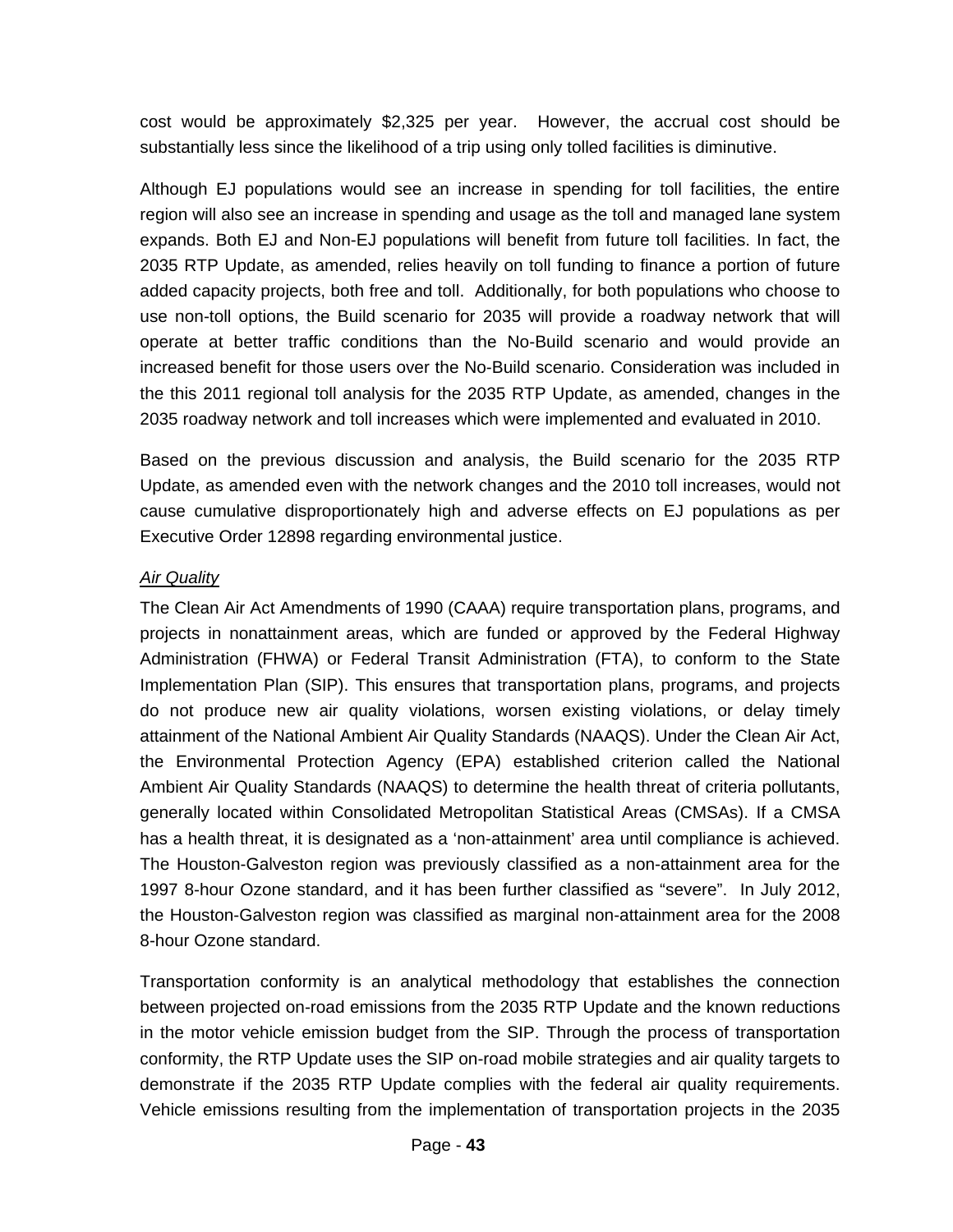2035 RTP Update cannot exceed emission budgets established by the SIP. The Houston-Galveston region must demonstrate that the 2013-2016 Transportation Improvement Plan (TIP) and the long-range plan (2035 RTP Update) result in less volatile organic compounds (VOC) and nitrogen oxides (NOx) than established and approved by EPA for each analysis year. On January 25, 2011, the USDOT determined that the 2035 RTP Update and the 2013-2016 TIP conformed to the requirements of the SIP for the Houston-Galveston ozone non-attainment area. The Level of Mobility (LOM) was developed to illustrate the degree of congestion on roadways within the region. Figure 1 shows the relative distribution of morning peak period congestion levels for the current and future regional roadway network as a percentage of vehicle miles traveled in each LOM category. Based on the forecasted growth predicted in the 2035 RTP Update, regional congestion levels would still exist on the regional roadway network. However, the 2035 RTP Update Regional Roadway Network would improve morning peak congestion approximately 50 percent to less than 30 percent when compared to the 2035 No-Build Scenario.

The addition of tolled facilities and managed lanes into the existing regional roadway network will not have any cumulative impacts to air quality. Moreover, a tolled roadway network adds capacity to the regional roadway network, thus allowing a better flow of traffic and decreasing the amount of cars traveling at lower speeds or idling conditions. The improved traffic flow results in less fuel combustion and lower emissions including Mobile Source Air Toxics (MSATs), Carbon Monoxide (CO), and Ozone. As noted in the direct, indirect, and project level cumulative analysis discussions, EPA's vehicle and fuel regulations, coupled with fleet turnover, are expected to result in substantial reductions of on-road emissions, including MSATs, CO and ozone precursors.

#### *Water Quality*

The Houston-Galveston region has an abundance of water resources including rivers, lakes, and bays. The Texas Commission on Environmental Quality (TCEQ), along with the Clean Rivers Program and numerous local agencies, are responsible for monitoring all major bodies of water and reporting those conditions in a biennial Texas Water Quality Inventory report. Section 303(d) of this report details those water bodies TCEQ has identified as impaired because of water contamination. The 303(d) list identifies several major water systems as impaired with pollutants and bacteria in the RSA. A majority of the waterways located in the Trinity-San Jacinto Coastal Basin, San Jacinto River Basin, San Jacinto-Brazos Coastal Basin, Brazos-Colorado Coastal Basin, including bays and estuaries that flow to the Gulf of Mexico, are impaired and included in the 303(d) list. The construction of the regional tolled roadway network will cross and impact the above mentioned water bodies at various locations and could cause water quality impacts. The increase of impervious cover from adding capacity to the regional roadway network greatly increases non-point source pollution and the potential to cause further impairment to the region's waterways. As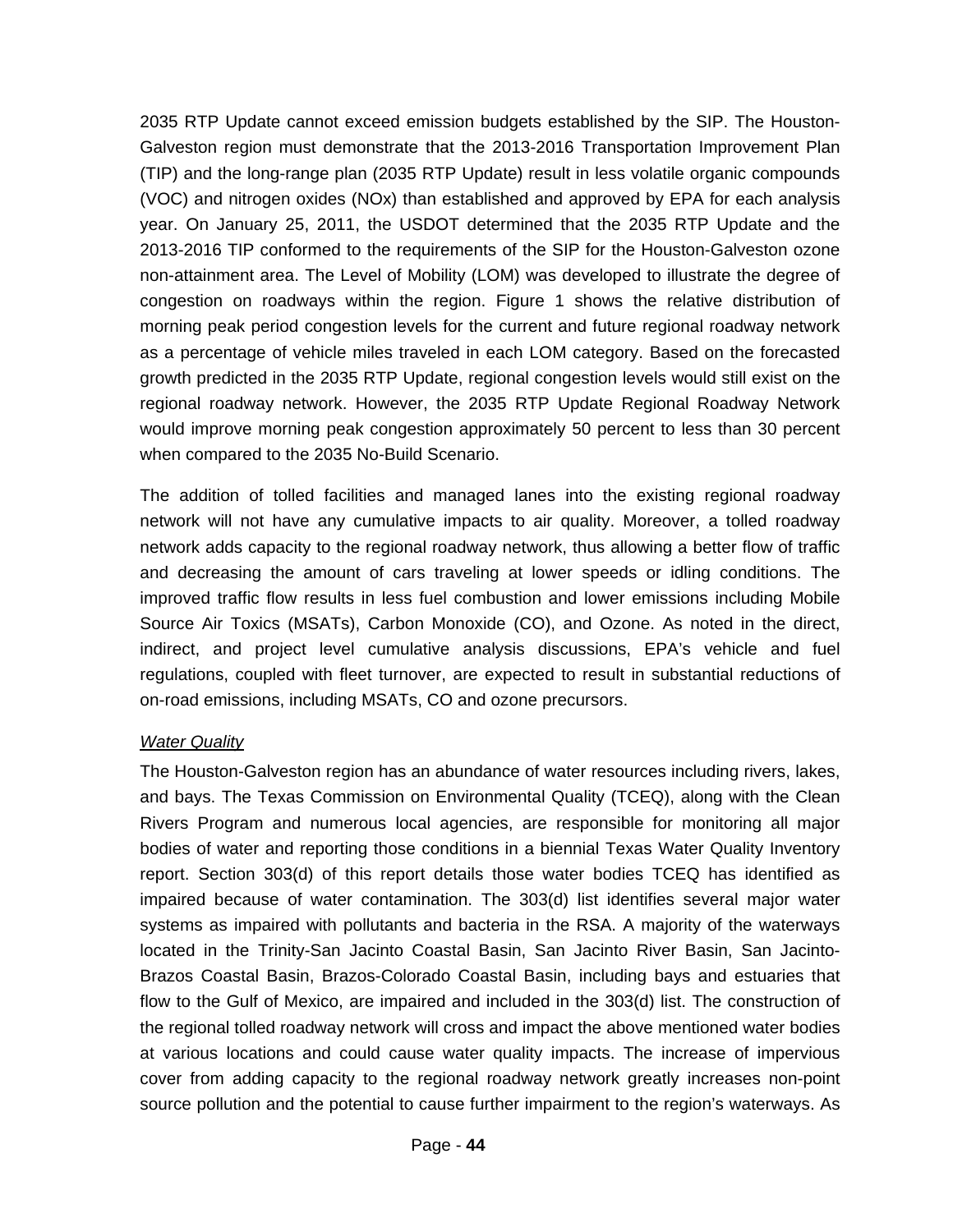stated previously, TCEQ regulates water quality through Storm Water Pollution Prevention Plans (SWP3), Municipal Separate Storm Sewer Systems (MS4), and Best Management Practices (BMPs). All construction of the regional tolled roadway network in the 2035 RTP Update will follow these water quality regulations that would aid in preventing further pollution to these impaired waters and to waters that are not impaired. Additionally, any land use development that would occur from the construction of these facilities will follow TCEQ's regulations for water quality through SWP3 and MS4.

Although overall impacts cannot be avoided, the above mentioned mitigation techniques will ensure that the regional tolled roadway network would not have significant cumulative impacts to water quality.

#### *Vegetation*

Prairie, Wetland, Bottomland Forest, Upland Forest, and Riparian Corridor ecosystems are all located in the Houston-Galveston region. Each of these resources provides vital functions such as flood protection, air quality, water quality and wildlife habitat. Protection of these natural resources which contribute to our region's quality of life is an important priority when planning for our region's future growth and transportation infrastructure. This sentiment was voiced strongly at the Envision Houston Region workshops and forums.

As growth and development are part of our region's future, it is not feasible that every undeveloped parcel be preserved. However, it is feasible that the region identifies and works to conserve those areas that are most ecologically sensitive. H-GAC identified areas that have sensitive environmental resources for special consideration in the transportation planning process. However, the identification is not intended to be used for project-level screening. The results are intended to be used for long-range planning purposes and screening to identify areas in which future transportation projects or development may potentially impact these sensitive resources. In addition, the identified environmental resources are areas in which mitigation efforts may be focused.

In some instances, disturbing natural resources may be unavoidable for regionally significant projects or projects located on facilities that are multiple-lane, limited access facilities, such as highways and toll roads. Currently, projects within the 2035 RTP Update are individually subject to environmental requirements but have no mechanism for cumulatively identifying or mitigating environmental impacts. At the project level, the Texas Department of Transportation (TxDOT) Houston District can mitigate for loss of vegetation with the TPWD, and wetlands mitigation would occur through the permitting process under the jurisdiction of the USACE. Locally, cities can also curb vegetation loss by implementing measures to protect vegetation areas.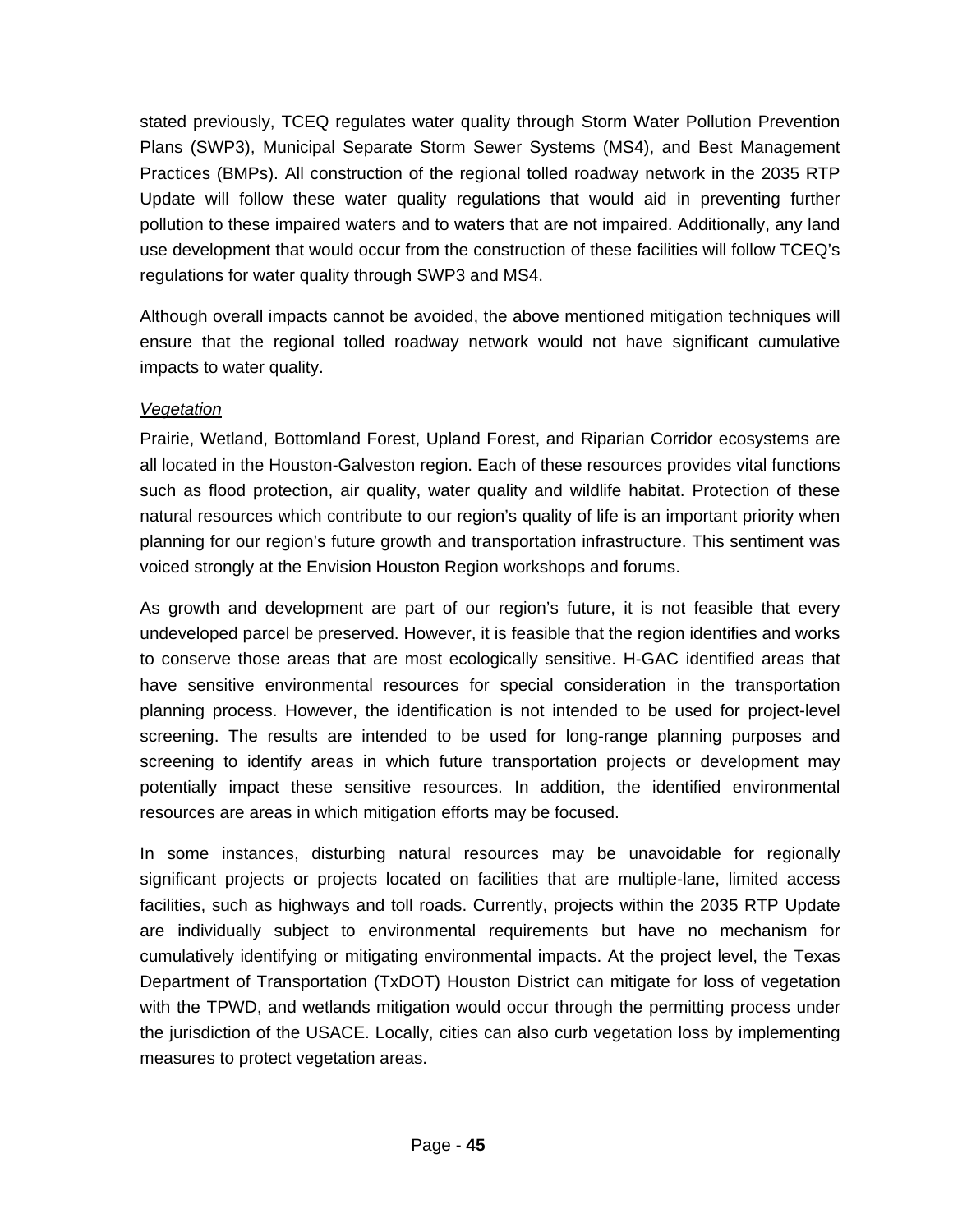Impacts to vegetation will undoubtedly occur from the regional tolled roadway network. However, these impacts are best evaluated and mitigated at the project level.

### *Land Use*

While we can increase system capacity, manage demand, and improve the efficiency of the existing regional roadway network, the greatest potential effect upon improving mobility and quality of life is connecting transportation and land use planning. Land use has a direct impact on the ability of the region's transportation system and agencies to deliver a variety of travel choices. The 2035 RTP Update has shown that sustained major investments in roadway capacity will only moderate, and will not eliminate the level of future traffic congestion. However, improved mobility is possible through better coordinated land use and transportation planning.

The Envision Houston Region process was initiated by the H-GAC and its partners to engage residents in a discussion of the region's future growth and development. The process focused on land use and transportation alternatives. Citizen input from workshops was used to develop growth scenarios representing two different types of alternative development patterns. The objective was to provide information on the projected impacts of the alternatives and to highlight the difference between the two growth scenarios developed from the workshops and the Base Case or traditional growth scenario. Brief descriptions of each scenario are found below:

- Scenario A: (Base Case) denotes the current growth and development pattern for the Houston-Galveston region, based on H-GAC's 2035 demographic forecasts. It is characterized by low-density housing development in currently undeveloped portions of the region with mixed-use development along major roadways. Jobs are concentrated in the central business district, and several other employment centers are scattered throughout the region.
- Scenario B: denotes the workshop participants' ideal growth pattern, adjusted to the *regional forecast* of household and employment growth. This scenario is characterized by development along major roadways, in a radial pattern, creating centers at major intersections.
- Scenario C: denotes the workshop participants' ideal growth pattern, adjusted to the forecast of household and employment *growth by county*. This scenario clusters mixeduse development in satellite cities and along major roadways in a radial pattern. Satellite employment centers emerge throughout the region.

Table 1 identifies the transportation related data associated with the growth scenarios.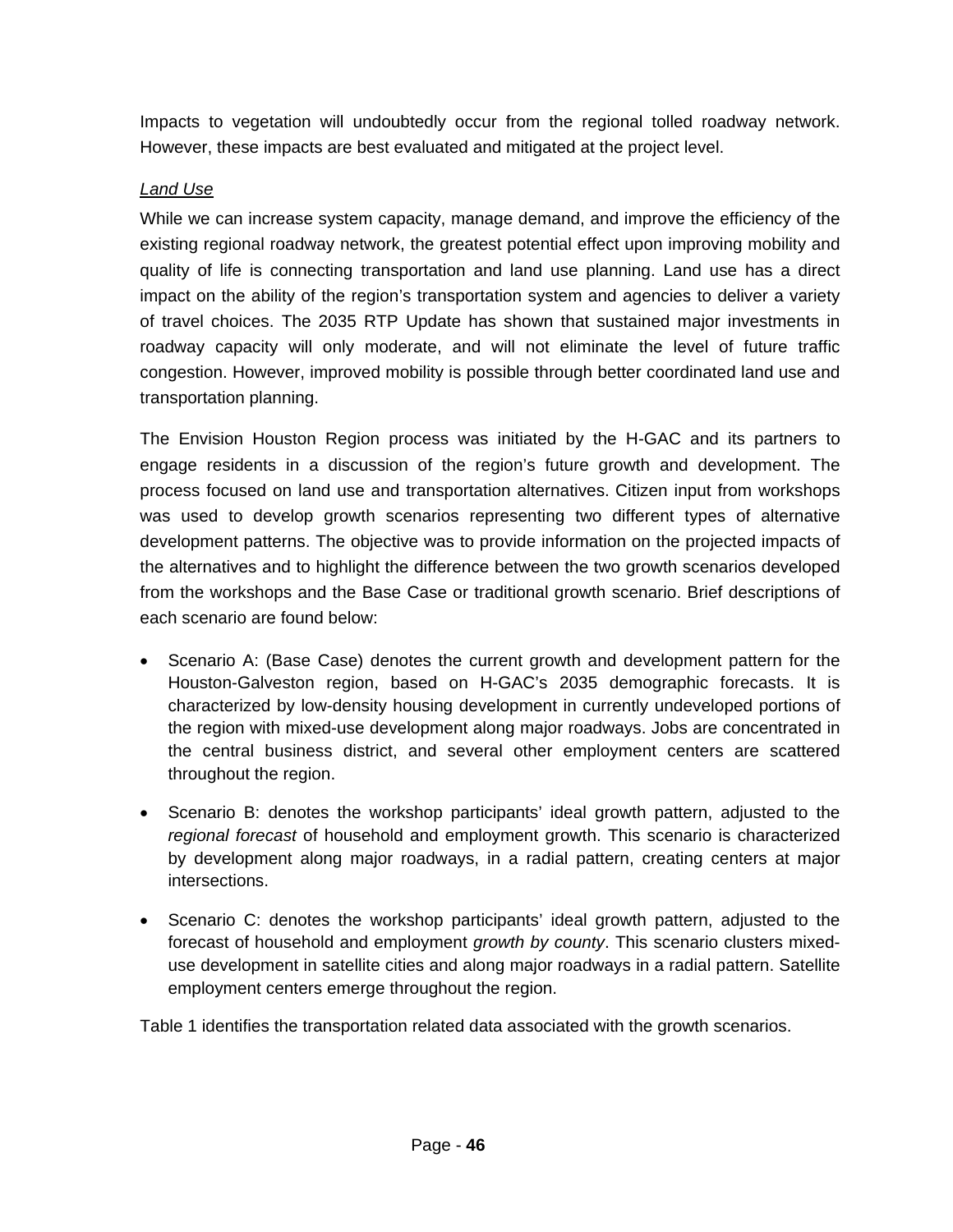| <b>Data of Interest</b>          | Scenario A | <b>Scenario B</b>    | <b>Scenario C</b> |  |  |
|----------------------------------|------------|----------------------|-------------------|--|--|
| Transit<br><b>Boardings</b>      | 758,000    | $+10\%$ <sup>*</sup> | $+20\%$ *         |  |  |
| <b>Vehicle Miles</b><br>Traveled | 248M       | $-7%$ *              | $-7%$ *           |  |  |
| <b>Vehicle Hours</b><br>Traveled | 7M         | $-16%$ *             | $-15%$            |  |  |
| <b>NO<sub>x</sub></b> Emissions  | 46.58      | 46.43                | 43.74             |  |  |
| <b>VOC Emissions</b>             | 50.72      | 48.65                | 47.65             |  |  |

#### **Table 1: Alternative Growth Scenarios**

Note: Table data is based on the original 2035 RTP but is consistent with the RTP Update conducted by H-GAC in 2011 as they did not change their growth scenarios for this update.

Source: H-GAC 2009.

\*Denotes change over Scenario A

These results reinforce the public's intuitive notions about coordinated transportation and land use planning. H-GAC has identified a three-pronged land use and transportation coordination strategy that calls for the creation of bicycle and pedestrian friendly Centers; establishment of better Connections between the centers, and designs based on the Context of the surrounding land uses. This "3C's" strategy, in addition to enhancing mobility choices, is expected to produce economic, environmental and "quality of place" benefits for the region.

In order to integrate the 3C's concepts into regional transportation planning, H-GAC has identified the following five strategies:

- Coordinate transit and roadway planning to connect existing and planned centers with the region's multi-modal transportation network,
- Promote roadway designs appropriate for the context of the surrounding community to ensure safe, convenient travel choices for all user modes,
- Coordinate transportation improvements and private sector development efforts to promote projects that combine sustainable mobility and economic benefits,
- Help fund local planning studies to assist in the development of centers, and
- Provide funding support for infrastructure projects that enhance connections within and between centers.

In addition to expanding the regional transit system, transit ridership and efficiency can be improved by coordinating transit and land use. Development along transit lines that increases density and integrates transit with development can make transit more accessible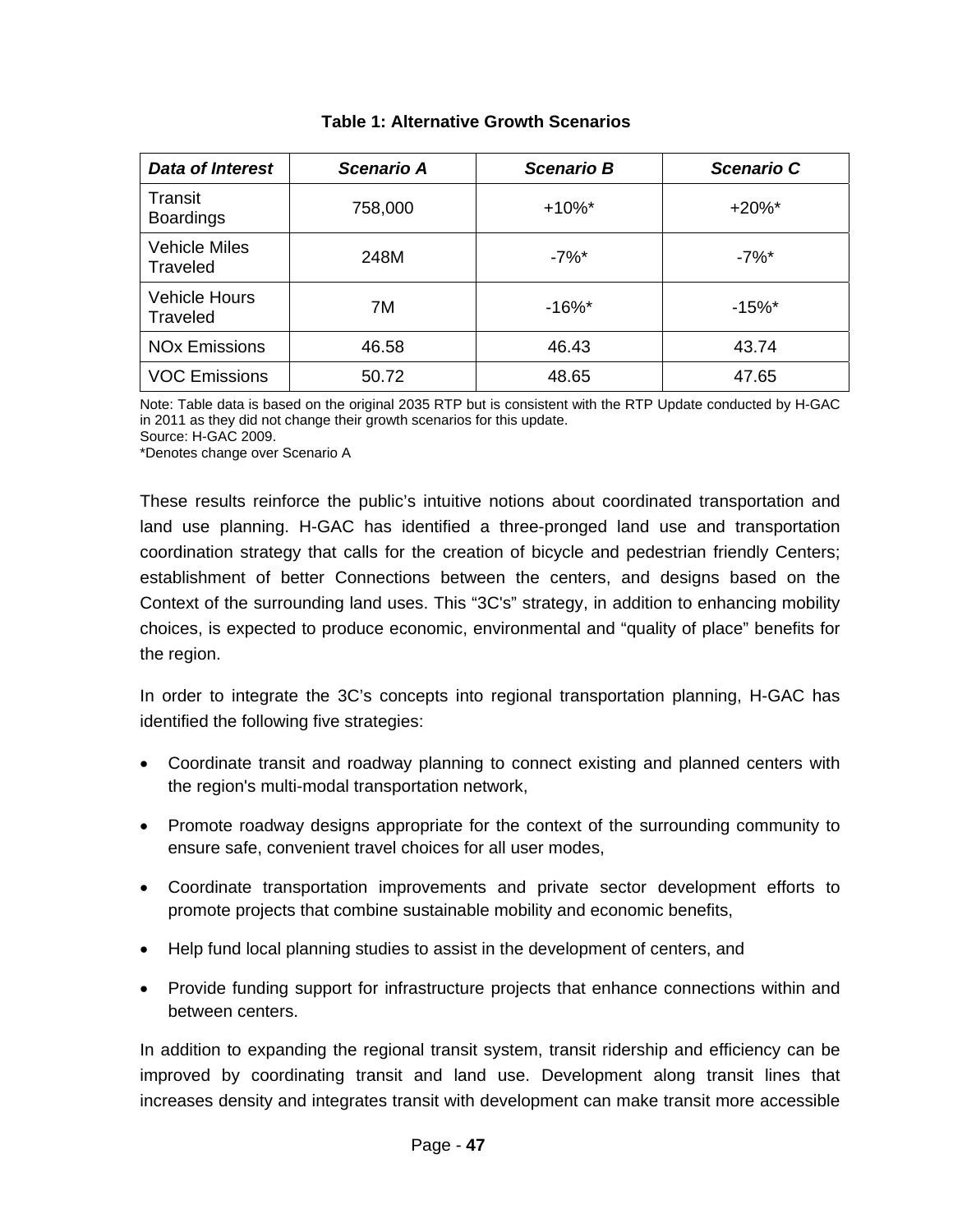and decrease the need for single-occupancy vehicle trips. Recommended strategies include:

- Promote community design that provides convenient access to transit systems,
- Promote transit-oriented development investments around regional transit facilities, and
- Enhance access opportunities for the transportation disadvantaged.

These land use/transportation coordination tools are tools that can be used in the H-GAC region to reduce the need for additional infrastructure, including utilities, transportation, water, and tolled facilities for the region. Without sustainable land use, the additional cost of new infrastructure items will increase beyond the current estimated costs.

The proposed 2035 regional roadway network is in support of the predicted land use changes and growth in the region. To meet the demand of the expansive growth and changes in land use from development, the aim of the 2035 regional roadway network is to supply the transportation portion of infrastructure requirements for the expanding growth and development. Current and future predicted available funds from the federal government for transportation alone will not be able meet the demands for the transportation infrastructure needed to support the predicted changes. Tolled roads and managed lanes are methods that the 2035 RTP Update employs to ensure the transportation demands from future growth is met when considering the limited transportation funds available.

The proposed 2035 regional tolled roadway network may affect land use within the MPO boundaries by creating land development and/or redevelopment opportunities. However, the regional tolled roadway network is only one factor in creating favorable land development conditions; other prerequisites for growth in the region include demand for new development, favorable local and regional economic conditions, adequate utilities, and supportive local land development policies. The proposed 2035 regional tolled roadway network may influence and facilitate the additional planned regional land use conversion, redevelopment, and growth.

## *Conclusion*

The regional tolled roadway network will cause some impacts to natural and socio-economic resources. However, the regional tolled roadway network would have a beneficial impact on EJ populations and air quality in the Houston-Galveston area. Overall, with the 2035 build scenario, which includes the regional tolled roadway network, travel efficiencies in the region will benefit both EJ and non-EJ populations. The net benefit may be slightly greater for the non-EJ populations because the average trip length in these zones is greater than the average trip length from the EJ zones. The additional vehicle lane miles that the regional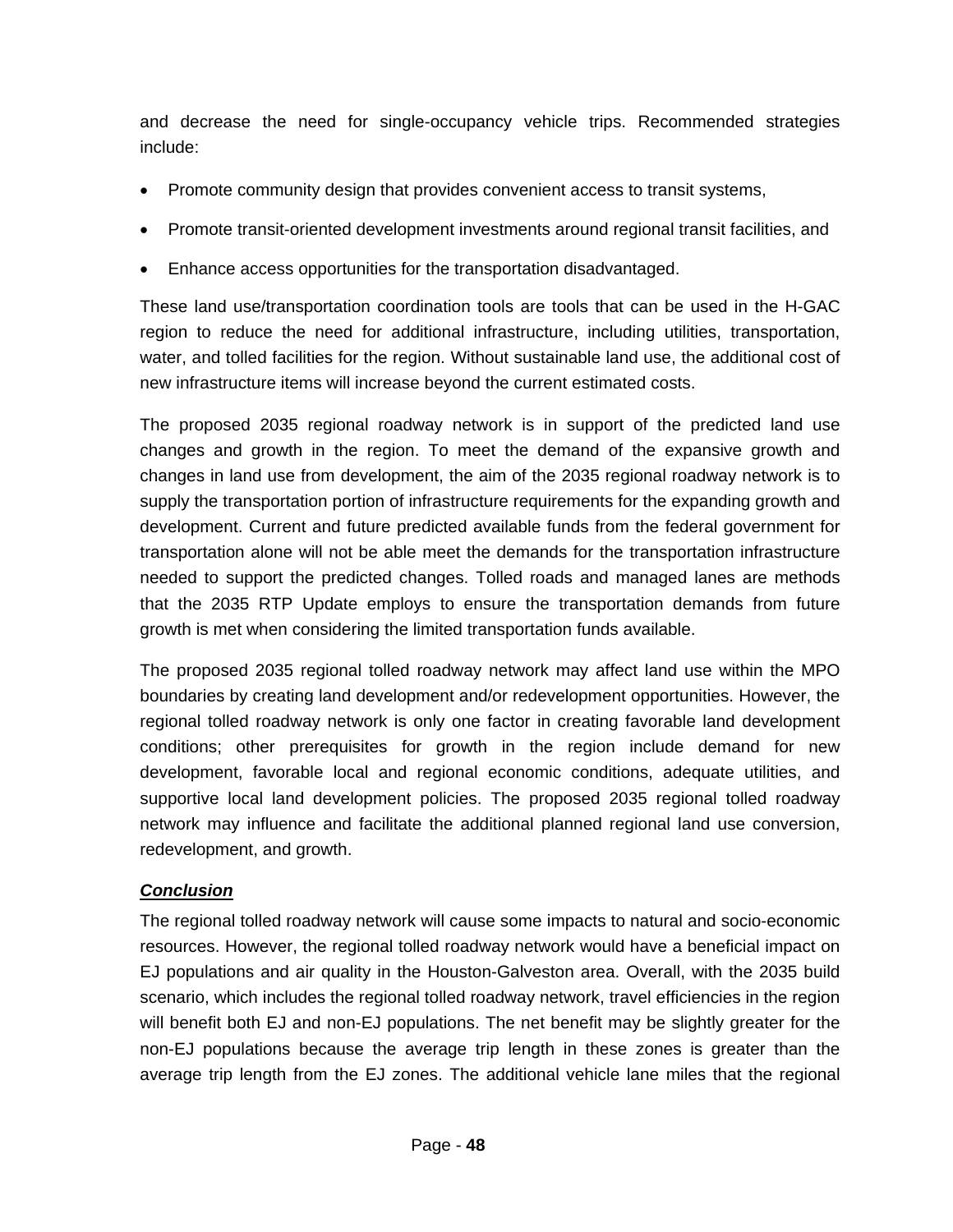tolled roadway network provides enables traffic to flow more efficiently thereby reducing emissions associated with cars traveling at lower speeds or idling conditions.

In addition, regional mitigation for air quality and EJ populations are also addressed by the H-GAC as part of 2035 RTP Update, as amended. The Transportation Planning Process at the MPO regional level is required to incorporate measures to minimize the potential to affect the environment and communities, including populations protected under Title VI of the Civil Rights Act of 1964 and EO 12898 and air quality which is protected by the CAAA. Any transportation facility including the regional tolled roadway network will be required to meet these standards in order to be included in the TIP/STIP and 2035 RTP. Furthermore, all new projects to be added to the TIP/STIP and 2035 RTP, must be in conformance with the SIP.

Although land use impacts cannot be mitigated at a regional level, they can at a municipal level because these entities have direct control over land use. However, the MPO can aid in land use impact avoidance at the regional level by only funding transportation projects consistent with the regional vision and by working with municipalities to address regional infrastructure changes in their comprehensive plans. State and Federal regulatory agencies are required to institute policies and monitor project-level effects to the natural and cultural resources that are found in their jurisdictions. Avoidance, minimization and mitigation strategies are used to support those policies in order to reduce impacts to these resources.

Finally, as required by NEPA, appropriate mitigation for direct impacts will occur at the project level. Because of these mitigation measures, the regional proposed tolled roadway network is not anticipated to have a substantial cumulative impact on the resources considered in this section.

## **VI. MONITORING OR ENFORCEMENT PROGRAM**

All commitments and conditions of approval stated in the FEIS regarding mitigation measures and commitments and agency and public coordination (Appendix A) will be monitored by FHWA, TxDOT, and other appropriate federal, state, and local agencies to insure compliance per the appropriate approved permit(s). All commitments and conditions will be included in the Environmental Permits, Issues and Commitments (EPIC) sheets of the project's final design plans.

## **VII. COMMENTS RECEIVED ON THE FEIS**

The Notice of Availability for the Final Environmental Impact Statement for Segment C of the Grand Parkway, SH 99, was published in the Federal Register and Texas Register on September 7, 2012. The review period officially closed on October 9, 2012. A 30 day review period was provided, keeping the review period at the minimum required 30 days. A total of 6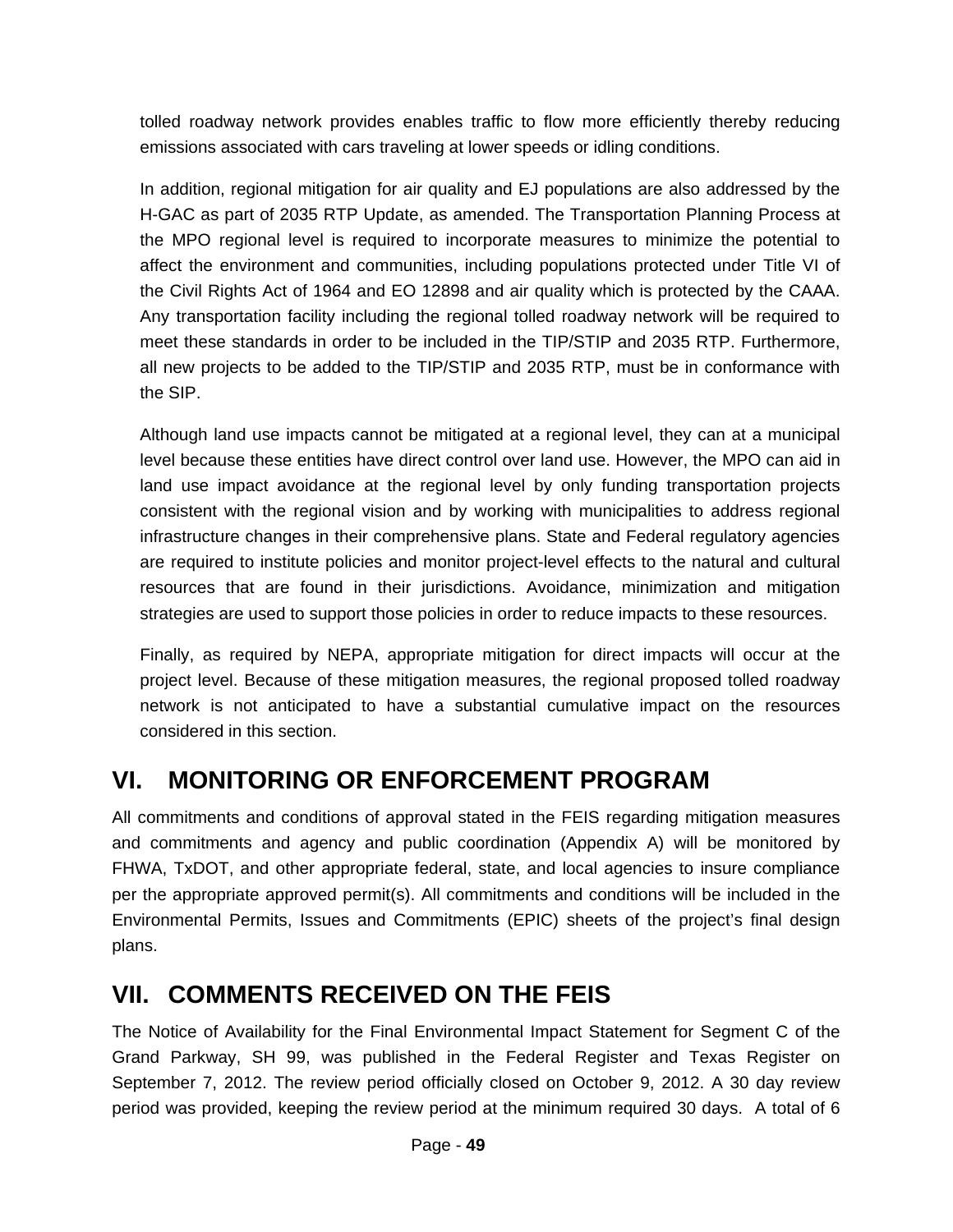comment letters and emails were received on the FEIS. Those persons, groups, or agencies which provided comments on the FEIS included Geri Wells, Citizens' Transportation Coalition (Carol Caul), Anne Frankson, Melinda Lyssy, Sierra Club (Brandt Mannchen), and U.S. Environmental Protection Agency (Rhonda Smith). All comments were reviewed and fully considered and all substantive comments were addressed. The FEIS substantive comments and associated responses can be found on the Grand Parkway website at http://www.grandpky.com/segments/c/.

After the close of the official FEIS public comment period, a public workshop was held, on December 6, 2012 to provide citizens and interested parties an additional opportunity to provide input and comments on the Grand Parkway Segment C project. This workshop was held outside the regulatory requirements set forth in 23 CFR 771 and the Texas Administrative Code Title 43, Part 1, Chapter 2, Subchapter E. A workshop summary and response to workshop comments can be found on the Grand Parkway website at http://www.grandpky.com/segments/c/.

## **VIII. CONCLUSION**

Based upon the information presented in the FEIS and supporting technical documents; the associated administrative record; and input received from the public and interested local, state and federal agencies; the FHWA decision, after its own independent review and consideration of the referenced information, is to provide approval for the construction of Segment C of the Grand Parkway as a new location toll road facility within Brazoria and Fort Bend counties. This decision selects the Selected Alternative, described in the Grand Parkway Segment C FEIS dated August 2012, as a four-lane controlled access toll road with intermittent frontage roads located within a 400 foot ROW. The Selected Alternative is approximately 26.9 miles long and will be built to accommodate a 70 mile per hour design speed. The Selected Alternative begins in Fort Bend County at US 59 and ends at SH 288 in Brazoria County. An Exhibit of the Selected Alternative is attached to this ROD (Exhibit 1).

March 29, 2013 Date:

For Federal Highway Administration

Texas Division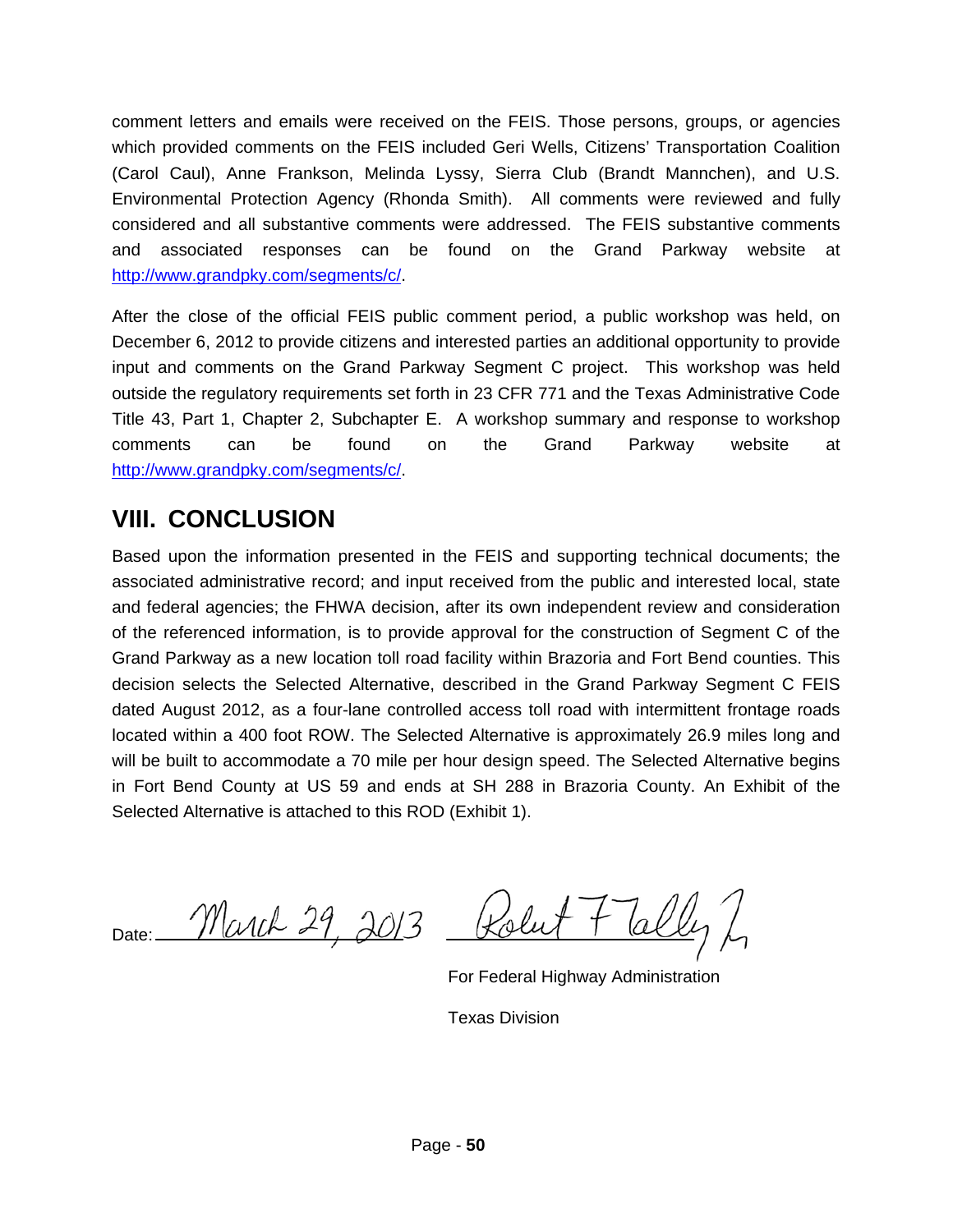EXHIBIT 1: Grand Parkway Segment C Selected Alternative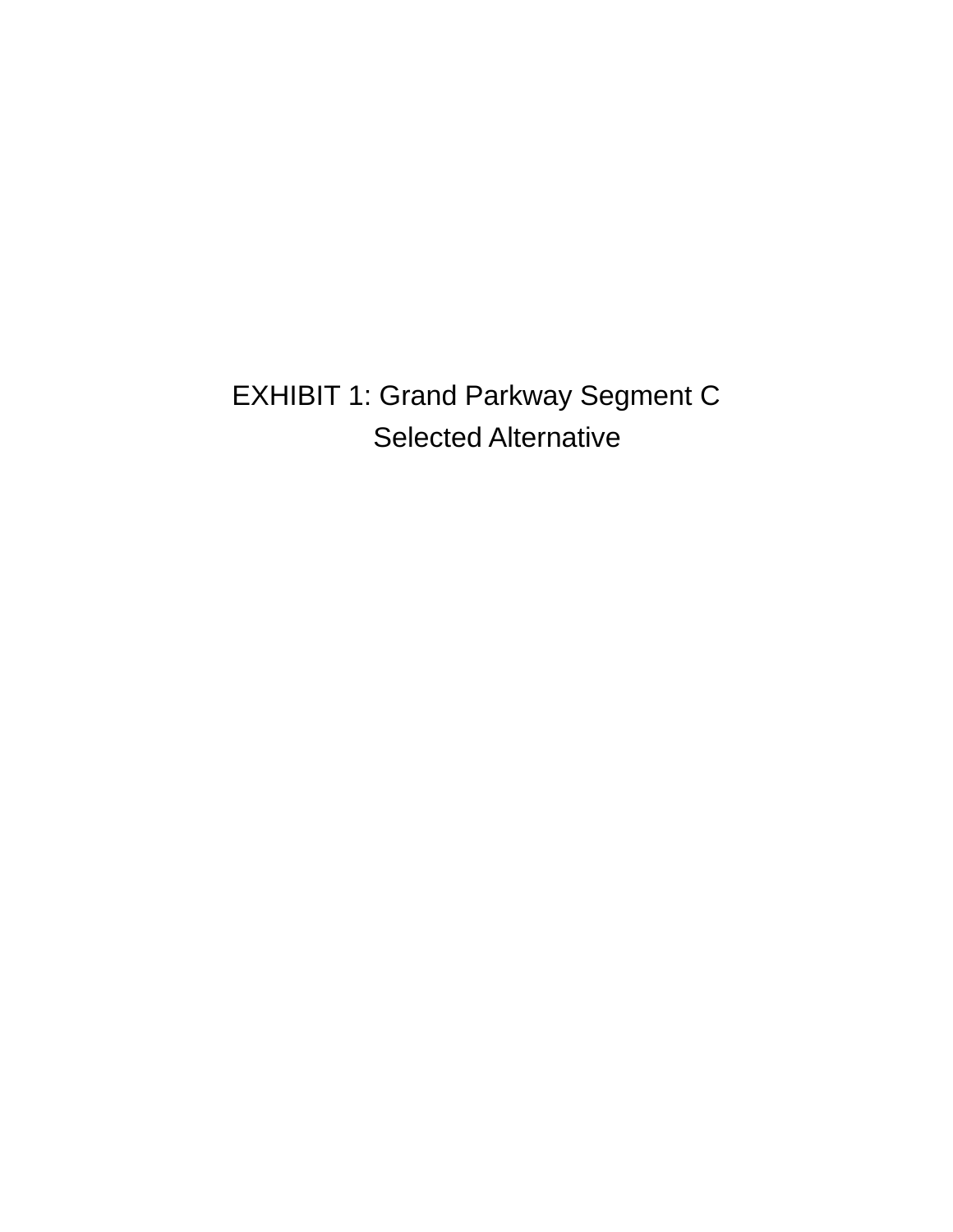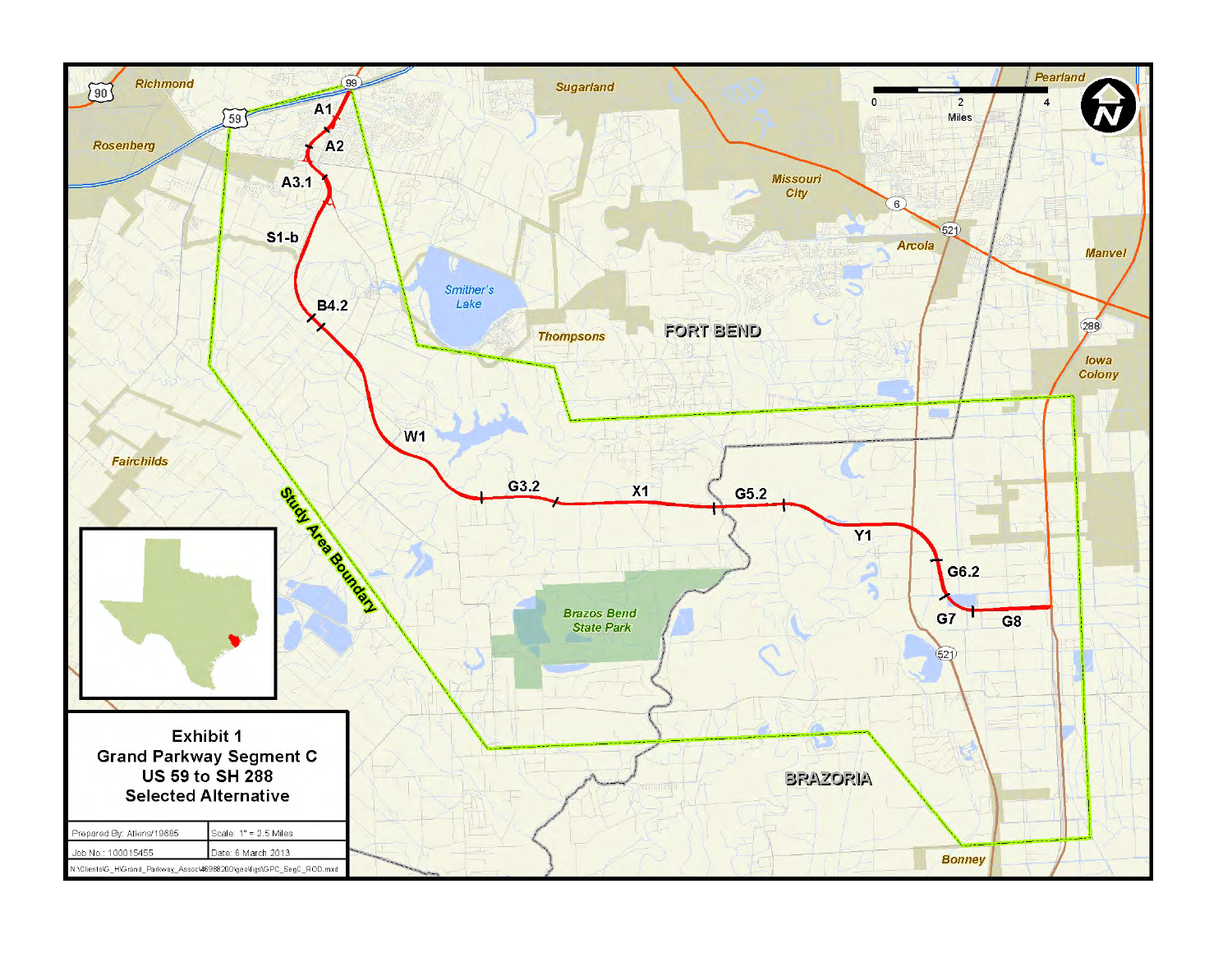EXHIBIT 2: Proposed 2035 Toll/HOT Managed Lanes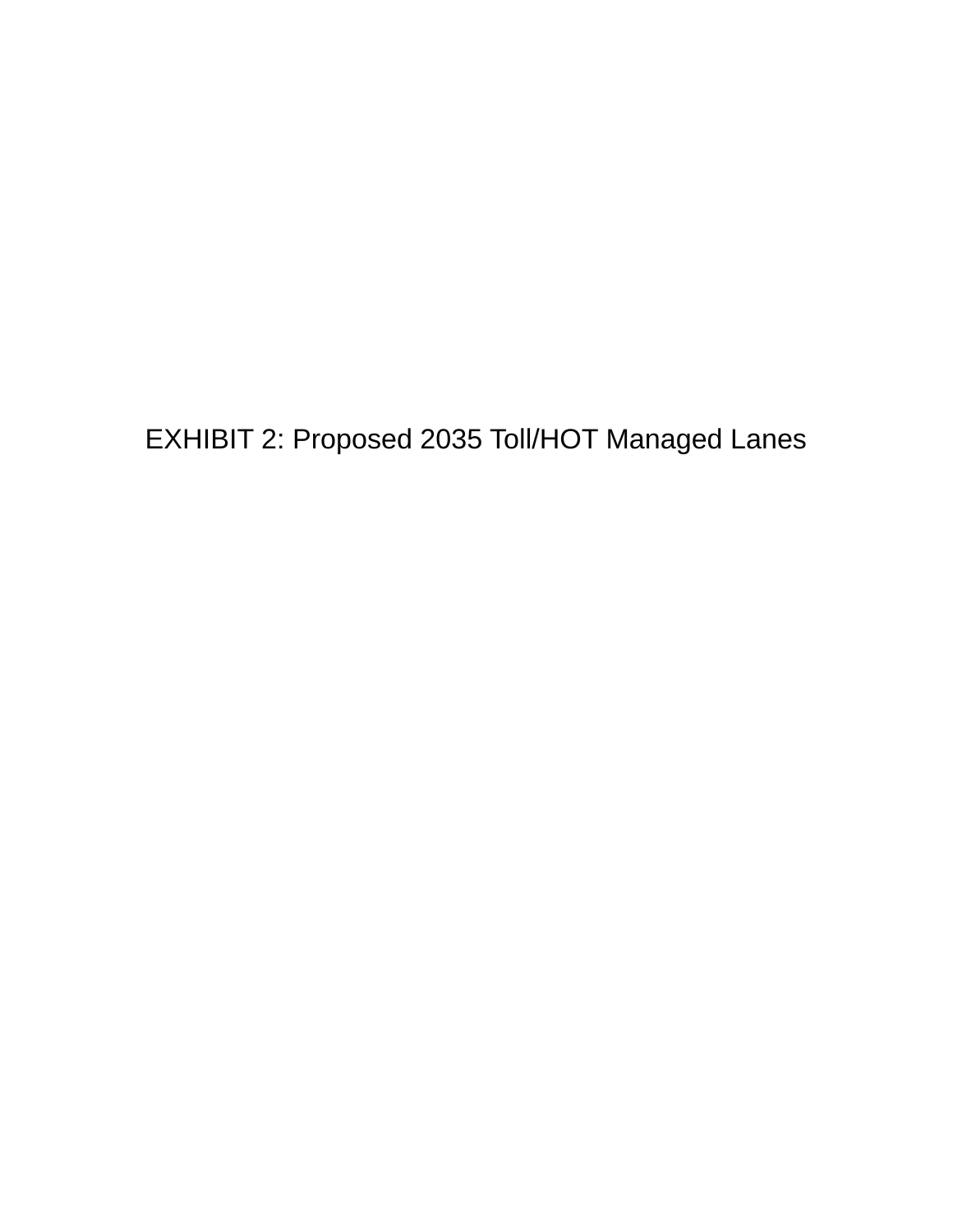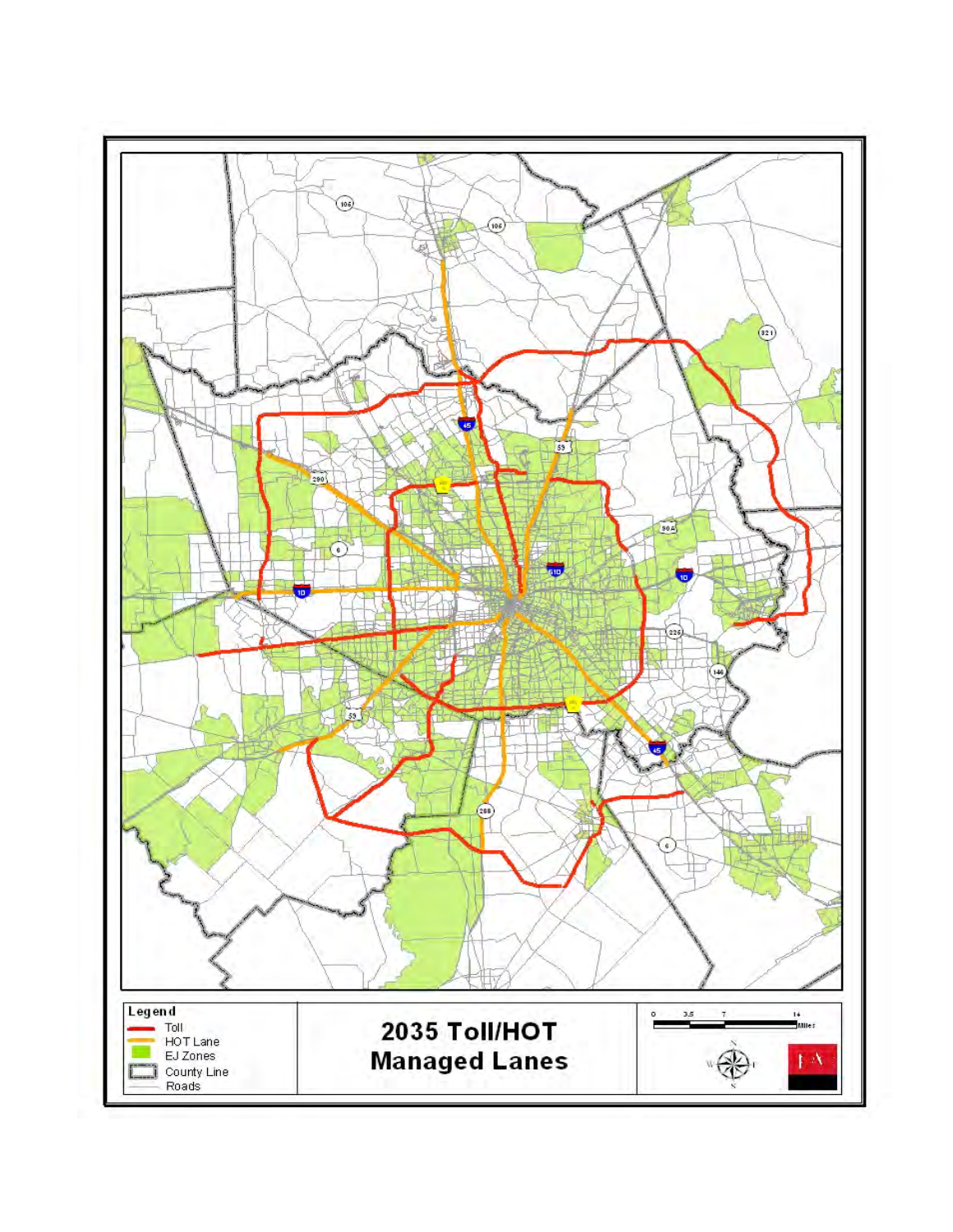EXHIBIT 3: Environmental Justice Zones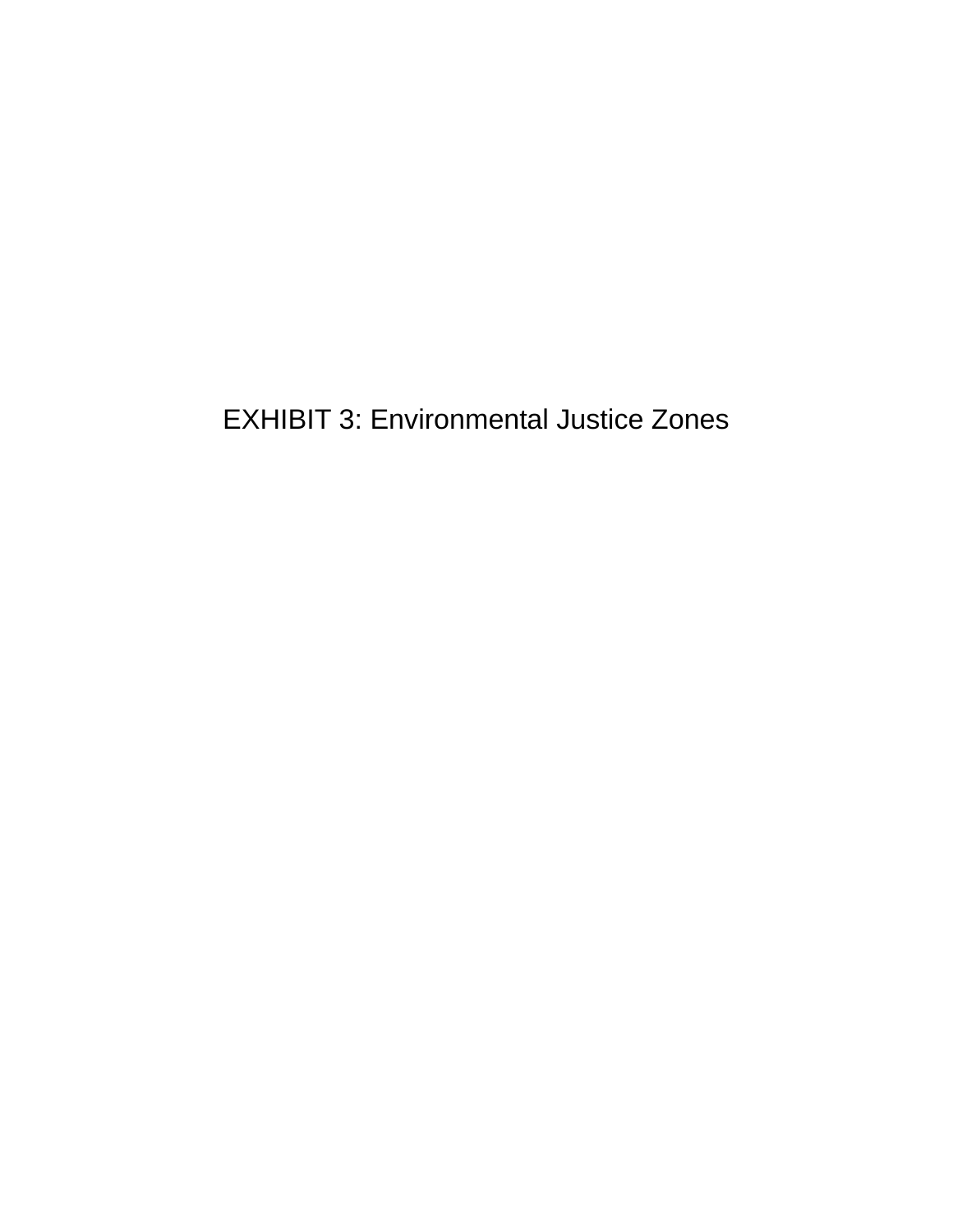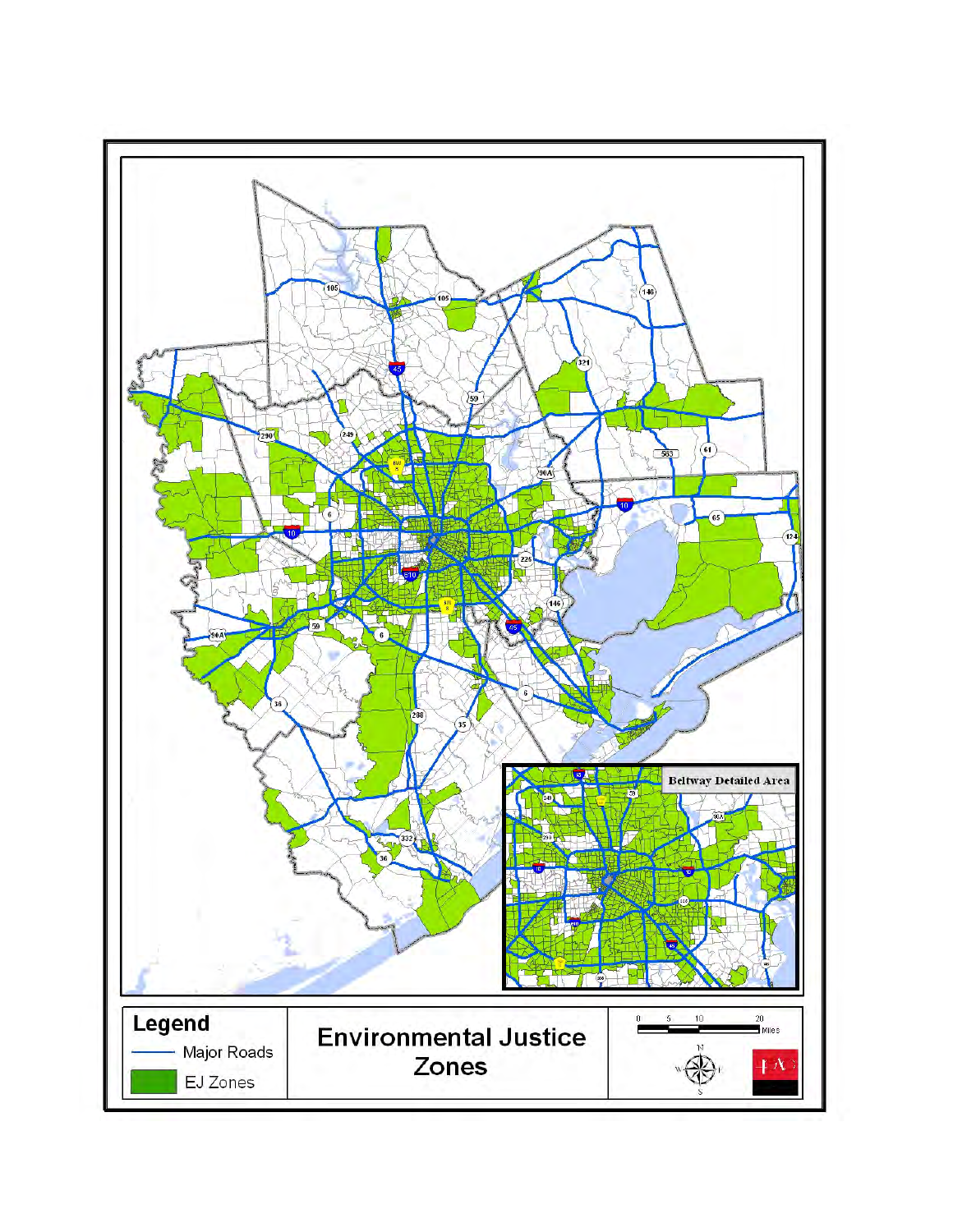EXHIBIT 4: 2035 No Build Regional Managed Lanes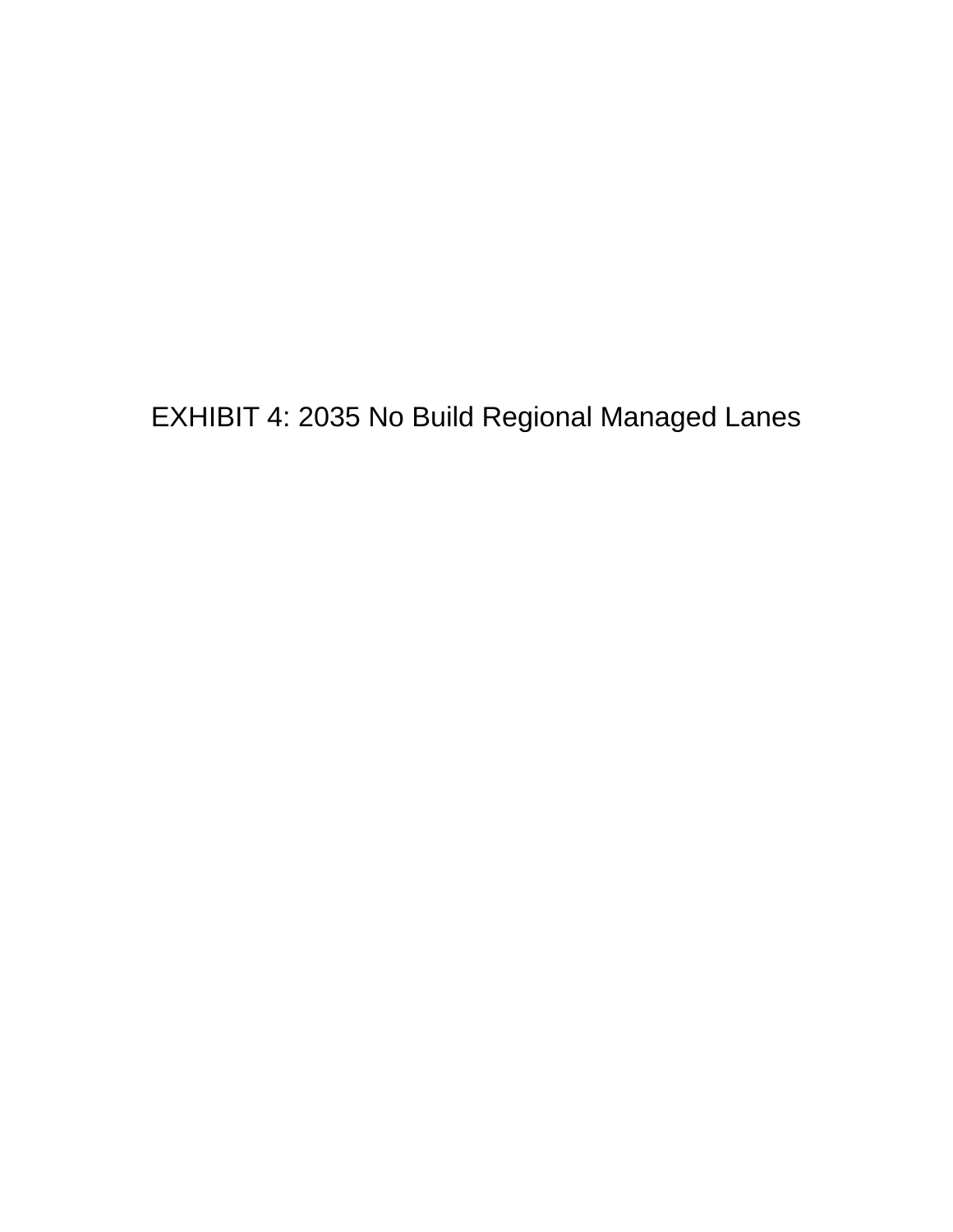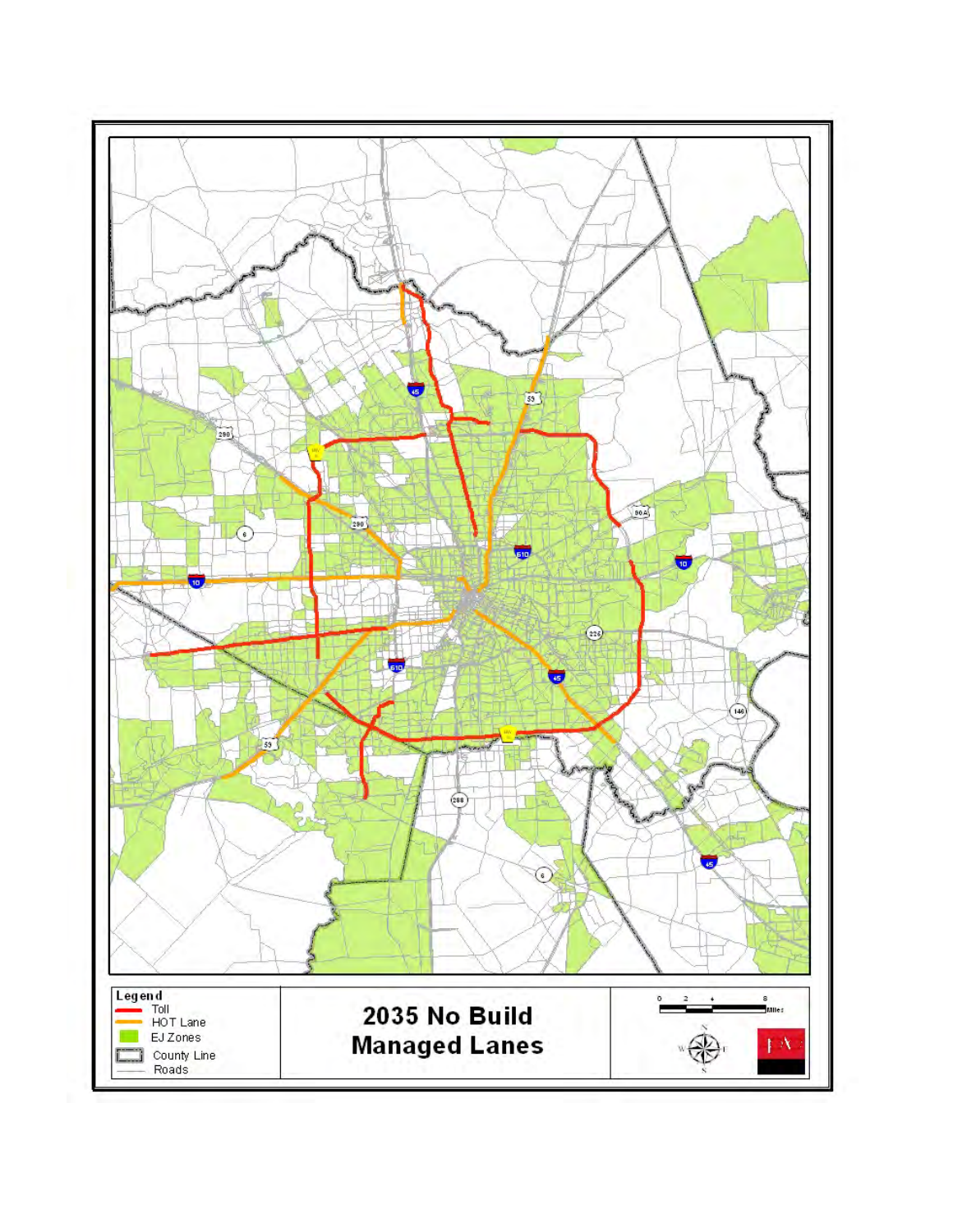Appendix A: List of Mitigation Measures and Commitments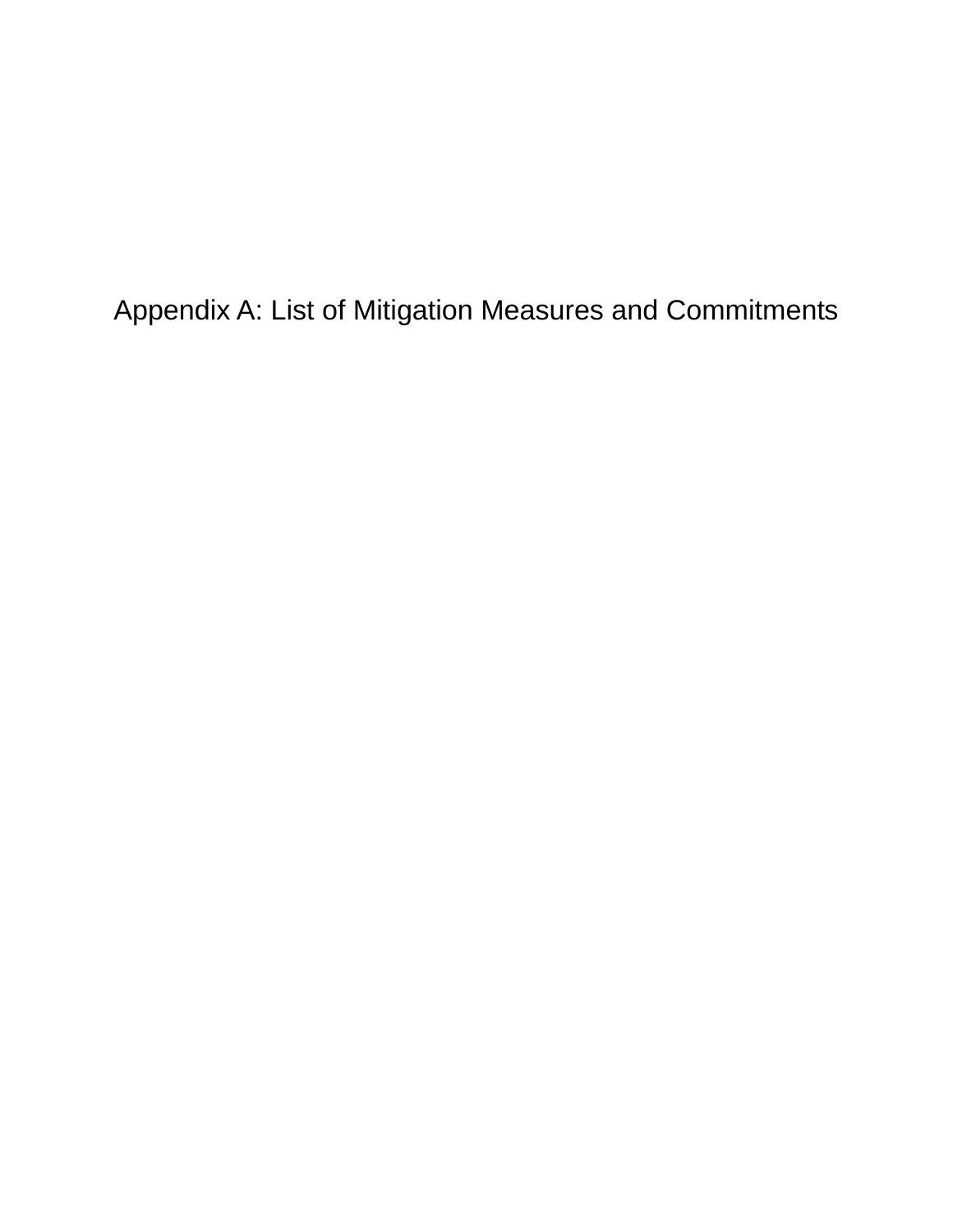## **Grand Parkway (State Highway 99) Segment C Mitigation Measures per the Final Environmental Impact Statement (FEIS)**

- Grade separations are to be provided by the final design for all major arterial roadways to avoid termination of through-travel, and intermittent frontage roads are to be provided to provide adjacent property access and connectivity to major highways; including, allowing adequate movement of school buses and emergency vehicles.
- Avoid, through design, National Register of Historic Places (NRHP)-eligible sites. If avoidance is not possible, consult with the Texas Historical Commission (THC) and include a mitigation plan for unavoidable impacts as part of the consultation.
- Final design will identify measures to expand the George Observatory scenic easement in order to shield it from potential lighting resulting from possible development, to the maximum extent practicable.
- Final design will identify mitigation measures that will:
	- o Span major drainages (e.g., Big Creek and Brazos River)
	- o Create wildlife underpasses that also accommodate sheet flow of water, specifically in the vicinity of Big Creek and Brazos Bend State Park
	- o Construct "drift fences" along the roadway in high wildlife use areas to direct wildlife to underpasses
	- o Reduce facility width to 300 feet
	- o Mitigate for all regulatory wetland impacts
	- o Direct lighting downward to attenuate light pollution
	- o Buffer sound impacts with screening vegetation along the ROW within the Bald Eagle nest management zone
- The social, technical, and regulatory merit of these recommendations would also be evaluated and discussed with resource agency staff and the project team during the final design process.
- Final design will include further consideration of bridging floodplains and all culverts and bridges will be designed so as not to impact water levels or hydrograph timing of the channels.
- Design the proposed roadway and drainage improvements to handle a 100-year flood event without affecting floodways.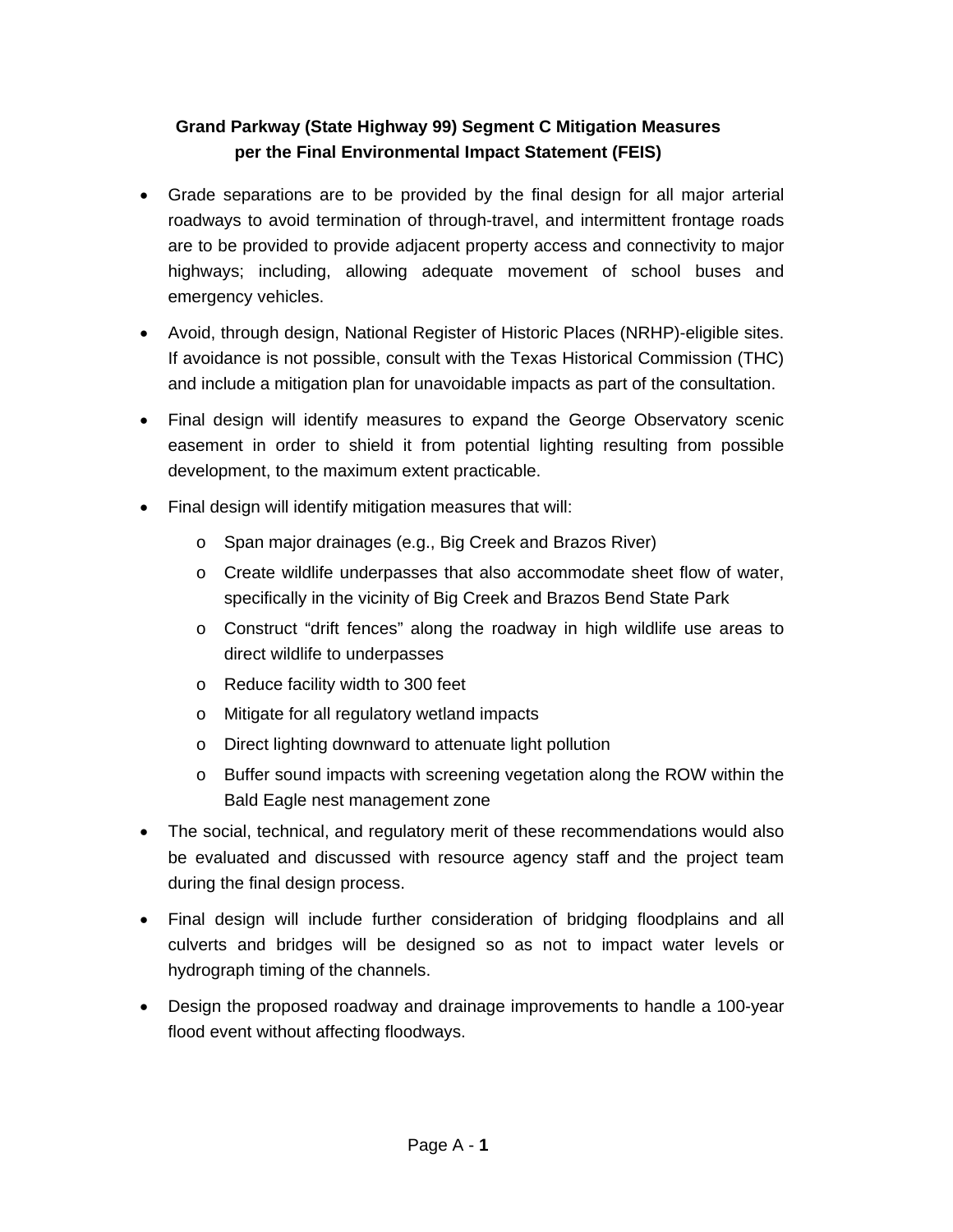- Final drainage and mitigation analyses will also be performed during the final design to determine the use of culverts or a bridge at each stream crossing. The structures will be designed according to Federal Highway Administration (FHWA) and Texas Department of Transportation (TxDOT) standards. These studies will provide further, more detailed hydraulic information necessary to be reviewed by local, state, and federal regulatory agencies to confirm that adequate measures have been taken to ensure that floodplain encroachment does not increase the risk of flooding to adjacent property.
- Areas sensitive to local flooding will also be identified during the final design phase. If areas of severe flooding are identified, design criteria may be more restrictive than those specified in county orders and, at a minimum, compliance with the Fort Bend and Brazoria County "floodplain program."
- All compensatory storage must be excavated below the 100-year water surface elevations with means for the floodwaters to enter and exit the area as floodwaters rise and recede.
- Final design will identify measures to minimize ROW requirements.
- Proposed segments that cross the BNSF rail line, which is currently active, and the Union Pacific Railroad, which is abandoned, will also be addressed by final design in order to provide adequate bridging of active railroad lines that ensure no interruption of service.
- Final design will provide for crosswalks, walk signals, and appropriate signage at grade-separated intersections to protect bicyclists and pedestrians.
- Final design will include provisions for noise barriers at one location where they are indicated by the FEIS as feasible and reasonable subject to the completion of the project design, utility evaluation, and polling of adjacent owners. This location is identified in the FEIS (Volume I, Section 4.7.5) identified on Exhibit 24.
- During final design, minimize impacts to source-water protection areas and/or avoid direct impacts to public and private water supply wells.
- Conduct additional public coordination during the final design process regarding landscaping and noise abatement.
- Obtain appropriate Section 404 permit from the USACE and TPDES permit from the Texas Commission on Environmental Quality (TCEQ), respectively, prior to construction.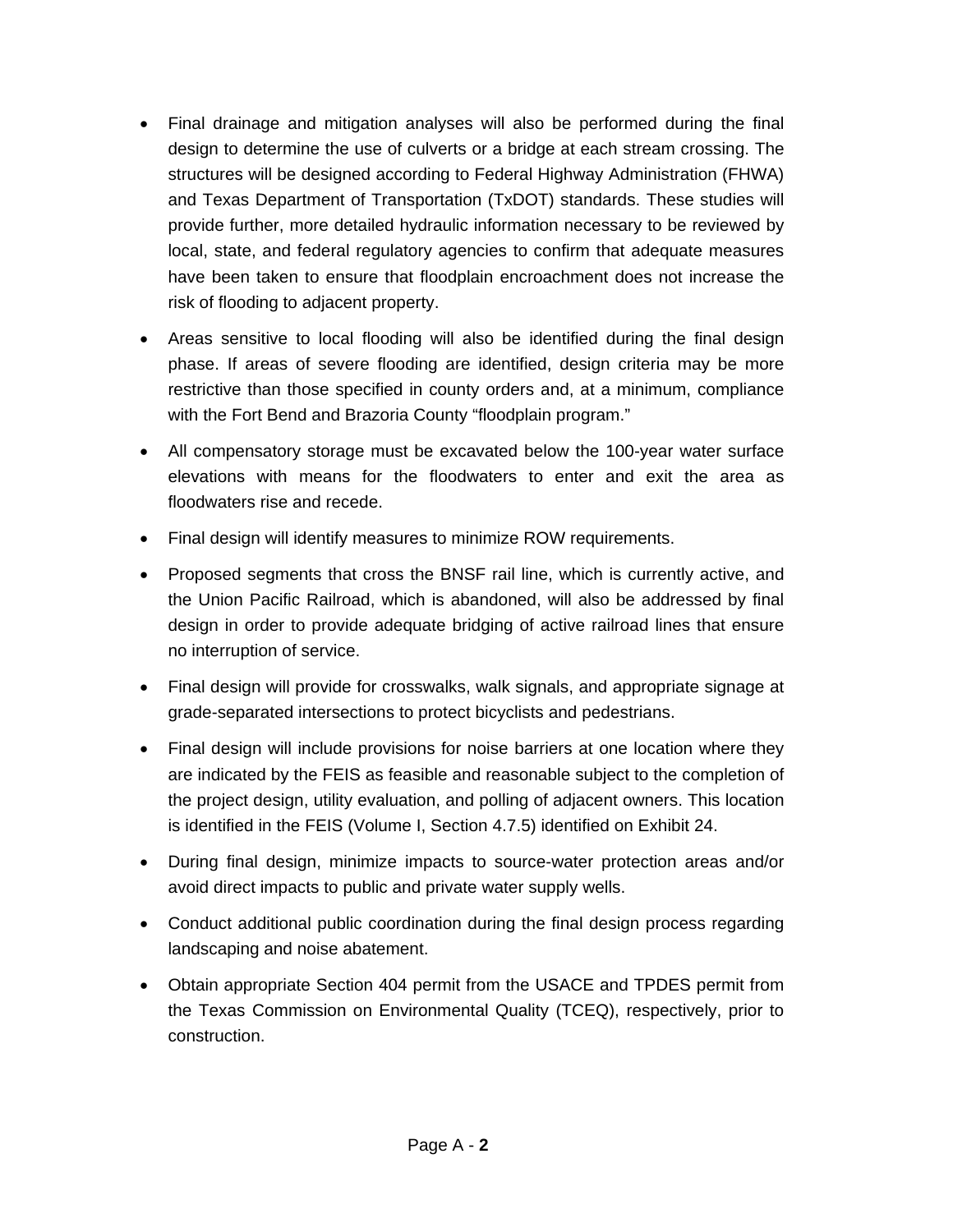- Adhere to all federal, state, and local regulations that govern construction activities in regard to air emissions.
- To avoid any adverse impacts to Bald Eagle nesting activity from October 1 through May 31, no habitat modifications, such as the removal of trees or shrubs, will occur within this seasonal exclusion zone during this time period. Construction within the 1-mile seasonal exclusion zone will be strategically planned during the non-nesting season, and routes will be identified outside the 1-mile radius for progression beyond the seasonal exclusion zone. Contract specifications will prohibit the locations of borrow pits, stormwater detention ponds, equipment yards, and other disturbances within the 1-mile exclusion zone throughout the year.
- Implement all clearing of vegetation within the action area during the period of June 1 to September 1. Any clearing of vegetation that is ongoing as of September 1 may continue until finished.
- Implement all heavy equipment use within the action area during the period of June 1 to September 1. Any heavy equipment use that is ongoing as of September 1 may continue until finished.
- Survey the action area annually to determine the location and status of all Bald Eagle nests within the action area. The best time to conduct the surveys is during the month of December.
- Conduct a training class for project employees each October. The training should include a description of Bald Eagles and their nests and information on who they should contact if a new nest or injured eagle is discovered.
- Adhere to restricted activities detailed in the USFWS Bald Eagle Management Guidelines (USFWS, 1995), certain buffers must be in place per the revised National Bald Eagle Management Guidelines (USFWS, 2007a).
- Install a minimum of a 330-foot buffer should be in place around the nest site.
- For clearing, external construction, and landscaping activities, a buffer between 330 and 660 feet from the nest, should be in place and activities conducted outside of the breeding season.
- All trees or overstory trees within 330 feet of an eagle nest should not be removed at any time.
- Maintain a minimum 660-foot buffer for chain saw use near a nest in use.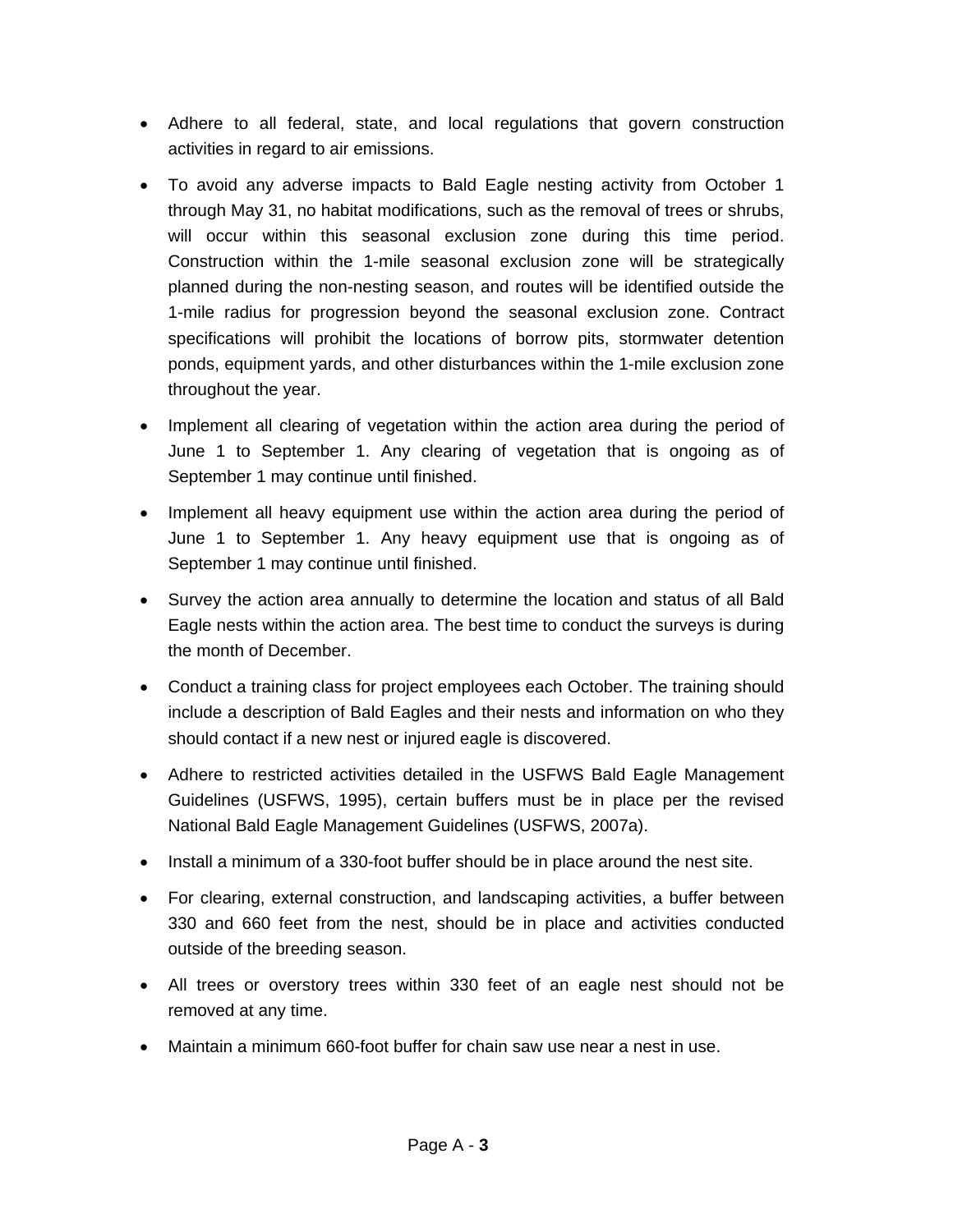- Avoid blasting and other activities that produce extremely loud noises within onehalf (1/2) mile of an active nest.
- Explosives should not be used within one-half (1/2) mile of communal roosts when eagles are congregating, or within 1 mile in open areas.
- Maintain forests of natural areas in areas between the construction activity and the nest trees (landscape buffers).
- Coordination of NRHP eligibility with the Texas SHPO is pending for several HPAs where survey-level investigations have not been completed due to lack of right of entry and for several recorded archeological resources that require NRHP eligibility testing after property acquisition has been completed. Pending final investigation and assessment of the below designated sites and areas, TxDOT has stipulated that impacts and disturbances caused by clearing, grubbing, construction activity, staging and storage of equipment, borrowing of soils, soil disposal, or other ground-disturbing activities of any kind shall be avoided in these areas:
	- o Site 41BO212 at the Brazos River, extending out from the centerline of the existing roadway for a distance of 200 feet to each side of the centerline;
	- o Site 41BO218 at Cow Lake, extending out from the centerline of the existing roadway for a distance of 200 feet to each side of the centerline; and
	- o Site 41BO213 at Oyster Creek, extending out from the centerline of the existing roadway for a distance of 200 feet to each side of the centerline.
- No work of any kind shall be conducted within the above-designated areas without obtaining written documentation and approval from the ENV that avoidance issues have been resolved.
- Surveys of High Probability Areas within the ROW at the US 59 direct connectors are recommended prior to construction.
- During the construction phase, measures will be taken that minimize the shortterm effects related to noise and dust, including limiting construction to "noise tolerant periods".
- Prepare a dust control plan prior to construction.
- Use of silt fences and other erosion control measures during construction to help prevent erosion of native soils and reduce the runoff of soils particles into area streams.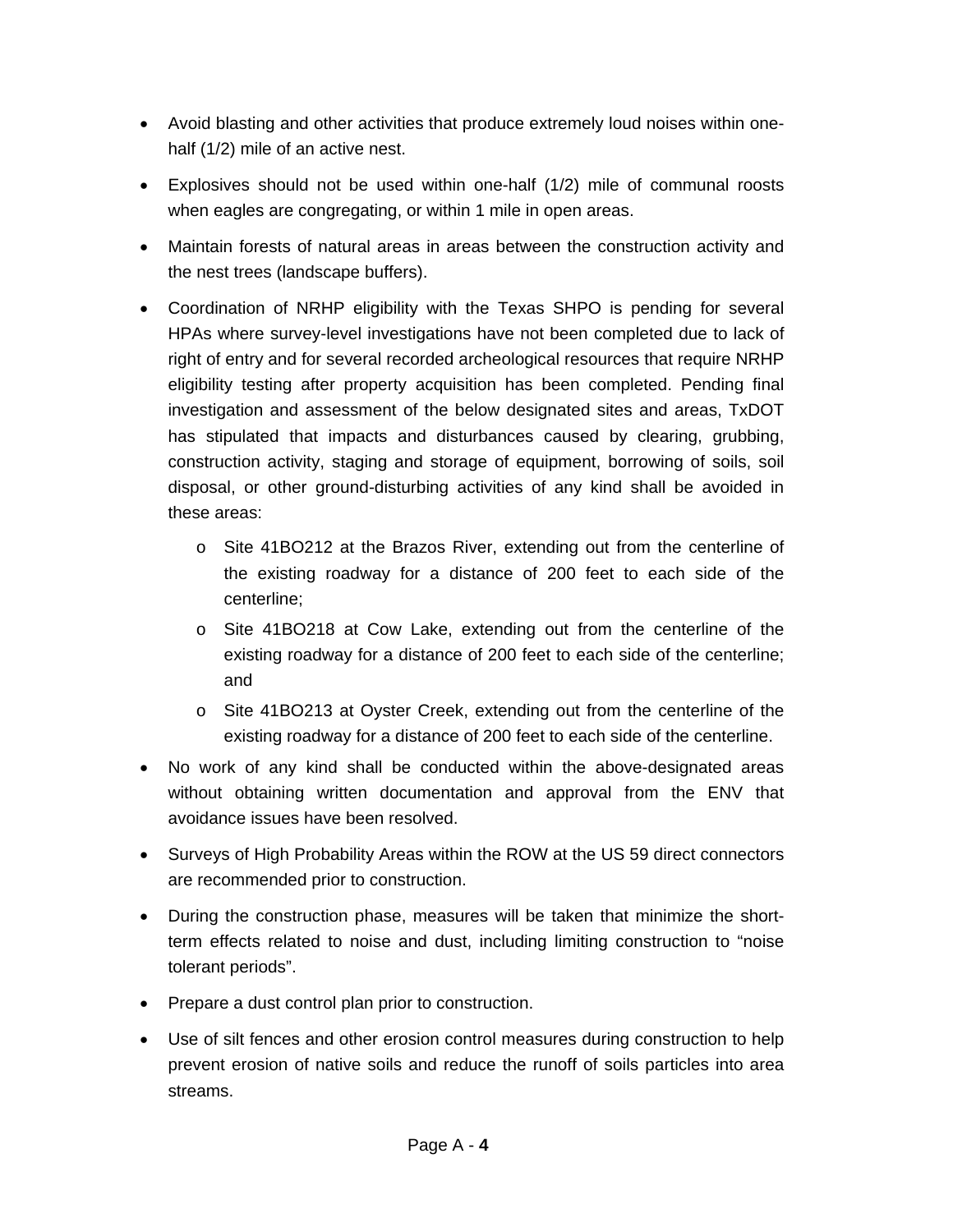- Minimize traffic delays during construction through coordination between the Texas Department of Transportation (TxDOT), contractors, and affected neighborhoods or landowners; and construction scheduling; and, by developing a construction schedule that will allow for a minimum delay for movement across the proposed ROW.
- Provide construction detours, informative signage, and maintenance of access to residences, farms, businesses, and community facilities where practicable.
- Accommodate (where practical) future crossings for both pedestrians and bicyclists at intersections, bridges, and over/underpasses affecting or providing direct access to designated pedestrian and bicycle facilities. In the event that a bicycle or pedestrian facility is in place prior to the proposed project, the facility would be reconstructed to maintain continuity and function.
- Preserve vegetation in the right-of-way (ROW) to the extent feasible and practicable to minimize impacts to soil and reduce erosion.
- Grassy swales are recommended to mitigate the effect of runoff directly from the ROW, as they have been demonstrated as an effective and low-maintenance measure for highway runoff.
- Water quality mitigation will include TxDOT Best Management Practices (BMPs) designed to limit water quality degradation from construction activities. Permanent BMPs will mitigate effects by contributing to eliminating roadway pollutants before they reach the stream system.
- Specific mitigation for unavoidable impacts will incorporate the following BMPs at appropriate stages during construction. For erosion control, sod will be utilized and remain in place until the area has been stabilized. For sedimentation, a combination of silt fencing and hay bale dikes will be utilized and will remain in place until project completion. The existing ditches will be used for retention storage during construction. For post-construction BMPs, a combination of retention and vegetative filter strips will be utilized to control total suspended solids after construction. Vegetation within the existing ditches will be replanted after construction and will act as vegetative filter strips. Other areas of the ROW will be seeded with native species of grasses, shrubs, or trees as needed. At the completion of construction the TxDOT specifications Seeding for Erosion Control will be followed to restore and reseed all disturbed areas.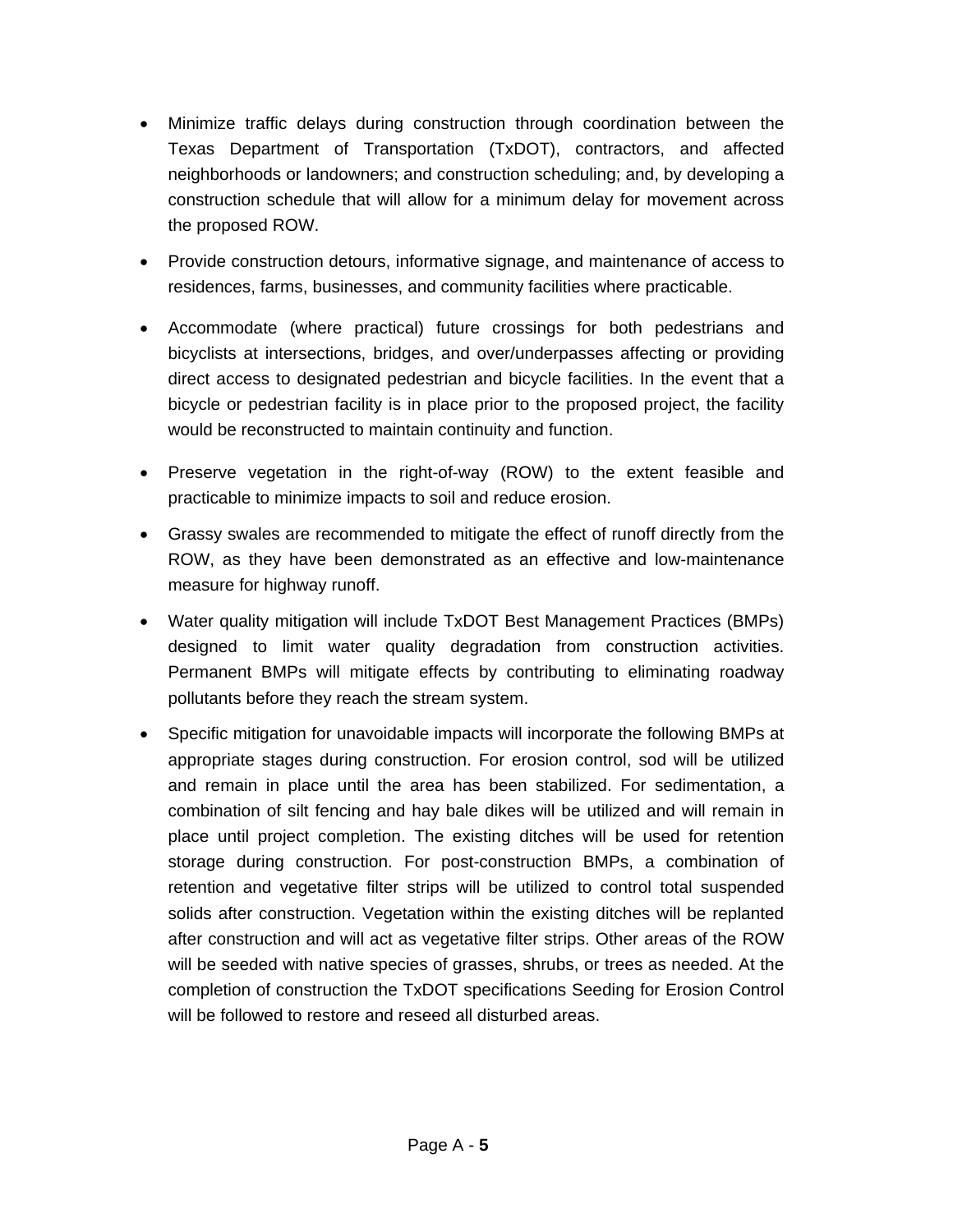- Also utilize BMPs during construction and post-construction. Construction BMPs may include sod placement, silt fencing, and hay-bale dikes to remain in place until project completion. Utilize additional BMPs to minimize fill washing into perennial streams, intermittent drainages, and wetlands during construction; to limit movement of equipment within the construction corridor at stream and wetland crossings; and to ensure proper cleanup procedures in these areas.
- A stormwater management plan will also be developed in accordance with FHWA and TxDOT criteria to reduce the risk of contaminating local aquifers. The stormwater management basins will collect and control spills of hazardous materials, sediments, and other particulates found in highway runoff. The use of established BMPs will be employed to prevent highway stormwater runoff from entering the aquifer at wellheads.
- Additionally, in accordance with CWA Section 402, where stormwater from the proposed construction project will discharge to a Municipal Separate Storm Sewer System (MS4), the MS4 permittee will be notified of the construction activity per the FEIS (Volume I, Section 4.7.1) which further discusses the permitting of stormwater discharge.
- A Storm Water Pollution Prevention Plan (SW3P) will be prepared prior to construction and followed throughout the construction phases; and, it will be prepared pursuant to the TxDOT manual, Storm Water Management Guidelines for Construction Activities (TxDOT, 2000); including specific activities to minimize the discharge of sediment laden stormwater.
- An emergency spill control pollution prevention plan will be developed and coordinated with local officials. Special stormwater management measures will be designated to isolate potentially hazardous spills, for treatment and removal, before entering an aquifer. The BMPs identified above will be considered and incorporated into the plans during the final design of the proposed project.
- Coordinate any proposed construction or development in a special flood hazard area (SFHA) with the Harris County floodplain administrator for permitting.
- The location of abandoned dry holes will be flagged to avoid accidental disturbance.
- Any water supply wells affected by construction will be mitigated using measures such as providing a new well or connection to the public water system, if feasible. Wells taken out of service will be sealed in accordance with the specifications outlined by the Water Well Drillers Board of the Texas Department of Licensing and Regulation.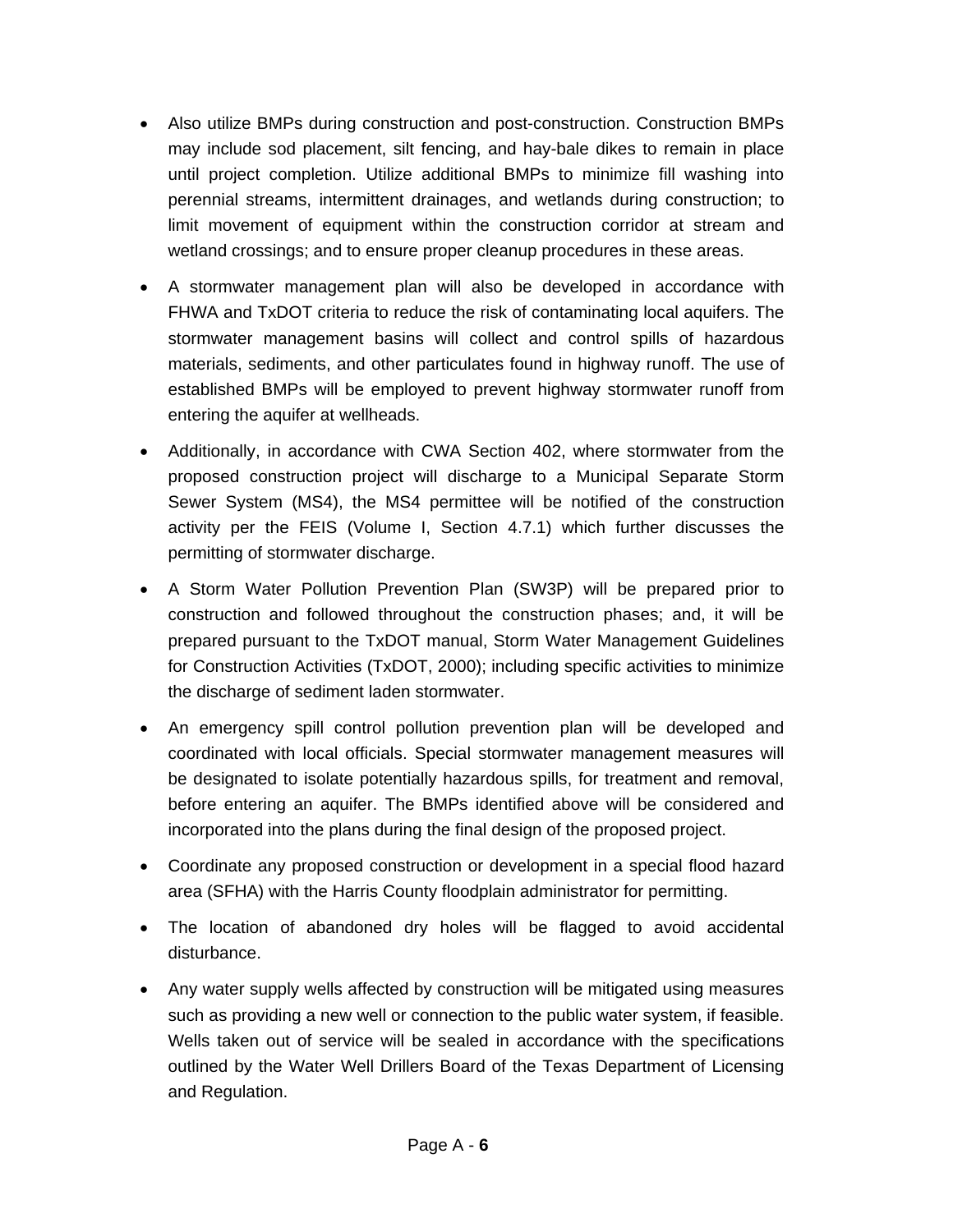- Provide a new well or a connection to a public or private water supply system in the event of construction impacts to any water supply well.
- Seal any wells taken out of service according to the specifications of the Water Well Drillers Board of the Texas Department of Licensing and Regulation (TDLR).
- Conduct a Phase 1 Environmental Site Assessment (ESA) at each site that may cause or already has caused a hazardous materials impact to the environment. Develop a plan, based on the results of the Phase 1 ESA, to mitigate any impacts.
- Specifically, address issues of asbestos and lead paint during the ROW process, prior to construction.
- Any unanticipated hazardous materials and/or petroleum contamination encountered during construction will be handled according to applicable local, state, and federal regulations and TxDOT Standard Specifications and Guidelines for handling emergency discovery of hazardous materials.
- Full compliance with all regulatory requirements of agencies (e.g., TPWD, USFWS, USACE, Environmental Protection Agency [EPA], TCEQ).
- Submit a compensatory mitigation plan to the USACE as part of the Section 404 permit review process. In addition to regulated resources, consider mitigation for non-regulated resources in the mitigation plan, in accordance with Provision 4(a)(ii) of TxDOT's 1998 MOU with the TPWD.
- Relocate or avoid active oil or gas wells during construction. Handle any affected wells per the Texas Administrative Code, Title 16, Part 1, Chapter 3, Section 3.14, under supervision of the RRC. Make arrangements with the well operator during the ROW acquisition process for plugging wells.
- Use visual mitigation measures, where reasonable, such as naturally vegetated medians, minimized ROW clearing, design specifications to blend into the landscape, and promotion of roadside native wildflower programs.
- Native plants will be considered to improve the visual aesthetics and to control the introduction of invasive species.
- Where reasonable and feasible, existing trees within the proposed ROW, but not within the defined clear zone, will be retained in the proposed landscaping to block the view of the roadway from adjacent properties.